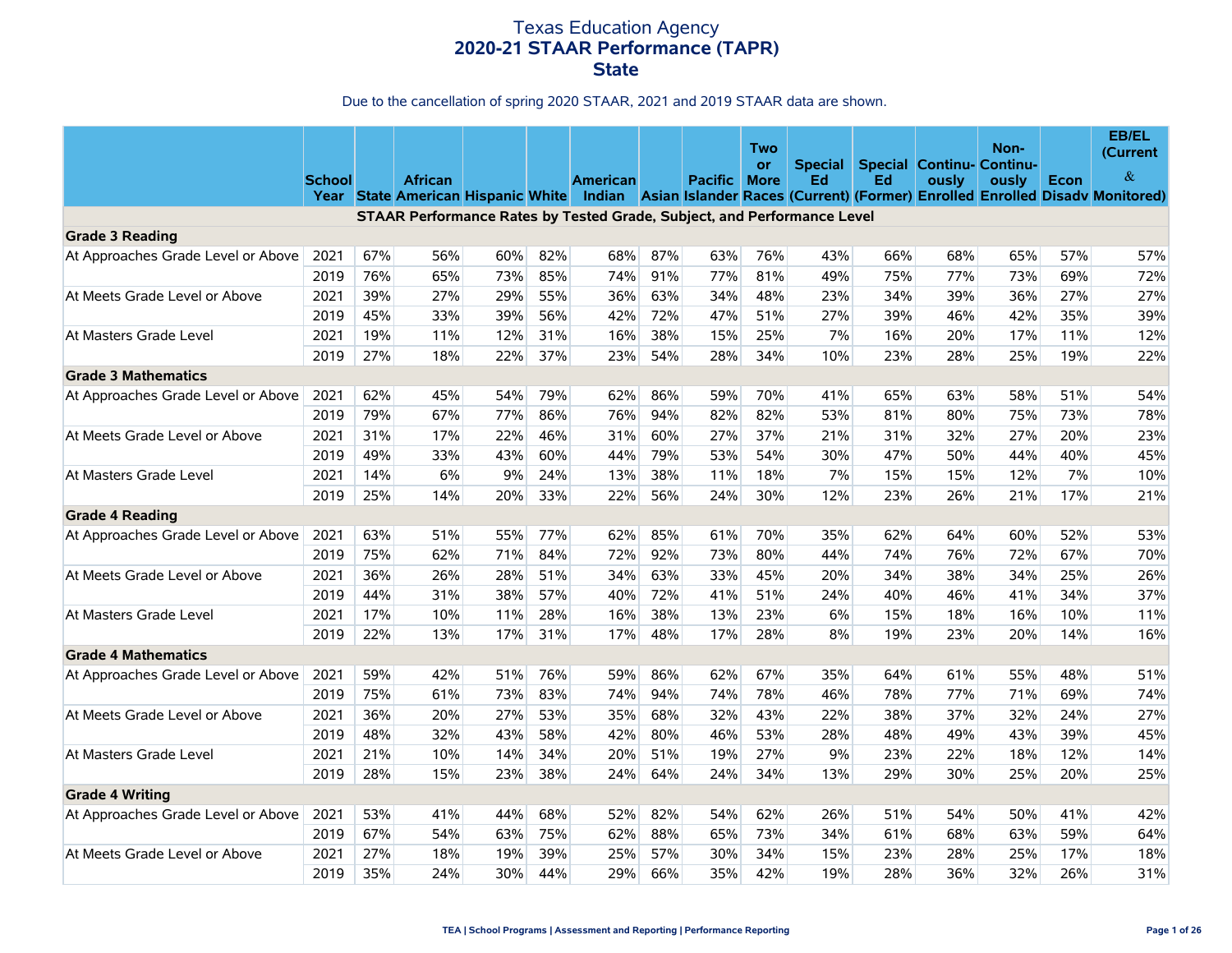|                                    | <b>School</b> |     | <b>African</b>                     |     |     | <b>American</b> |     | <b>Pacific</b> | Two<br><b>or</b><br><b>More</b> | <b>Special</b><br>Ed | Ed  | <b>Special Continu- Continu-</b><br>ously | Non-<br>ously | Econ | EB/EL<br>(Current<br>$\&$                                                   |
|------------------------------------|---------------|-----|------------------------------------|-----|-----|-----------------|-----|----------------|---------------------------------|----------------------|-----|-------------------------------------------|---------------|------|-----------------------------------------------------------------------------|
|                                    |               |     | Year State American Hispanic White |     |     | Indian          |     |                |                                 |                      |     |                                           |               |      | Asian Islander Races (Current) (Former) Enrolled Enrolled Disady Monitored) |
| At Masters Grade Level             | 2021          | 8%  | 4%                                 | 4%  | 13% | 8%              | 26% | 7%             | 11%                             | 4%                   | 6%  | 8%                                        | 7%            | 4%   | 5%                                                                          |
|                                    | 2019          | 11% | 6%                                 | 8%  | 15% | 8%              | 32% | 8%             | 14%                             | 6%                   | 7%  | 11%                                       | 9%            | 7%   | 9%                                                                          |
| Grade 5 Reading+                   |               |     |                                    |     |     |                 |     |                |                                 |                      |     |                                           |               |      |                                                                             |
| At Approaches Grade Level or Above | 2021          | 73% | 61%                                | 68% | 84% | 71%             | 90% | 71%            | 79%                             | 41%                  | 74% | 74%                                       | 70%           | 64%  | 66%                                                                         |
|                                    | 2019          | 86% | 78%                                | 84% | 93% | 86%             | 96% | 88%            | 90%                             | 56%                  | 87% | 87%                                       | 84%           | 82%  | 83%                                                                         |
| At Meets Grade Level or Above      | 2021          | 46% | 33%                                | 38% | 61% | 44%             | 73% | 45%            | 54%                             | 22%                  | 44% | 47%                                       | 43%           | 35%  | 37%                                                                         |
|                                    | 2019          | 54% | 42%                                | 47% | 67% | 53%             | 81% | 55%            | 62%                             | 27%                  | 51% | 55%                                       | 50%           | 43%  | 45%                                                                         |
| At Masters Grade Level             | 2021          | 30% | 19%                                | 22% | 43% | 28%             | 58% | 31%            | 38%                             | 8%                   | 28% | 31%                                       | 27%           | 19%  | 21%                                                                         |
|                                    | 2019          | 29% | 20%                                | 22% | 41% | 28%             | 60% | 29%            | 37%                             | 9%                   | 27% | 30%                                       | 26%           | 20%  | 21%                                                                         |
| Grade 5 Mathematics+               |               |     |                                    |     |     |                 |     |                |                                 |                      |     |                                           |               |      |                                                                             |
| At Approaches Grade Level or Above | 2021          | 70% | 54%                                | 64% | 84% | 70%             | 92% | 75%            | 77%                             | 47%                  | 75% | 72%                                       | 65%           | 61%  | 64%                                                                         |
|                                    | 2019          | 90% | 81%                                | 89% | 94% | 90%             | 98% | 92%            | 91%                             | 68%                  | 91% | 91%                                       | 87%           | 87%  | 90%                                                                         |
| At Meets Grade Level or Above      | 2021          | 44% | 27%                                | 36% | 60% | 44%             | 78% | 46%            | 51%                             | 25%                  | 47% | 46%                                       | 39%           | 32%  | 36%                                                                         |
|                                    | 2019          | 58% | 42%                                | 54% | 68% | 60%             | 88% | 61%            | 62%                             | 32%                  | 58% | 60%                                       | 53%           | 49%  | 55%                                                                         |
| At Masters Grade Level             | 2021          | 25% | 12%                                | 18% | 37% | 23%             | 59% | 26%            | 31%                             | 10%                  | 27% | 26%                                       | 21%           | 15%  | 19%                                                                         |
|                                    | 2019          | 36% | 22%                                | 31% | 47% | 36%             | 74% | 38%            | 41%                             | 14%                  | 37% | 38%                                       | 32%           | 27%  | 33%                                                                         |
| <b>Grade 5 Science</b>             |               |     |                                    |     |     |                 |     |                |                                 |                      |     |                                           |               |      |                                                                             |
| At Approaches Grade Level or Above | 2021          | 62% | 46%                                | 53% | 80% | 62%             | 86% | 66%            | 72%                             | 37%                  | 65% | 63%                                       | 58%           | 50%  | 50%                                                                         |
|                                    | 2019          | 75% | 61%                                | 71% | 85% | 75%             | 92% | 76%            | 81%                             | 46%                  | 76% | 76%                                       | 71%           | 67%  | 69%                                                                         |
| At Meets Grade Level or Above      | 2021          | 31% | 18%                                | 21% | 48% | 31%             | 61% | 31%            | 41%                             | 20%                  | 33% | 32%                                       | 28%           | 19%  | 20%                                                                         |
|                                    | 2019          | 49% | 32%                                | 43% | 63% | 47%             | 77% | 46%            | 57%                             | 28%                  | 48% | 51%                                       | 45%           | 39%  | 41%                                                                         |
| At Masters Grade Level             | 2021          | 13% | 6%                                 | 7%  | 22% | 12%             | 33% | 13%            | 18%                             | 6%                   | 13% | 13%                                       | 11%           | 6%   | 7%                                                                          |
|                                    | 2019          | 24% | 12%                                | 19% | 35% | 24%             | 50% | 22%            | 31%                             | 11%                  | 23% | 25%                                       | 21%           | 16%  | 18%                                                                         |
| <b>Grade 6 Reading</b>             |               |     |                                    |     |     |                 |     |                |                                 |                      |     |                                           |               |      |                                                                             |
| At Approaches Grade Level or Above | 2021          | 62% | 52%                                | 55% | 76% | 63%             | 87% | 61%            | 72%                             | 29%                  | 63% | 64%                                       | 59%           | 52%  | 50%                                                                         |
|                                    | 2019          | 68% | 59%                                | 62% | 79% | 65%             | 90% | 71%            | 77%                             | 33%                  | 66% | 69%                                       | 65%           | 58%  | 57%                                                                         |
| At Meets Grade Level or Above      | 2021          | 32% | 23%                                | 24% | 46% | 30%             | 64% | 33%            | 41%                             | 16%                  | 33% | 34%                                       | 29%           | 21%  | 20%                                                                         |
|                                    | 2019          | 37% | 28%                                | 29% | 50% | 35%             | 69% | 41%            | 48%                             | 19%                  | 34% | 38%                                       | 34%           | 26%  | 25%                                                                         |
| At Masters Grade Level             | 2021          | 15% | 9%                                 | 9%  | 23% | 13%             | 40% | 14%            | 20%                             | 6%                   | 15% | 15%                                       | 12%           | 8%   | 7%                                                                          |
|                                    | 2019          | 18% | 12%                                | 12% | 26% | 16%             | 44% | 19%            | 25%                             | 6%                   | 16% | 18%                                       | 16%           | 10%  | 10%                                                                         |
| <b>Grade 6 Mathematics</b>         |               |     |                                    |     |     |                 |     |                |                                 |                      |     |                                           |               |      |                                                                             |
| At Approaches Grade Level or Above | 2021          | 68% | 54%                                | 60% | 83% | 68%             | 91% | 69%            | 76%                             | 41%                  | 72% | 69%                                       | 64%           | 57%  | 58%                                                                         |
|                                    | 2019          | 81% | 70%                                | 78% | 89% | 80%             | 96% | 86%            | 86%                             | 50%                  | 82% | 82%                                       | 78%           | 75%  | 77%                                                                         |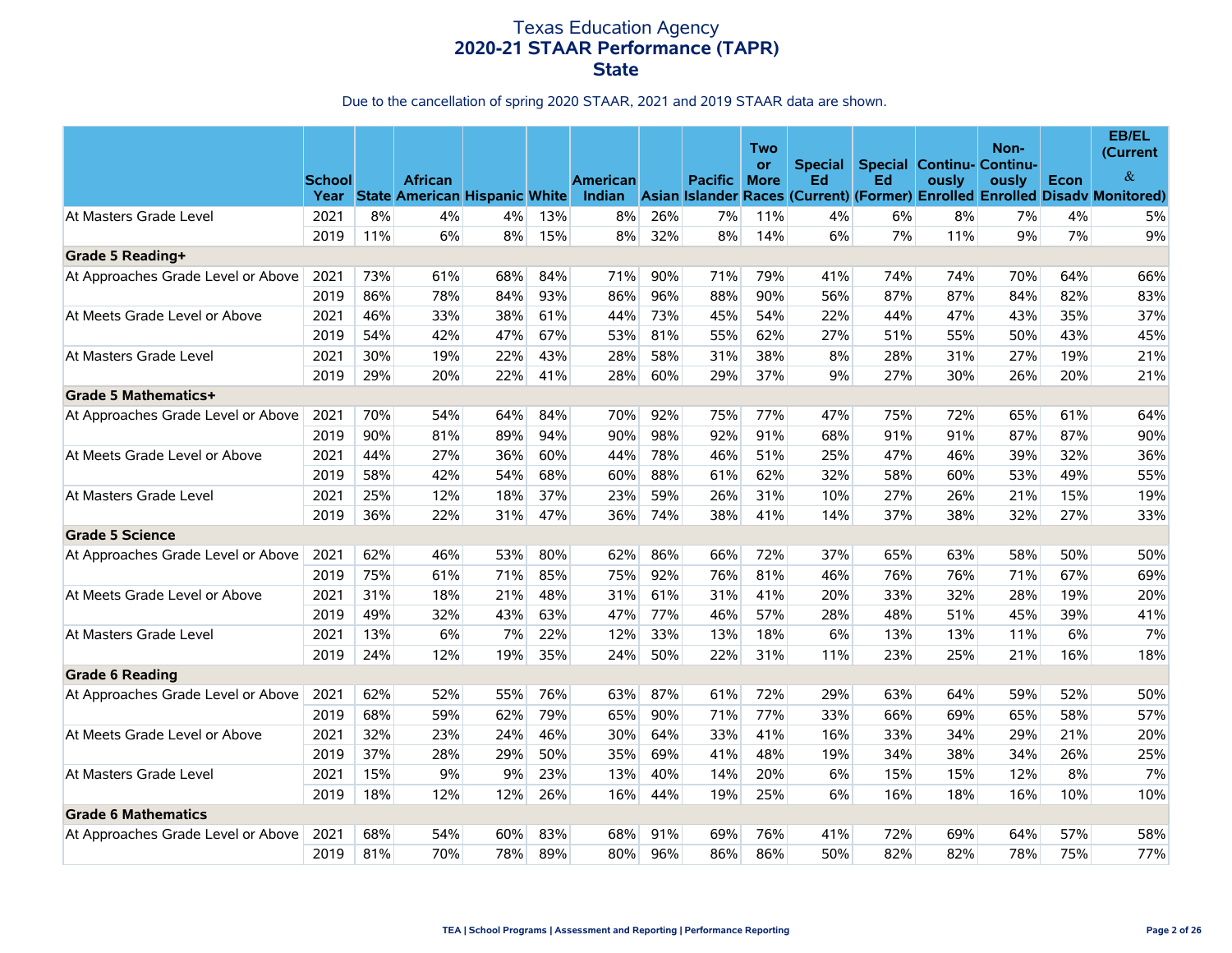|                                    | <b>School</b> |     | <b>African</b><br>Year State American Hispanic White |     |     | <b>American</b><br>Indian |     | <b>Pacific</b> | Two<br>or<br><b>More</b> | <b>Special</b><br>Ed | Ed  | <b>Special Continu- Continu-</b><br>ously | Non-<br>ously | Econ | EB/EL<br>(Current<br>$\&$<br>Asian Islander Races (Current) (Former) Enrolled Enrolled Disadv Monitored) |
|------------------------------------|---------------|-----|------------------------------------------------------|-----|-----|---------------------------|-----|----------------|--------------------------|----------------------|-----|-------------------------------------------|---------------|------|----------------------------------------------------------------------------------------------------------|
| At Meets Grade Level or Above      | 2021          | 36% | 22%                                                  | 26% | 54% | 34%                       | 74% | 37%            | 45%                      | 20%                  | 41% | 38%                                       | 32%           | 24%  | 25%                                                                                                      |
|                                    | 2019          | 47% | 33%                                                  | 40% | 60% | 45%                       | 84% | 53%            | 56%                      | 24%                  | 47% | 48%                                       | 43%           | 36%  | 39%                                                                                                      |
| At Masters Grade Level             | 2021          | 15% | 7%                                                   | 9%  | 26% | 13%                       | 47% | 13%            | 20%                      | 7%                   | 19% | 16%                                       | 13%           | 7%   | 9%                                                                                                       |
|                                    | 2019          | 21% | 12%                                                  | 15% | 30% | 19%                       | 62% | 26%            | 28%                      | 9%                   | 22% | 22%                                       | 18%           | 13%  | 15%                                                                                                      |
| <b>Grade 7 Reading</b>             |               |     |                                                      |     |     |                           |     |                |                          |                      |     |                                           |               |      |                                                                                                          |
| At Approaches Grade Level or Above | 2021          | 69% | 59%                                                  | 63% | 81% | 70%                       | 92% | 72%            | 77%                      | 35%                  | 71% | 71%                                       | 65%           | 60%  | 58%                                                                                                      |
|                                    | 2019          | 76% | 66%                                                  | 71% | 85% | 75%                       | 93% | 77%            | 82%                      | 38%                  | 74% | 77%                                       | 72%           | 68%  | 66%                                                                                                      |
| At Meets Grade Level or Above      | 2021          | 45% | 34%                                                  | 37% | 59% | 46%                       | 78% | 47%            | 54%                      | 20%                  | 45% | 47%                                       | 41%           | 34%  | 31%                                                                                                      |
|                                    | 2019          | 49% | 37%                                                  | 42% | 62% | 47%                       | 80% | 52%            | 59%                      | 22%                  | 45% | 51%                                       | 45%           | 38%  | 36%                                                                                                      |
| At Masters Grade Level             | 2021          | 25% | 17%                                                  | 18% | 36% | 25%                       | 57% | 27%            | 33%                      | 9%                   | 25% | 27%                                       | 22%           | 16%  | 15%                                                                                                      |
|                                    | 2019          | 29% | 19%                                                  | 22% | 41% | 28%                       | 63% | 28%            | 38%                      | 9%                   | 27% | 31%                                       | 26%           | 19%  | 18%                                                                                                      |
| <b>Grade 7 Mathematics</b>         |               |     |                                                      |     |     |                           |     |                |                          |                      |     |                                           |               |      |                                                                                                          |
| At Approaches Grade Level or Above | 2021          | 55% | 40%                                                  | 48% | 72% | 59%                       | 88% | 51%            | 64%                      | 31%                  | 59% | 57%                                       | 51%           | 45%  | 44%                                                                                                      |
|                                    | 2019          | 75% | 62%                                                  | 72% | 85% | 76%                       | 95% | 75%            | 80%                      | 44%                  | 75% | 76%                                       | 72%           | 68%  | 69%                                                                                                      |
| At Meets Grade Level or Above      | 2021          | 27% | 15%                                                  | 19% | 42% | 29%                       | 70% | 27%            | 33%                      | 16%                  | 30% | 29%                                       | 24%           | 17%  | 17%                                                                                                      |
|                                    | 2019          | 43% | 28%                                                  | 37% | 56% | 43%                       | 81% | 45%            | 50%                      | 22%                  | 42% | 44%                                       | 39%           | 33%  | 34%                                                                                                      |
| At Masters Grade Level             | 2021          | 12% | 5%                                                   | 7%  | 19% | 12%                       | 47% | 9%             | 16%                      | 6%                   | 12% | 13%                                       | 10%           | 6%   | 6%                                                                                                       |
|                                    | 2019          | 17% | 8%                                                   | 12% | 23% | 15%                       | 57% | 15%            | 21%                      | 8%                   | 16% | 18%                                       | 14%           | 10%  | 12%                                                                                                      |
| <b>Grade 7 Writing</b>             |               |     |                                                      |     |     |                           |     |                |                          |                      |     |                                           |               |      |                                                                                                          |
| At Approaches Grade Level or Above | 2021          | 63% | 53%                                                  | 54% | 77% | 65%                       | 89% | 66%            | 72%                      | 26%                  | 60% | 64%                                       | 58%           | 51%  | 47%                                                                                                      |
|                                    | 2019          | 70% | 61%                                                  | 65% | 80% | 69%                       | 92% | 73%            | 78%                      | 30%                  | 65% | 72%                                       | 67%           | 61%  | 60%                                                                                                      |
| At Meets Grade Level or Above      | 2021          | 33% | 23%                                                  | 24% | 47% | 35%                       | 70% | 34%            | 43%                      | 15%                  | 30% | 34%                                       | 29%           | 21%  | 18%                                                                                                      |
|                                    | 2019          | 42% | 31%                                                  | 35% | 54% | 42%                       | 77% | 44%            | 52%                      | 18%                  | 34% | 43%                                       | 38%           | 31%  | 29%                                                                                                      |
| At Masters Grade Level             | 2021          | 10% | 6%                                                   | 5%  | 15% | 8%                        | 35% | 9%             | 14%                      | 5%                   | 8%  | 10%                                       | 8%            | 4%   | 4%                                                                                                       |
|                                    | 2019          | 18% | 11%                                                  | 12% | 26% | 17%                       | 51% | 19%            | 25%                      | 7%                   | 14% | 19%                                       | 15%           | 10%  | 10%                                                                                                      |
| Grade 8 Reading+                   |               |     |                                                      |     |     |                           |     |                |                          |                      |     |                                           |               |      |                                                                                                          |
| At Approaches Grade Level or Above | 2021          | 73% | 63%                                                  | 68% | 84% | 74%                       | 92% | 78%            | 80%                      | 38%                  | 71% | 75%                                       | 69%           | 65%  | 61%                                                                                                      |
|                                    | 2019          | 86% | 78%                                                  | 83% | 92% | 86%                       | 96% | 85%            | 91%                      | 48%                  | 83% | 87%                                       | 82%           | 80%  | 77%                                                                                                      |
| At Meets Grade Level or Above      | 2021          | 46% | 34%                                                  | 38% | 60% | 44%                       | 77% | 47%            | 55%                      | 21%                  | 42% | 48%                                       | 41%           | 35%  | 30%                                                                                                      |
|                                    | 2019          | 55% | 42%                                                  | 47% | 69% | 54%                       | 84% | 51%            | 66%                      | 23%                  | 48% | 57%                                       | 50%           | 43%  | 37%                                                                                                      |
| At Masters Grade Level             | 2021          | 21% | 13%                                                  | 15% | 31% | 20%                       | 50% | 20%            | 27%                      | 6%                   | 18% | 22%                                       | 17%           | 13%  | 10%                                                                                                      |
|                                    | 2019          | 28% | 18%                                                  | 21% | 40% | 26%                       | 61% | 25%            | 38%                      | 8%                   | 23% | 30%                                       | 24%           | 18%  | 14%                                                                                                      |
| Grade 8 Mathematics+               |               |     |                                                      |     |     |                           |     |                |                          |                      |     |                                           |               |      |                                                                                                          |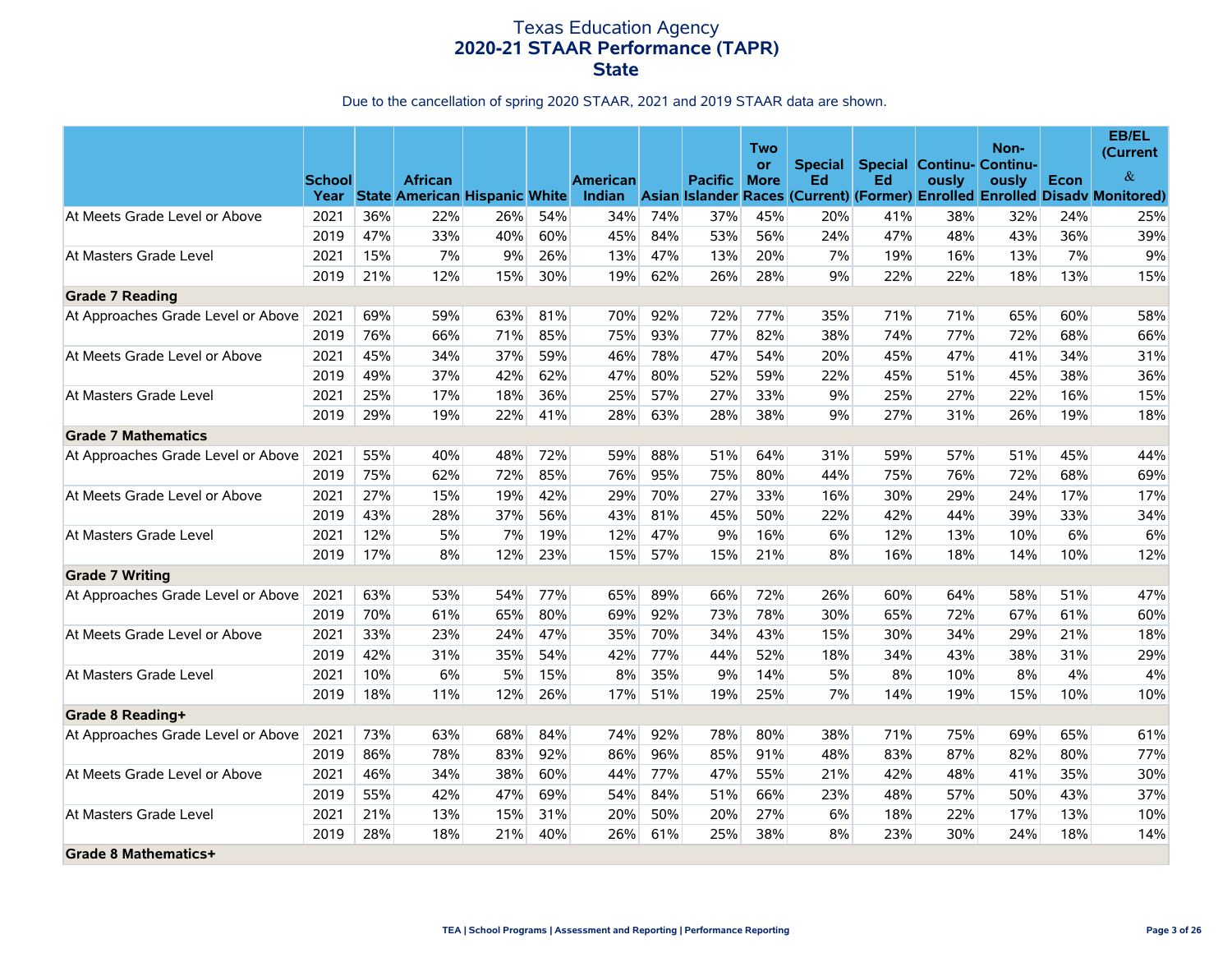|                                    | <b>School</b> |     | <b>African</b><br>Year State American Hispanic White |     |     | American<br>Indian |     | <b>Pacific</b> | Two<br>or<br><b>More</b> | <b>Special</b><br>Ed | Ed  | <b>Special Continu- Continu-</b><br>ously | Non-<br>ously | Econ  | EB/EL<br>(Current<br>$\&$<br>Asian Islander Races (Current) (Former) Enrolled Enrolled Disadv Monitored) |
|------------------------------------|---------------|-----|------------------------------------------------------|-----|-----|--------------------|-----|----------------|--------------------------|----------------------|-----|-------------------------------------------|---------------|-------|----------------------------------------------------------------------------------------------------------|
| At Approaches Grade Level or Above | 2021          | 62% | 48%                                                  | 54% | 78% | 62%                | 89% | 63%            | 70%                      | 35%                  | 64% | 63%                                       | 58%           | 52%   | 50%                                                                                                      |
|                                    | 2019          | 88% | 81%                                                  | 87% | 93% | 87%                | 98% | 89%            | 91%                      | 59%                  | 87% | 89%                                       | 85%           | 84%   | 86%                                                                                                      |
| At Meets Grade Level or Above      | 2021          | 36% | 23%                                                  | 28% | 53% | 37%                | 73% | 39%            | 45%                      | 20%                  | 38% | 38%                                       | 33%           | 26%   | 24%                                                                                                      |
|                                    | 2019          | 57% | 43%                                                  | 52% | 68% | 56%                | 87% | 63%            | 64%                      | 28%                  | 55% | 59%                                       | 52%           | 48%   | 49%                                                                                                      |
| At Masters Grade Level             | 2021          | 11% | 5%                                                   | 7%  | 17% | 10%                | 42% | 10%            | 14%                      | 7%                   | 10% | 11%                                       | 9%            | 6%    | 6%                                                                                                       |
|                                    | 2019          | 17% | $9\%$                                                | 13% | 24% | 16%                | 54% | 17%            | 22%                      | 9%                   | 15% | 18%                                       | 15%           | 11%   | 11%                                                                                                      |
| <b>Grade 8 Science</b>             |               |     |                                                      |     |     |                    |     |                |                          |                      |     |                                           |               |       |                                                                                                          |
| At Approaches Grade Level or Above | 2021          | 68% | 55%                                                  | 60% | 84% | 69%                | 92% | 68%            | 78%                      | 37%                  | 70% | 70%                                       | 63%           | 57%   | 52%                                                                                                      |
|                                    | 2019          | 81% | 71%                                                  | 77% | 90% | 82%                | 96% | 82%            | 88%                      | 47%                  | 79% | 82%                                       | 77%           | 74%   | 71%                                                                                                      |
| At Meets Grade Level or Above      | 2021          | 43% | 29%                                                  | 33% | 62% | 44%                | 79% | 43%            | 54%                      | 22%                  | 45% | 46%                                       | 37%           | 30%   | 25%                                                                                                      |
|                                    | 2019          | 51% | 35%                                                  | 43% | 67% | 51%                | 83% | 49%            | 62%                      | 24%                  | 49% | 53%                                       | 45%           | 39%   | 35%                                                                                                      |
| At Masters Grade Level             | 2021          | 24% | 12%                                                  | 15% | 38% | 25%                | 59% | 23%            | 33%                      | 10%                  | 25% | 25%                                       | 19%           | 13%   | 11%                                                                                                      |
|                                    | 2019          | 25% | 13%                                                  | 18% | 39% | 23%                | 61% | 23%            | 34%                      | 10%                  | 25% | 27%                                       | 21%           | 15%   | 13%                                                                                                      |
| <b>Grade 8 Social Studies</b>      |               |     |                                                      |     |     |                    |     |                |                          |                      |     |                                           |               |       |                                                                                                          |
| At Approaches Grade Level or Above | 2021          | 57% | 46%                                                  | 47% | 75% | 59%                | 86% | 61%            | 69%                      | 32%                  | 61% | 59%                                       | 52%           | 44%   | 38%                                                                                                      |
|                                    | 2019          | 69% | 58%                                                  | 63% | 80% | 68%                | 92% | 72%            | 78%                      | 37%                  | 69% | 70%                                       | 64%           | 59%   | 55%                                                                                                      |
| At Meets Grade Level or Above      | 2021          | 28% | 18%                                                  | 19% | 44% | 30%                | 62% | 26%            | 38%                      | 18%                  | 33% | 30%                                       | 24%           | 17%   | 13%                                                                                                      |
|                                    | 2019          | 37% | 26%                                                  | 29% | 49% | 36%                | 73% | 37%            | 47%                      | 20%                  | 37% | 38%                                       | 33%           | 26%   | 23%                                                                                                      |
| At Masters Grade Level             | 2021          | 14% | 7%                                                   | 8%  | 23% | 15%                | 39% | 13%            | 20%                      | 7%                   | 17% | 14%                                       | 11%           | $6\%$ | 5%                                                                                                       |
|                                    | 2019          | 21% | 13%                                                  | 15% | 30% | 20%                | 55% | 20%            | 29%                      | 9%                   | 22% | 22%                                       | 18%           | 13%   | 11%                                                                                                      |
| <b>End of Course English I</b>     |               |     |                                                      |     |     |                    |     |                |                          |                      |     |                                           |               |       |                                                                                                          |
| At Approaches Grade Level or Above | 2021          | 67% | 56%                                                  | 61% | 82% | 66%                | 90% | 71%            | 78%                      | 31%                  | 61% | 69%                                       | 62%           | 57%   | 47%                                                                                                      |
|                                    | 2019          | 68% | 58%                                                  | 63% | 80% | 67%                | 89% | 66%            | 78%                      | 28%                  | 59% | 70%                                       | 62%           | 59%   | 50%                                                                                                      |
| At Meets Grade Level or Above      | 2021          | 50% | 37%                                                  | 42% | 68% | 50%                | 82% | 55%            | 63%                      | 19%                  | 41% | 52%                                       | 44%           | 38%   | 27%                                                                                                      |
|                                    | 2019          | 50% | 37%                                                  | 43% | 67% | 50%                | 81% | 47%            | 64%                      | 15%                  | 38% | 52%                                       | 44%           | 39%   | 28%                                                                                                      |
| At Masters Grade Level             | 2021          | 12% | 7%                                                   | 7%  | 21% | 12%                | 43% | 11%            | 19%                      | 4%                   | 9%  | 13%                                       | 10%           | 6%    | 3%                                                                                                       |
|                                    | 2019          | 11% | 5%                                                   | 7%  | 18% | 9%                 | 39% | 10%            | 17%                      | 3%                   | 5%  | 12%                                       | 8%            | 5%    | 3%                                                                                                       |
| <b>End of Course English II</b>    |               |     |                                                      |     |     |                    |     |                |                          |                      |     |                                           |               |       |                                                                                                          |
| At Approaches Grade Level or Above | 2021          | 71% | 60%                                                  | 65% | 84% | 72%                | 91% | 69%            | 82%                      | 32%                  | 64% | 73%                                       | 65%           | 62%   | 47%                                                                                                      |
|                                    | 2019          | 68% | 59%                                                  | 63% | 81% | 67%                | 87% | 68%            | 79%                      | 28%                  | 57% | 71%                                       | 62%           | 60%   | 45%                                                                                                      |
| At Meets Grade Level or Above      | 2021          | 57% | 45%                                                  | 50% | 73% | 59%                | 85% | 56%            | 70%                      | 22%                  | 47% | 60%                                       | 50%           | 45%   | 29%                                                                                                      |
|                                    | 2019          | 49% | 38%                                                  | 42% | 66% | 47%                | 77% | 49%            | 63%                      | 16%                  | 35% | 52%                                       | 42%           | 38%   | 22%                                                                                                      |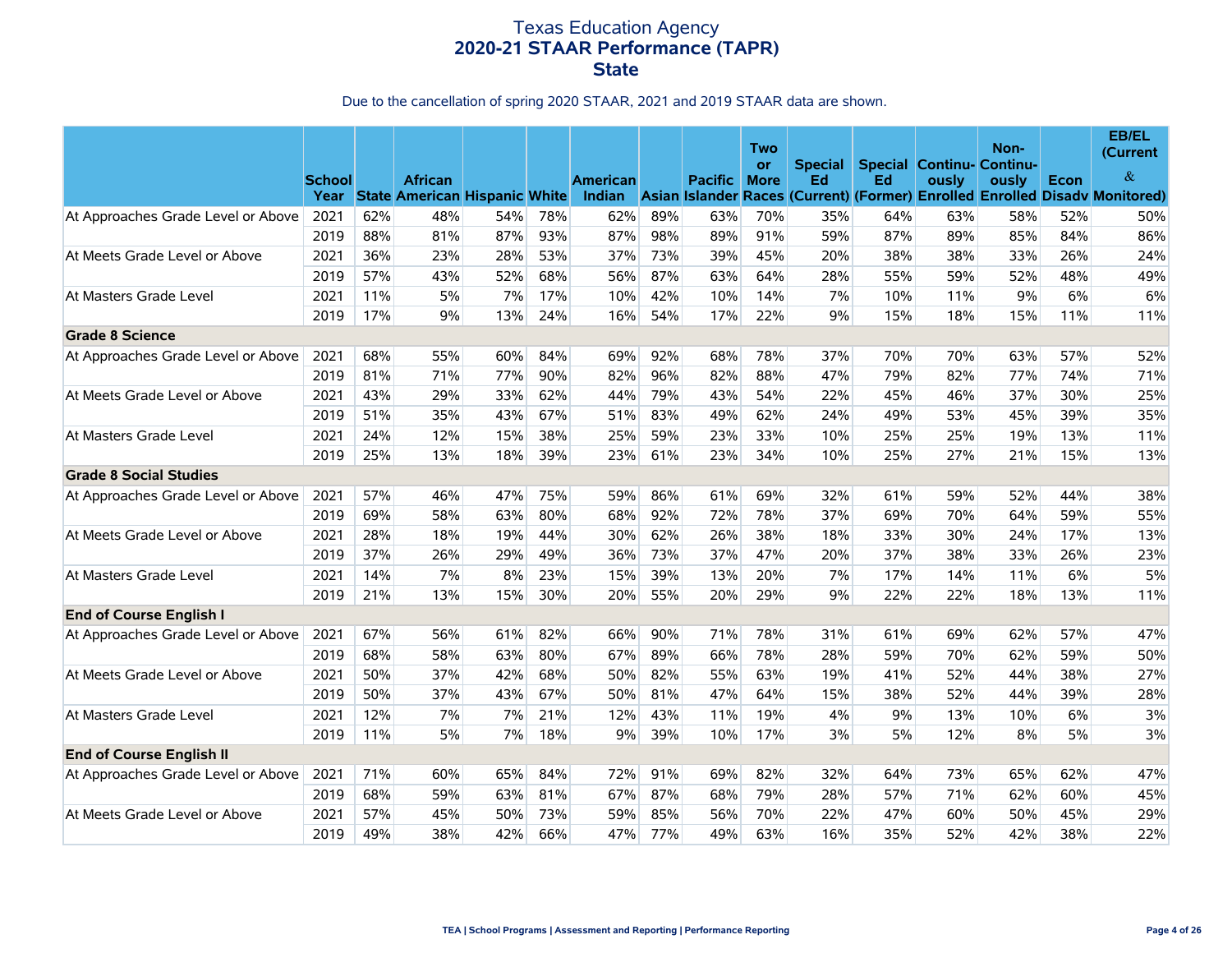|                                    | <b>School</b> |     | <b>African</b><br>Year State American Hispanic White |     |     | American<br>Indian |     | <b>Pacific</b> | Two<br>or<br><b>More</b> | <b>Special</b><br>Ed | Ed  | <b>Special Continu- Continu-</b><br>ously | Non-<br>ously | Econ | EB/EL<br>(Current<br>&<br>Asian Islander Races (Current) (Former) Enrolled Enrolled Disady Monitored) |
|------------------------------------|---------------|-----|------------------------------------------------------|-----|-----|--------------------|-----|----------------|--------------------------|----------------------|-----|-------------------------------------------|---------------|------|-------------------------------------------------------------------------------------------------------|
| At Masters Grade Level             | 2021          | 11% | 6%                                                   | 7%  | 18% | 10%                | 40% | 10%            | 17%                      | 5%                   | 5%  | 12%                                       | 8%            | 5%   | 2%                                                                                                    |
|                                    | 2019          | 8%  | 4%                                                   | 5%  | 14% | 6%                 | 29% | $6\%$          | 13%                      | 4%                   | 3%  | 9%                                        | 6%            | 4%   | $1\%$                                                                                                 |
| <b>End of Course Algebra I</b>     |               |     |                                                      |     |     |                    |     |                |                          |                      |     |                                           |               |      |                                                                                                       |
| At Approaches Grade Level or Above | 2021          | 73% | 61%                                                  | 67% | 85% | 73%                | 94% | 74%            | 80%                      | 45%                  | 71% | 75%                                       | 67%           | 64%  | 63%                                                                                                   |
|                                    | 2019          | 85% | 77%                                                  | 83% | 89% | 83%                | 97% | 78%            | 87%                      | 53%                  | 82% | 87%                                       | 80%           | 81%  | 82%                                                                                                   |
| At Meets Grade Level or Above      | 2021          | 41% | 27%                                                  | 33% | 57% | 41%                | 79% | 40%            | 50%                      | 20%                  | 41% | 44%                                       | 34%           | 30%  | 28%                                                                                                   |
|                                    | 2019          | 61% | 46%                                                  | 58% | 69% | 56%                | 90% | 55%            | 66%                      | 25%                  | 55% | 64%                                       | 52%           | 53%  | 54%                                                                                                   |
| At Masters Grade Level             | 2021          | 23% | 13%                                                  | 16% | 35% | 23%                | 63% | 23%            | 31%                      | 8%                   | 24% | 25%                                       | 18%           | 14%  | 14%                                                                                                   |
|                                    | 2019          | 37% | 24%                                                  | 34% | 44% | 34%                | 76% | 32%            | 42%                      | 10%                  | 32% | 40%                                       | 30%           | 29%  | 31%                                                                                                   |
| <b>End of Course Biology</b>       |               |     |                                                      |     |     |                    |     |                |                          |                      |     |                                           |               |      |                                                                                                       |
| At Approaches Grade Level or Above | 2021          | 82% | 73%                                                  | 77% | 92% | 83%                | 95% | 83%            | 89%                      | 53%                  | 79% | 83%                                       | 77%           | 74%  | 67%                                                                                                   |
|                                    | 2019          | 88% | 83%                                                  | 86% | 94% | 89%                | 97% | 85%            | 93%                      | 60%                  | 85% | 90%                                       | 85%           | 84%  | 79%                                                                                                   |
| At Meets Grade Level or Above      | 2021          | 55% | 41%                                                  | 45% | 74% | 56%                | 86% | 58%            | 67%                      | 25%                  | 52% | 57%                                       | 48%           | 42%  | 33%                                                                                                   |
|                                    | 2019          | 62% | 49%                                                  | 54% | 77% | 62%                | 88% | 60%            | 74%                      | 25%                  | 55% | 65%                                       | 54%           | 51%  | 40%                                                                                                   |
| At Masters Grade Level             | 2021          | 22% | 12%                                                  | 14% | 35% | 22%                | 59% | 20%            | 31%                      | 7%                   | 21% | 24%                                       | 17%           | 12%  | 8%                                                                                                    |
|                                    | 2019          | 25% | 14%                                                  | 18% | 39% | 24%                | 63% | 23%            | 36%                      | 6%                   | 19% | 27%                                       | 20%           | 15%  | 10%                                                                                                   |
| End of Course U.S. History         |               |     |                                                      |     |     |                    |     |                |                          |                      |     |                                           |               |      |                                                                                                       |
| At Approaches Grade Level or Above | 2021          | 88% | 82%                                                  | 85% | 95% | 91%                | 96% | 88%            | 93%                      | 63%                  | 87% | 90%                                       | 84%           | 83%  | 71%                                                                                                   |
|                                    | 2019          | 93% | 88%                                                  | 91% | 96% | 93%                | 97% | 89%            | 96%                      | 66%                  | 89% | 94%                                       | 89%           | 90%  | 82%                                                                                                   |
| At Meets Grade Level or Above      | 2021          | 69% | 56%                                                  | 62% | 84% | 73%                | 90% | 71%            | 79%                      | 39%                  | 65% | 71%                                       | 62%           | 58%  | 40%                                                                                                   |
|                                    | 2019          | 73% | 63%                                                  | 68% | 85% | 74%                | 90% | 70%            | 83%                      | 36%                  | 65% | 76%                                       | 66%           | 64%  | 46%                                                                                                   |
| At Masters Grade Level             | 2021          | 43% | 29%                                                  | 33% | 60% | 46%                | 72% | 42%            | 56%                      | 17%                  | 40% | 44%                                       | 37%           | 30%  | 17%                                                                                                   |
|                                    | 2019          | 45% | 32%                                                  | 37% | 61% | 46%                | 72% | 41%            | 58%                      | 15%                  | 37% | 48%                                       | 38%           | 34%  | 18%                                                                                                   |
| <b>SAT/ACT All Subjects</b>        |               |     |                                                      |     |     |                    |     |                |                          |                      |     |                                           |               |      |                                                                                                       |
| At Approaches Grade Level or Above | 2021          | 95% | 90%                                                  | 91% | 98% | 96%                | 99% | 96%            | 98%                      | 80%                  | 90% | 95%                                       | 89%           | 90%  | 81%                                                                                                   |
| At Meets Grade Level or Above      | 2021          | 69% | 53%                                                  | 53% | 82% | 76%                | 94% | 60%            | 80%                      | 50%                  | 62% | 70%                                       | 53%           | 50%  | 32%                                                                                                   |
| At Masters Grade Level             | 2021          | 14% | 5%                                                   | 4%  | 17% | 14%                | 49% | 4%             | 20%                      | 11%                  | 20% | 15%                                       | 6%            | 4%   | 3%                                                                                                    |
| <b>All Grades All Subjects</b>     |               |     |                                                      |     |     |                    |     |                |                          |                      |     |                                           |               |      |                                                                                                       |
| At Approaches Grade Level or Above | 2021          | 67% | 55%                                                  | 61% | 81% | 68%                | 90% | 68%            | 76%                      | 38%                  | 67% | 69%                                       | 63%           | 57%  | 54%                                                                                                   |
|                                    | 2019          | 78% | 68%                                                  | 74% | 86% | 77%                | 93% | 78%            | 83%                      | 46%                  | 76% | 79%                                       | 74%           | 71%  | 70%                                                                                                   |
| At Meets Grade Level or Above      | 2021          | 41% | 29%                                                  | 33% | 57% | 41%                | 73% | 41%            | 50%                      | 21%                  | 38% | 43%                                       | 36%           | 29%  | 26%                                                                                                   |
|                                    | 2019          | 50% | 37%                                                  | 44% | 63% | 48%                | 80% | 50%            | 58%                      | 24%                  | 45% | 52%                                       | 45%           | 39%  | 38%                                                                                                   |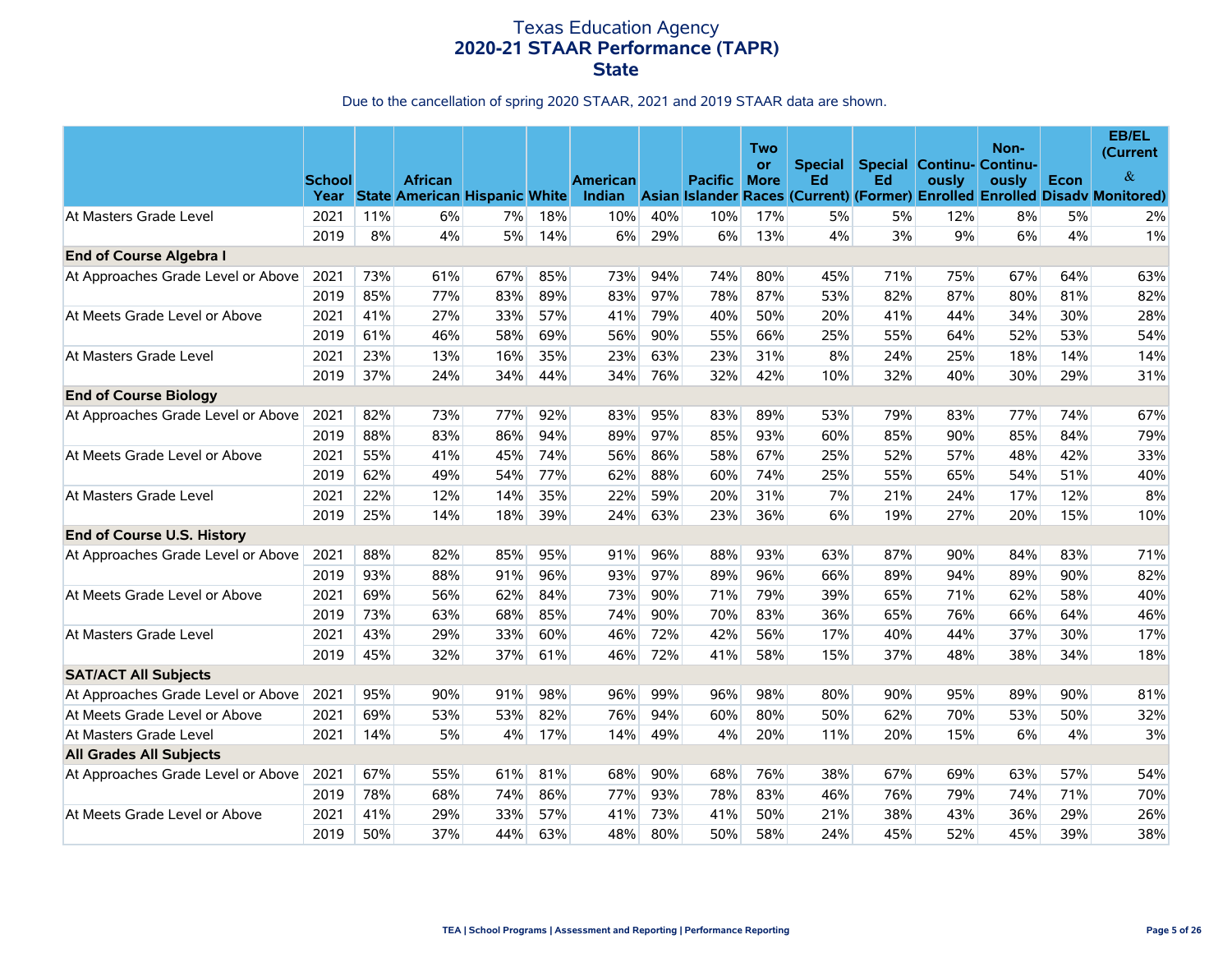|                                    | <b>School</b><br>Year |     | <b>African</b><br><b>State American Hispanic White</b> |     |     | <b>American</b><br>Indian |     | <b>Pacific</b> | Two<br>or<br><b>More</b> | <b>Special</b><br>Ed | Ed  | <b>Special Continu- Continu-</b><br>ously | Non-<br>ously | <b>Econ</b> | EB/EL<br>(Current<br>&<br>Asian Islander Races (Current) (Former) Enrolled Enrolled Disady Monitored) |
|------------------------------------|-----------------------|-----|--------------------------------------------------------|-----|-----|---------------------------|-----|----------------|--------------------------|----------------------|-----|-------------------------------------------|---------------|-------------|-------------------------------------------------------------------------------------------------------|
| At Masters Grade Level             | 2021                  | 18% | 10%                                                    | 12% | 29% | 18%                       | 47% | 17%            | 25%                      | 7%                   | 18% | 20%                                       | 15%           | 10%         | 10%                                                                                                   |
|                                    | 2019                  | 24% | 14%                                                    | 18% | 33% | 21%                       | 55% | 22%            | 31%                      | 9%                   | 21% | 25%                                       | 20%           | 15%         | 16%                                                                                                   |
| <b>All Grades ELA/Reading</b>      |                       |     |                                                        |     |     |                           |     |                |                          |                      |     |                                           |               |             |                                                                                                       |
| At Approaches Grade Level or Above | 2021                  | 68% | 57%                                                    | 62% | 81% | 68%                       | 89% | 68%            | 77%                      | 35%                  | 67% | 70%                                       | 64%           | 59%         | 55%                                                                                                   |
|                                    | 2019                  | 75% | 65%                                                    | 71% | 85% | 73%                       | 92% | 75%            | 82%                      | 39%                  | 72% | 76%                                       | 71%           | 67%         | 65%                                                                                                   |
| At Meets Grade Level or Above      | 2021                  | 45% | 33%                                                    | 36% | 60% | 43%                       | 73% | 44%            | 54%                      | 20%                  | 40% | 46%                                       | 40%           | 33%         | 28%                                                                                                   |
|                                    | 2019                  | 48% | 36%                                                    | 41% | 62% | 46%                       | 77% | 48%            | 58%                      | 21%                  | 41% | 50%                                       | 43%           | 37%         | 34%                                                                                                   |
| At Masters Grade Level             | 2021                  | 18% | 11%                                                    | 12% | 28% | 17%                       | 45% | 17%            | 25%                      | 6%                   | 17% | 19%                                       | 16%           | 11%         | 10%                                                                                                   |
|                                    | 2019                  | 21% | 13%                                                    | 15% | 30% | 18%                       | 49% | 19%            | 29%                      | 7%                   | 18% | 22%                                       | 18%           | 13%         | 13%                                                                                                   |
| <b>All Grades Mathematics</b>      |                       |     |                                                        |     |     |                           |     |                |                          |                      |     |                                           |               |             |                                                                                                       |
| At Approaches Grade Level or Above | 2021                  | 66% | 51%                                                    | 58% | 81% | 66%                       | 90% | 66%            | 73%                      | 40%                  | 68% | 68%                                       | 60%           | 55%         | 55%                                                                                                   |
|                                    | 2019                  | 82% | 71%                                                    | 80% | 88% | 81%                       | 96% | 82%            | 85%                      | 53%                  | 82% | 83%                                       | 78%           | 77%         | 79%                                                                                                   |
| At Meets Grade Level or Above      | 2021                  | 37% | 23%                                                    | 28% | 54% | 37%                       | 74% | 36%            | 45%                      | 21%                  | 39% | 39%                                       | 32%           | 26%         | 26%                                                                                                   |
|                                    | 2019                  | 52% | 37%                                                    | 47% | 63% | 49%                       | 85% | 53%            | 58%                      | 27%                  | 50% | 54%                                       | 47%           | 43%         | 46%                                                                                                   |
| At Masters Grade Level             | 2021                  | 18% | 8%                                                     | 11% | 27% | 17%                       | 50% | 16%            | 23%                      | 8%                   | 19% | 19%                                       | 15%           | 10%         | 11%                                                                                                   |
|                                    | 2019                  | 26% | 15%                                                    | 22% | 35% | 24%                       | 64% | 26%            | 32%                      | 11%                  | 25% | 28%                                       | 23%           | 19%         | 22%                                                                                                   |
| <b>All Grades Writing</b>          |                       |     |                                                        |     |     |                           |     |                |                          |                      |     |                                           |               |             |                                                                                                       |
| At Approaches Grade Level or Above | 2021                  | 58% | 47%                                                    | 50% | 73% | 58%                       | 86% | 60%            | 67%                      | 26%                  | 55% | 60%                                       | 54%           | 46%         | 45%                                                                                                   |
|                                    | 2019                  | 68% | 57%                                                    | 64% | 78% | 65%                       | 90% | 69%            | 75%                      | 32%                  | 63% | 70%                                       | 65%           | 60%         | 62%                                                                                                   |
| At Meets Grade Level or Above      | 2021                  | 30% | 20%                                                    | 21% | 43% | 30%                       | 63% | 32%            | 38%                      | 15%                  | 26% | 31%                                       | 27%           | 19%         | 18%                                                                                                   |
|                                    | 2019                  | 38% | 28%                                                    | 32% | 49% | 35%                       | 72% | 39%            | 47%                      | 19%                  | 31% | 40%                                       | 35%           | 29%         | 30%                                                                                                   |
| At Masters Grade Level             | 2021                  | 9%  | 5%                                                     | 5%  | 14% | 8%                        | 30% | 8%             | 12%                      | 4%                   | 7%  | 9%                                        | 7%            | 4%          | 4%                                                                                                    |
|                                    | 2019                  | 14% | 9%                                                     | 10% | 20% | 12%                       | 42% | 14%            | 19%                      | 7%                   | 10% | 15%                                       | 12%           | 8%          | 9%                                                                                                    |
| <b>All Grades Science</b>          |                       |     |                                                        |     |     |                           |     |                |                          |                      |     |                                           |               |             |                                                                                                       |
| At Approaches Grade Level or Above | 2021                  | 71% | 59%                                                    | 64% | 86% | 72%                       | 91% | 74%            | 80%                      | 42%                  | 71% | 73%                                       | 67%           | 61%         | 56%                                                                                                   |
|                                    | 2019                  | 81% | 72%                                                    | 78% | 90% | 82%                       | 95% | 81%            | 87%                      | 51%                  | 79% | 83%                                       | 78%           | 75%         | 73%                                                                                                   |
| At Meets Grade Level or Above      | 2021                  | 44% | 30%                                                    | 34% | 62% | 44%                       | 76% | 45%            | 54%                      | 22%                  | 42% | 46%                                       | 38%           | 31%         | 26%                                                                                                   |
|                                    | 2019                  | 54% | 39%                                                    | 47% | 69% | 54%                       | 83% | 53%            | 64%                      | 25%                  | 50% | 56%                                       | 48%           | 43%         | 39%                                                                                                   |
| At Masters Grade Level             | 2021                  | 20% | 10%                                                    | 12% | 32% | 20%                       | 50% | 18%            | 27%                      | 8%                   | 19% | 21%                                       | 16%           | 10%         | 8%                                                                                                    |
|                                    | 2019                  | 25% | 13%                                                    | 18% | 37% | 24%                       | 58% | 23%            | 33%                      | 9%                   | 23% | 26%                                       | 21%           | 15%         | 14%                                                                                                   |
| <b>All Grades Social Studies</b>   |                       |     |                                                        |     |     |                           |     |                |                          |                      |     |                                           |               |             |                                                                                                       |
| At Approaches Grade Level or Above | 2021                  | 73% | 64%                                                    | 67% | 85% | 75%                       | 92% | 75%            | 81%                      | 47%                  | 71% | 75%                                       | 68%           | 64%         | 52%                                                                                                   |
|                                    | 2019                  | 81% | 73%                                                    | 77% | 88% | 81%                       | 94% | 82%            | 86%                      | 51%                  | 76% | 82%                                       | 76%           | 74%         | 65%                                                                                                   |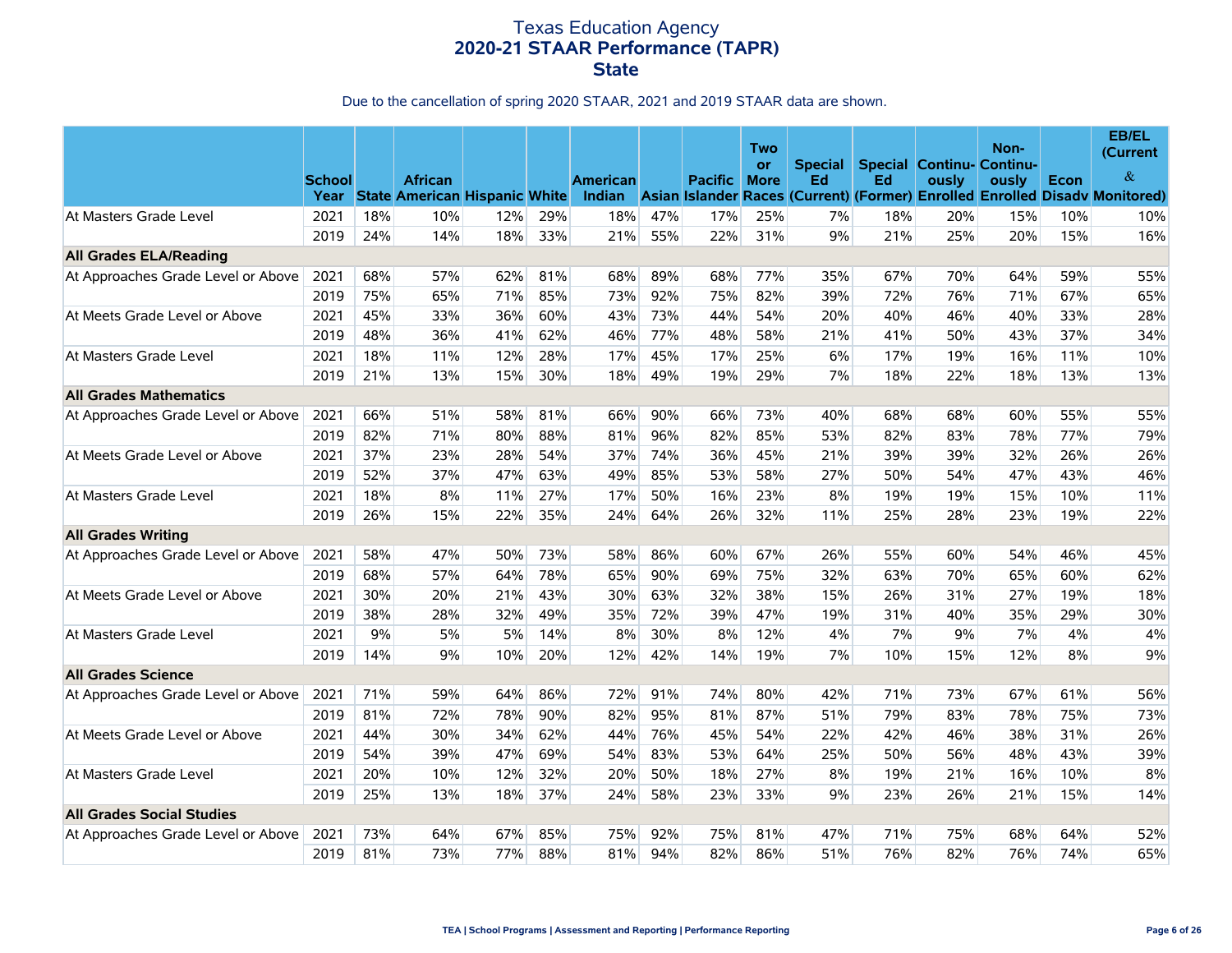Due to the cancellation of spring 2020 STAAR, 2021 and 2019 STAAR data are shown.

|                               | <b>School</b><br>Year |     | <b>African</b><br><b>State American Hispanic White</b> |     |     | <b>American</b><br>Indian |     | <b>Pacific</b> | Two<br>or<br><b>More</b> | <b>Special</b><br>Ed | Ed  | ously | Non-<br><b>Special Continu- Continu-</b><br>ously | Econ | <b>EB/EL</b><br>(Current<br>&<br>Asian Islander Races (Current) (Former) Enrolled Enrolled Disady Monitored) |
|-------------------------------|-----------------------|-----|--------------------------------------------------------|-----|-----|---------------------------|-----|----------------|--------------------------|----------------------|-----|-------|---------------------------------------------------|------|--------------------------------------------------------------------------------------------------------------|
| At Meets Grade Level or Above | 2021                  | 49% | 38%                                                    | 41% | 64% | 52%                       | 77% | 50%            | 58%                      | 28%                  | 45% | 52%   | 43%                                               | 37%  | 25%                                                                                                          |
|                               | 2019                  | 55% | 45%                                                    | 48% | 67% | 55%                       | 81% | 56%            | 63%                      | 28%                  | 47% | 57%   | 48%                                               | 44%  | 32%                                                                                                          |
| At Masters Grade Level        | 2021                  | 29% | 18%                                                    | 21% | 42% | 30%                       | 57% | 28%            | 38%                      | 12%                  | 26% | 30%   | 23%                                               | 18%  | 10%                                                                                                          |
|                               | 2019                  | 33% | 23%                                                    | 26% | 45% | 33%                       | 64% | 31%            | 42%                      | 12%                  | 28% | 35%   | 27%                                               | 23%  | 14%                                                                                                          |

\* Indicates results are masked due to small numbers to protect student confidentiality.

- Indicates there are no students in the group.

+ Indicates that rates for reading and mathematics are based on the cumulative results from the first and second administrations of STAAR.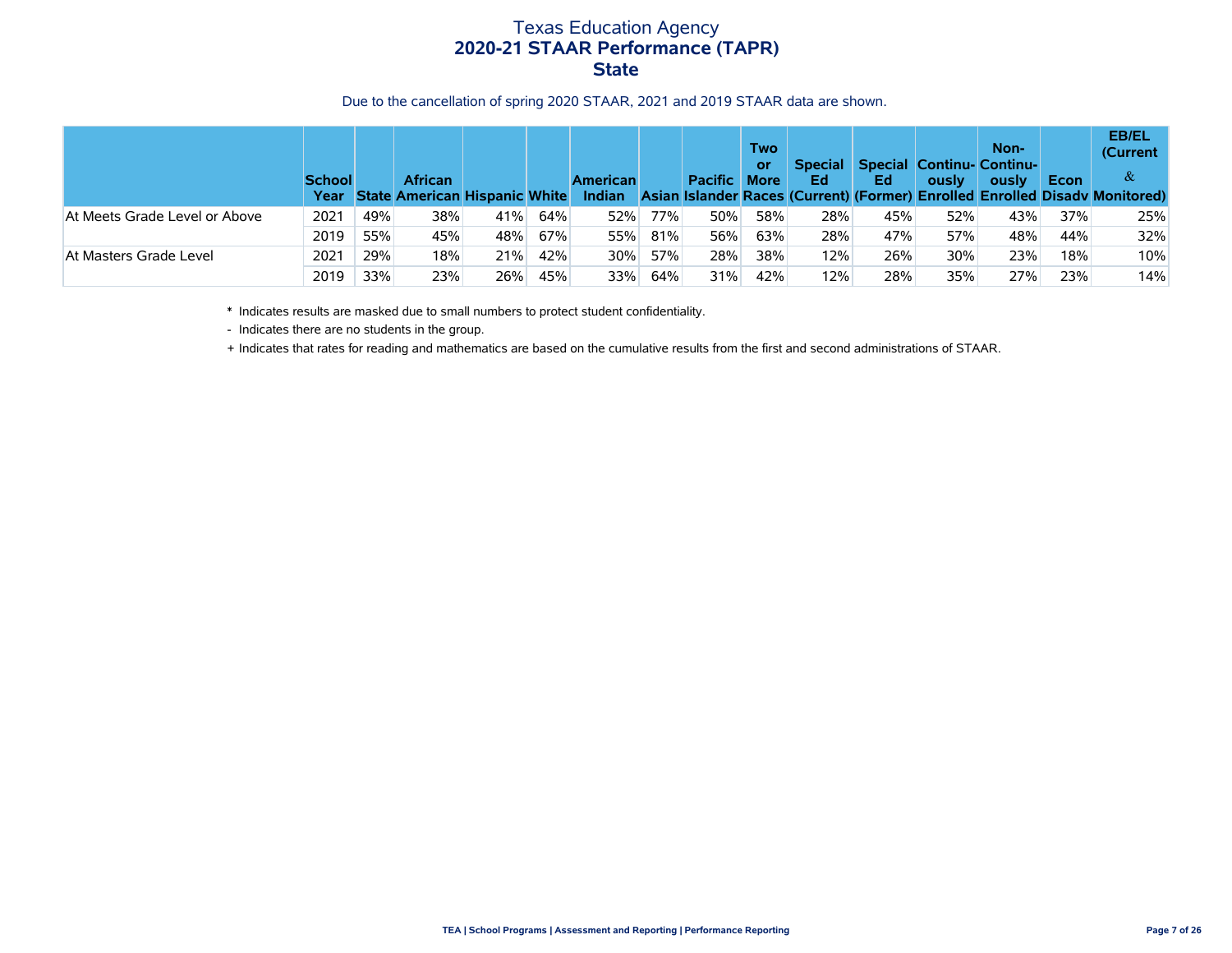# Texas Education Agency **2018-19 Progress (TAPR) State**

#### Due to the cancellation of spring 2020 STAAR, 2019 and 2018 progress data are shown.

|                            | <b>School</b> |    | <b>African</b> |    |    | <b>American</b>                                                     |    | <b>Pacific</b> | Twoorl<br><b>More</b> | <b>Special</b><br>Ed | Ed | <b>Special Continu- Continu-</b><br>ously | Non-<br>ously | Econ | <b>EB/EL</b><br>(Current<br>$\&$<br>Year State American Hispanic White Indian Asian Islander Races (Current) (Former) Enrolled Enrolled Disady Monitored) |
|----------------------------|---------------|----|----------------|----|----|---------------------------------------------------------------------|----|----------------|-----------------------|----------------------|----|-------------------------------------------|---------------|------|-----------------------------------------------------------------------------------------------------------------------------------------------------------|
|                            |               |    |                |    |    | School Progress Domain - Academic Growth Score by Grade and Subject |    |                |                       |                      |    |                                           |               |      |                                                                                                                                                           |
| Grade 4 ELA/Reading        | 2019          | 61 | 56             | 61 | 63 | 61                                                                  | 76 | 59             | 62                    | 54                   | 62 | 62                                        | 60            | 58   | 61                                                                                                                                                        |
|                            | 2018          | 63 | 60             | 61 | 66 | 64                                                                  | 77 | 62             | 66                    | 63                   | 64 | 64                                        | 63            | 61   | 62                                                                                                                                                        |
| Grade 4 Mathematics        | 2019          | 65 | 58             | 63 | 69 | 64                                                                  | 83 | 62             | 66                    | 61                   | 66 | 66                                        | 63            | 62   | 65                                                                                                                                                        |
|                            | 2018          | 65 | 60             | 64 | 68 | 66                                                                  | 82 | 66             | 67                    | 61                   | 64 | 66                                        | 64            | 62   | 65                                                                                                                                                        |
| Grade 5 ELA/Reading        | 2019          | 81 | 80             | 80 | 81 | 81                                                                  | 88 | 80             | 81                    | 75                   | 81 | 81                                        | 81            | 80   | 82                                                                                                                                                        |
|                            | 2018          | 80 | 80             | 80 | 79 | 79                                                                  | 86 | 79             | 80                    | 77                   | 81 | 80                                        | 80            | 79   | 81                                                                                                                                                        |
| <b>Grade 5 Mathematics</b> | 2019          | 83 | 81             | 82 | 84 | 83                                                                  | 93 | 85             | 84                    | 82                   | 83 | 84                                        | 83            | 82   | 83                                                                                                                                                        |
|                            | 2018          | 81 | 81             | 81 | 80 | 80                                                                  | 89 | 84             | 82                    | 84                   | 80 | 81                                        | 81            | 80   | 81                                                                                                                                                        |
| Grade 6 ELA/Reading        | 2019          | 42 | 40             | 38 | 47 | 42                                                                  | 63 | 43             | 47                    | 34                   | 40 | 42                                        | 42            | 38   | 38                                                                                                                                                        |
|                            | 2018          | 47 | 41             | 44 | 52 | 47                                                                  | 67 | 46             | 51                    | 37                   | 45 | 47                                        | 47            | 42   | 44                                                                                                                                                        |
| Grade 6 Mathematics        | 2019          | 54 | 51             | 48 | 61 | 55                                                                  | 80 | 61             | 60                    | 45                   | 56 | 53                                        | 54            | 48   | 48                                                                                                                                                        |
|                            | 2018          | 56 | 53             | 52 | 62 | 55                                                                  | 78 | 58             | 61                    | 55                   | 57 | 56                                        | 57            | 52   | 53                                                                                                                                                        |
| Grade 7 ELA/Reading        | 2019          | 77 | 74             | 76 | 80 | 77                                                                  | 89 | 79             | 80                    | 67                   | 77 | 78                                        | 76            | 75   | 76                                                                                                                                                        |
|                            | 2018          | 76 | 70             | 75 | 77 | 74                                                                  | 88 | 78             | 77                    | 67                   | 75 | 76                                        | 75            | 73   | 76                                                                                                                                                        |
| <b>Grade 7 Mathematics</b> | 2019          | 62 | 56             | 61 | 66 | 63                                                                  | 81 | 60             | 64                    | 48                   | 62 | 63                                        | 61            | 59   | 60                                                                                                                                                        |
|                            | 2018          | 67 | 61             | 66 | 70 | 66                                                                  | 84 | 73             | 68                    | 59                   | 66 | 68                                        | 66            | 65   | 67                                                                                                                                                        |
| Grade 8 ELA/Reading        | 2019          | 77 | 75             | 77 | 79 | 77                                                                  | 85 | 76             | 80                    | 69                   | 77 | 78                                        | 77            | 76   | 77                                                                                                                                                        |
|                            | 2018          | 79 | 79             | 79 | 79 | 78                                                                  | 83 | 79             | 80                    | 72                   | 78 | 79                                        | 79            | 79   | 79                                                                                                                                                        |
| Grade 8 Mathematics        | 2019          | 82 | 82             | 83 | 81 | 81                                                                  | 84 | 83             | 82                    | 74                   | 81 | 82                                        | 82            | 83   | 83                                                                                                                                                        |
|                            | 2018          | 81 | 81             | 82 | 78 | 81                                                                  | 81 | 83             | 78                    | 74                   | 81 | 81                                        | 81            | 82   | 83                                                                                                                                                        |
| End of Course English II   | 2019          | 69 | 69             | 68 | 71 | 68                                                                  | 75 | 68             | 71                    | 61                   | 66 | 69                                        | 68            | 67   | 65                                                                                                                                                        |
|                            | 2018          | 67 | 63             | 66 | 69 | 65                                                                  | 74 | 67             | 69                    | 52                   | 61 | 67                                        | 66            | 65   | 62                                                                                                                                                        |
| End of Course Algebra I    | 2019          | 75 | 67             | 74 | 77 | 72                                                                  | 93 | 71             | 76                    | 46                   | 73 | 76                                        | 70            | 71   | 73                                                                                                                                                        |
|                            | 2018          | 72 | 63             | 70 | 76 | 70                                                                  | 92 | 76             | 75                    | 42                   | 70 | 73                                        | 67            | 67   | 67                                                                                                                                                        |
| All Grades Both Subjects   | 2019          | 69 | 66             | 67 | 72 | 69                                                                  | 83 | 69             | 71                    | 60                   | 68 | 69                                        | 68            | 66   | 67                                                                                                                                                        |
|                            | 2018          | 69 | 66             | 68 | 71 | 68                                                                  | 82 | 71             | 71                    | 62                   | 68 | 70                                        | 69            | 67   | 69                                                                                                                                                        |
| All Grades ELA/Reading     | 2019          | 68 | 65             | 67 | 70 | 68                                                                  | 79 | 67             | 70                    | 60                   | 67 | 68                                        | 67            | 66   | 67                                                                                                                                                        |
|                            | 2018          | 69 | 66             | 68 | 70 | 68                                                                  | 79 | 68             | 70                    | 62                   | 68 | 69                                        | 68            | 67   | 68                                                                                                                                                        |
| All Grades Mathematics     | 2019          | 70 | 66             | 68 | 73 | 69                                                                  | 86 | 70             | 72                    | 60                   | 70 | 71                                        | 69            | 67   | 68                                                                                                                                                        |
|                            | 2018          | 70 | 66             | 69 | 72 | 69                                                                  | 85 | 73             | 72                    | 63                   | 69 | 71                                        | 69            | 68   | 69                                                                                                                                                        |

\* Indicates results are masked due to small numbers to protect student confidentiality.

- Indicates there are no students in the group.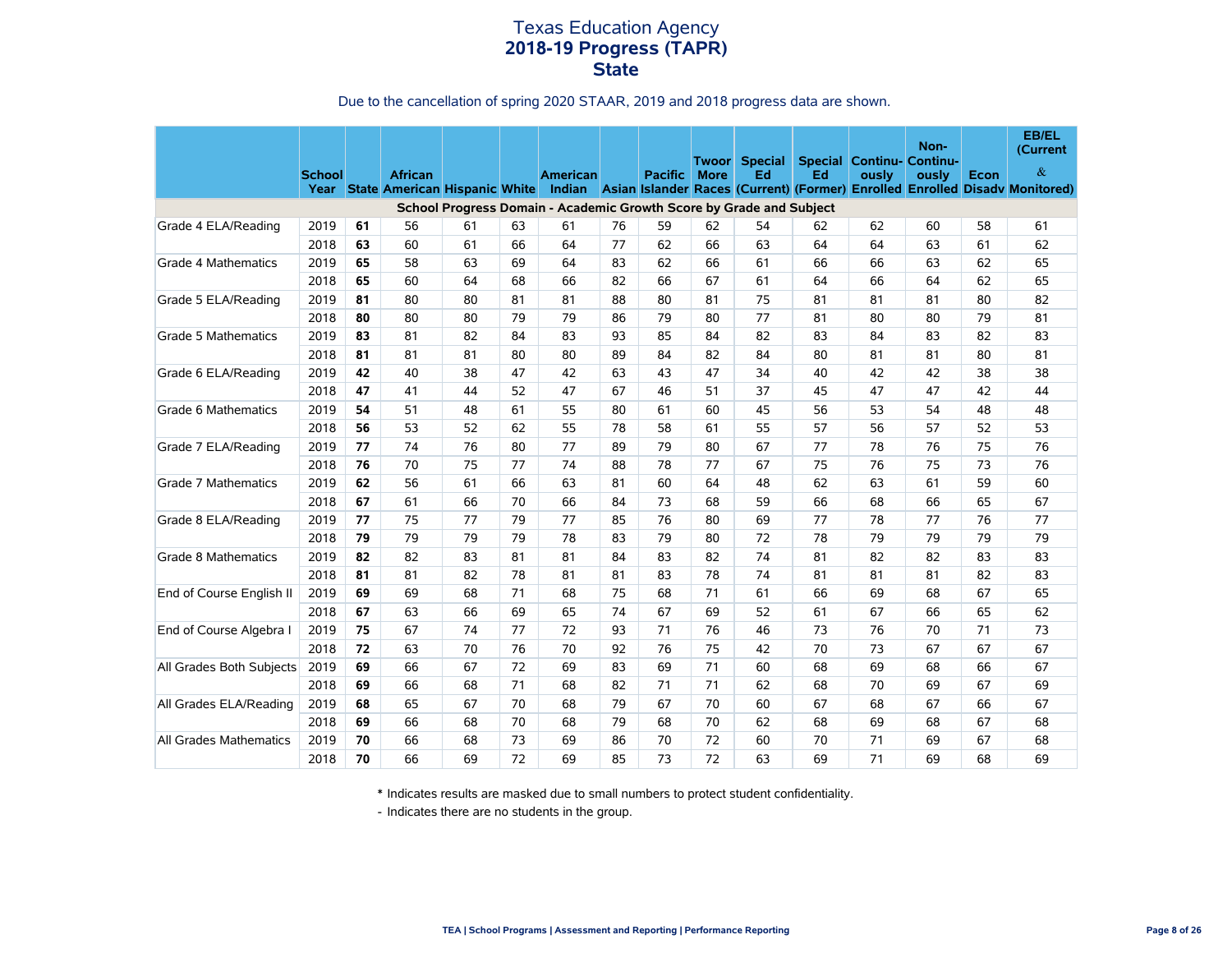# Texas Education Agency **2020-21 Bilingual Education/English as a Second Language (Current EB Students/EL) (TAPR) State**

|                                    |               |     | <b>Total</b>                                    | <b>BE-Trans</b>      |     |                          |     | <b>ALP</b>                                                                   |     | <b>ESL</b> |                                              | <b>ALP</b> | <b>EB/EL</b><br>with                   |     | <b>Total</b>                           | <b>Monitored</b><br>$\&$ |
|------------------------------------|---------------|-----|-------------------------------------------------|----------------------|-----|--------------------------|-----|------------------------------------------------------------------------------|-----|------------|----------------------------------------------|------------|----------------------------------------|-----|----------------------------------------|--------------------------|
|                                    | <b>School</b> |     | <b>Bilingual</b><br><b>Year State Education</b> | <b>Early</b><br>Exit |     | BE-Trans BE-Dual BE-Dual |     | <b>Bilingual Total Content-</b><br>Late Exit Two-Way One-Way (Exception) ESL |     |            | <b>ESL</b><br><b>Based</b> Pull-Out (Waiver) | <b>ESL</b> | <b>Parental Never</b><br><b>Denial</b> |     | <b>EB/EL</b><br><b>EB/EL</b> (Current) | <b>Former</b><br>EB/EL   |
|                                    |               |     |                                                 |                      |     |                          |     | <b>STAAR Performance Rate by Subject and Performance Level</b>               |     |            |                                              |            |                                        |     |                                        |                          |
| <b>All Grades All Subjects</b>     |               |     |                                                 |                      |     |                          |     |                                                                              |     |            |                                              |            |                                        |     |                                        |                          |
| At Approaches Grade Level or Above | 2021          | 67% | 50%                                             | 44%                  | 50% | 57%                      | 53% | 48%                                                                          | 46% | 53%        | 43%                                          | 46%        | 50%                                    | 72% | 47%                                    | 85%                      |
|                                    | 2019          | 78% | 72%                                             | 71%                  | 70% | 73%                      | 74% |                                                                              | 58% | 65%        | 56%                                          |            | 62%                                    |     | 63%                                    |                          |
| At Meets Grade Level or Above      | 2021          | 41% | 22%                                             | 16%                  | 22% | 27%                      | 25% | 20%                                                                          | 18% | 25%        | 17%                                          | 18%        | 23%                                    | 46% | 19%                                    | 58%                      |
|                                    | 2019          | 50% | 38%                                             | 35%                  | 35% | 39%                      | 41% |                                                                              | 24% | 31%        | 22%                                          |            | 30%                                    |     | 29%                                    |                          |
| At Masters Grade Level             | 2021          | 18% | 9%                                              | 6%                   | 9%  | 12%                      | 11% | 8%                                                                           | 5%  | 9%         | 4%                                           | 5%         | 8%                                     | 21% | 7%                                     | 24%                      |
|                                    | 2019          | 24% | 17%                                             | 15%                  | 15% | 17%                      | 19% |                                                                              | 8%  | 12%        | 6%                                           |            | 11%                                    |     | 11%                                    |                          |
| All Grades ELA/Reading             |               |     |                                                 |                      |     |                          |     |                                                                              |     |            |                                              |            |                                        |     |                                        |                          |
| At Approaches Grade Level or Above | 2021          | 68% | 54%                                             | 48%                  | 54% | 62%                      | 57% | 51%                                                                          | 44% | 53%        | 41%                                          | 45%        | 50%                                    | 73% | 47%                                    | 88%                      |
|                                    | 2019          | 75% | 71%                                             | 70%                  | 69% | 73%                      | 73% |                                                                              | 50% | 59%        | 46%                                          |            | 56%                                    |     | 56%                                    |                          |
| At Meets Grade Level or Above      | 2021          | 45% | 25%                                             | 19%                  | 25% | 32%                      | 29% | 22%                                                                          | 19% | 26%        | 17%                                          | 20%        | 24%                                    | 50% | 21%                                    | 65%                      |
|                                    | 2019          | 48% | 35%                                             | 31%                  | 33% | 38%                      | 39% |                                                                              | 19% | 27%        | 16%                                          |            | 26%                                    |     | 24%                                    |                          |
| At Masters Grade Level             | 2021          | 18% | 11%                                             | 7%                   | 11% | 15%                      | 14% | 9%                                                                           | 5%  | 9%         | 4%                                           | 5%         | 8%                                     | 21% | 7%                                     | 24%                      |
|                                    | 2019          | 21% | 16%                                             | 13%                  | 14% | 17%                      | 18% |                                                                              | 5%  | 10%        | 4%                                           |            | 8%                                     |     | 9%                                     |                          |
| <b>All Grades Mathematics</b>      |               |     |                                                 |                      |     |                          |     |                                                                              |     |            |                                              |            |                                        |     |                                        |                          |
| At Approaches Grade Level or Above | 2021          | 66% | 52%                                             | 45%                  | 53% | 57%                      | 56% | 50%                                                                          | 49% | 57%        | 46%                                          | 47%        | 51%                                    | 69% | 50%                                    | 82%                      |
|                                    | 2019          | 82% | 79%                                             | 79%                  | 78% | 78%                      | 80% |                                                                              | 72% | 76%        | 70%                                          |            | 73%                                    |     | 74%                                    |                          |
| At Meets Grade Level or Above      | 2021          | 37% | 23%                                             | 18%                  | 24% | 27%                      | 27% | 22%                                                                          | 20% | 28%        | 17%                                          | 18%        | 23%                                    | 41% | 21%                                    | 51%                      |
|                                    | 2019          | 52% | 44%                                             | 43%                  | 42% | 43%                      | 46% |                                                                              | 35% | 41%        | 32%                                          |            | 38%                                    |     | 38%                                    |                          |
| At Masters Grade Level             | 2021          | 18% | 10%                                             | 7%                   | 11% | 12%                      | 12% | 9%                                                                           | 7%  | 12%        | 6%                                           | 6%         | 9%                                     | 20% | 8%                                     | 25%                      |
|                                    | 2019          | 26% | 21%                                             | 20%                  | 20% | 21%                      | 23% |                                                                              | 13% | 18%        | 11%                                          |            | 16%                                    |     | 16%                                    |                          |
| <b>All Grades Writing</b>          |               |     |                                                 |                      |     |                          |     |                                                                              |     |            |                                              |            |                                        |     |                                        |                          |
| At Approaches Grade Level or Above | 2021          | 58% | 37%                                             | 31%                  | 37% | 46%                      | 39% | 36%                                                                          | 36% | 43%        | 34%                                          | 38%        | 40%                                    | 63% | 36%                                    | 84%                      |
|                                    | 2019          | 68% | 62%                                             | 58%                  | 61% | 64%                      | 67% |                                                                              | 47% | 53%        | 44%                                          |            | 53%                                    |     | 53%                                    |                          |
| At Meets Grade Level or Above      | 2021          | 30% | 14%                                             | 10%                  | 13% | 19%                      | 15% | 13%                                                                          | 11% | 17%        | 9%                                           | 11%        | 16%                                    | 34% | 12%                                    | 48%                      |
|                                    | 2019          | 38% | 29%                                             | 24%                  | 26% | 31%                      | 37% |                                                                              | 17% | 21%        | 14%                                          |            | 22%                                    |     | 22%                                    |                          |
| At Masters Grade Level             | 2021          | 9%  | 3%                                              | 2%                   | 3%  | 4%                       | 4%  | 2%                                                                           | 2%  | 4%         | $1\%$                                        | 2%         | 4%                                     | 10% | 2%                                     | 14%                      |
|                                    | 2019          | 14% | 9%                                              | 5%                   | 6%  | 10%                      | 13% |                                                                              | 4%  | 5%         | 3%                                           |            | 6%                                     |     | 6%                                     |                          |
| <b>All Grades Science</b>          |               |     |                                                 |                      |     |                          |     |                                                                              |     |            |                                              |            |                                        |     |                                        |                          |
| At Approaches Grade Level or Above | 2021          | 71% | 44%                                             | 37%                  | 41% | 52%                      | 46% | 43%                                                                          | 50% | 52%        | 49%                                          | 52%        | 52%                                    | 76% | 48%                                    | 87%                      |
|                                    | 2019          | 81% | 64%                                             | 64%                  | 58% | 67%                      | 65% |                                                                              | 63% | 65%        | 63%                                          |            | 64%                                    |     | 64%                                    |                          |
| At Meets Grade Level or Above      | 2021          | 44% | 15%                                             | 10%                  | 12% | 21%                      | 16% | 14%                                                                          | 19% | 21%        | 18%                                          | 20%        | 21%                                    | 49% | 17%                                    | 59%                      |
|                                    | 2019          | 54% | 34%                                             | 34%                  | 29% | 36%                      | 36% |                                                                              | 24% | 30%        | 22%                                          |            | 30%                                    |     | 27%                                    |                          |
| At Masters Grade Level             | 2021          | 20% | 4%                                              | 3%                   | 3%  | 7%                       | 5%  | 4%                                                                           | 5%  | 6%         | 4%                                           | 5%         | 6%                                     | 23% | 4%                                     | 25%                      |
|                                    | 2019          | 25% | 13%                                             | 12%                  | 10% | 13%                      | 14% |                                                                              | 6%  | 9%         | 5%                                           |            | 9%                                     |     | 8%                                     |                          |
| <b>All Grades Social Studies</b>   |               |     |                                                 |                      |     |                          |     |                                                                              |     |            |                                              |            |                                        |     |                                        |                          |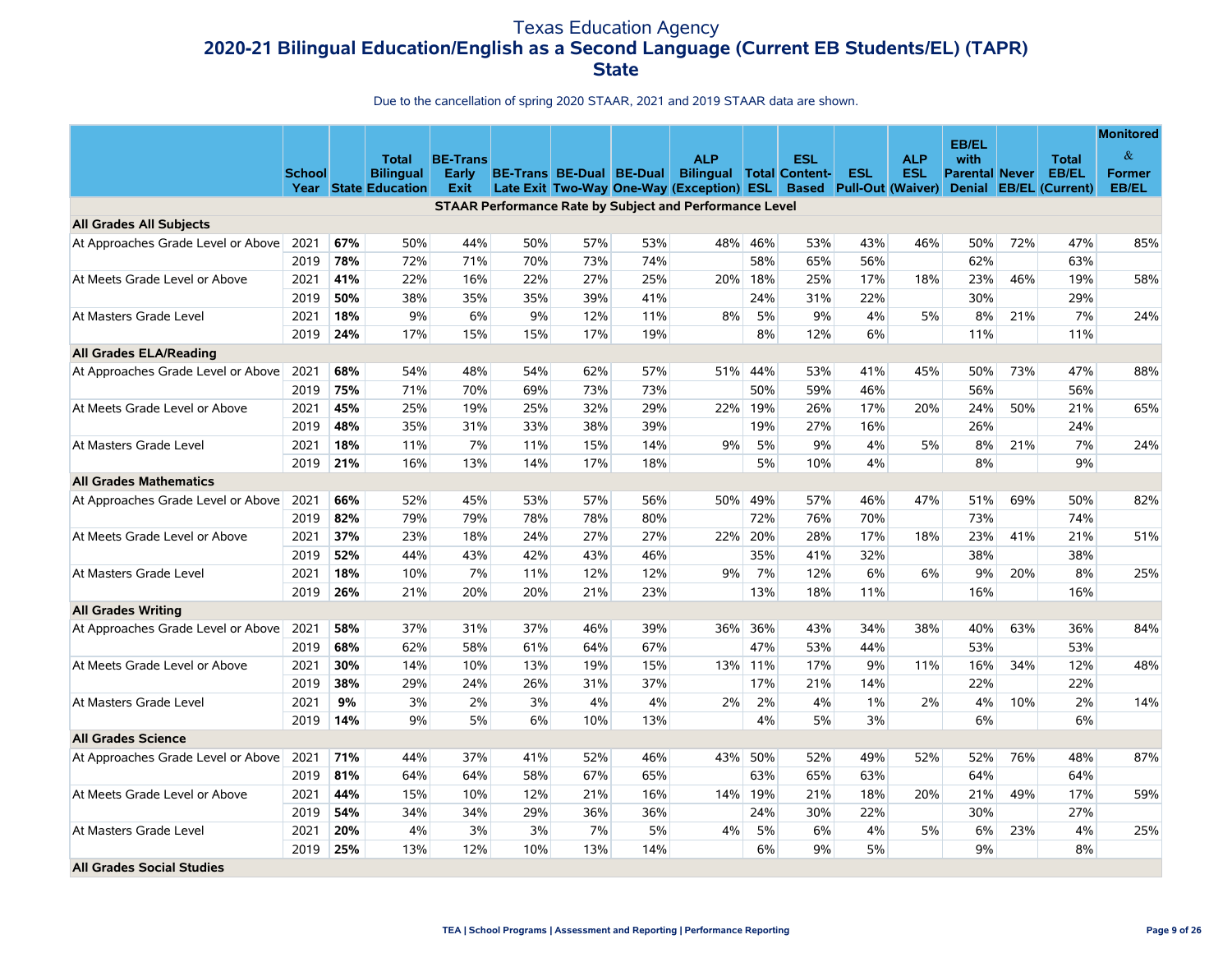# Texas Education Agency **2020-21 Bilingual Education/English as a Second Language (Current EB Students/EL) (TAPR) State**

#### Due to the cancellation of spring 2020 STAAR, 2021 and 2019 STAAR data are shown.

|                                    | <b>School</b><br>Year |     | Total<br><b>Bilingual</b><br><b>State Education</b> | <b>BE-Trans</b><br>Early<br><b>Exit</b> | <b>BE-Trans</b> | <b>BE-Dual BE-Dual</b> |     | <b>ALP</b><br><b>Bilingual</b><br>Late Exit Two-Way One-Way (Exception) ESL |     | <b>ESL</b><br>Total Content-<br><b>Based</b> | <b>ESL</b><br><b>Pull-Out (Waiver)</b> | <b>ALP</b><br><b>ESL</b> | <b>EB/EL</b><br>with<br><b>Parental Never</b> |     | <b>Total</b><br><b>EB/EL</b><br>Denial EB/EL (Current) | <b>Monitored</b><br>$\alpha$<br><b>Former</b><br><b>EB/EL</b> |
|------------------------------------|-----------------------|-----|-----------------------------------------------------|-----------------------------------------|-----------------|------------------------|-----|-----------------------------------------------------------------------------|-----|----------------------------------------------|----------------------------------------|--------------------------|-----------------------------------------------|-----|--------------------------------------------------------|---------------------------------------------------------------|
| At Approaches Grade Level or Above | $202^{\circ}$         | 73% | 53%                                                 | 31%                                     | 40%             | 53%                    | 60% | 52%                                                                         | 43% | 48%                                          | 42%                                    | 42%                      | 50%                                           | 78% | 43%                                                    | 82%                                                           |
|                                    | 2019                  | 81% | 53%                                                 | 61%                                     | 50%             | 53%                    | 56% |                                                                             | 54% | 62%                                          | 53%                                    |                          | 59%                                           |     | 55%                                                    |                                                               |
| At Meets Grade Level or Above      | 202 <sup>2</sup>      | 49% | 24%                                                 | 8%                                      | 40%             | 24%                    | 28% | 22%                                                                         | 17% | 20%                                          | 17%                                    | 16%                      | 24%                                           | 55% | 18%                                                    | 54%                                                           |
|                                    | 2019                  | 55% | 17%                                                 | 22%                                     | 10%             | 16%                    | 21% |                                                                             | 20% | 26%                                          | 19%                                    |                          | 27%                                           |     | 21%                                                    |                                                               |
| At Masters Grade Level             | 2021                  | 29% | 10%                                                 | 4%                                      | 20%             | 11%                    | 24% | 10%                                                                         | 6%  | 7%                                           | 6%                                     | 5%                       | 10%                                           | 33% | 6%                                                     | 28%                                                           |
|                                    | 2019                  | 33% | 7%                                                  | 9%                                      | 0%              | 6%                     | 16% |                                                                             | 7%  | 9%                                           | 7%                                     |                          | 11%                                           |     | 7%                                                     |                                                               |

\* Indicates results are masked due to small numbers to protect student confidentiality.

- Indicates there are no students in the group.

Blank cell indicates there are no data available in the group.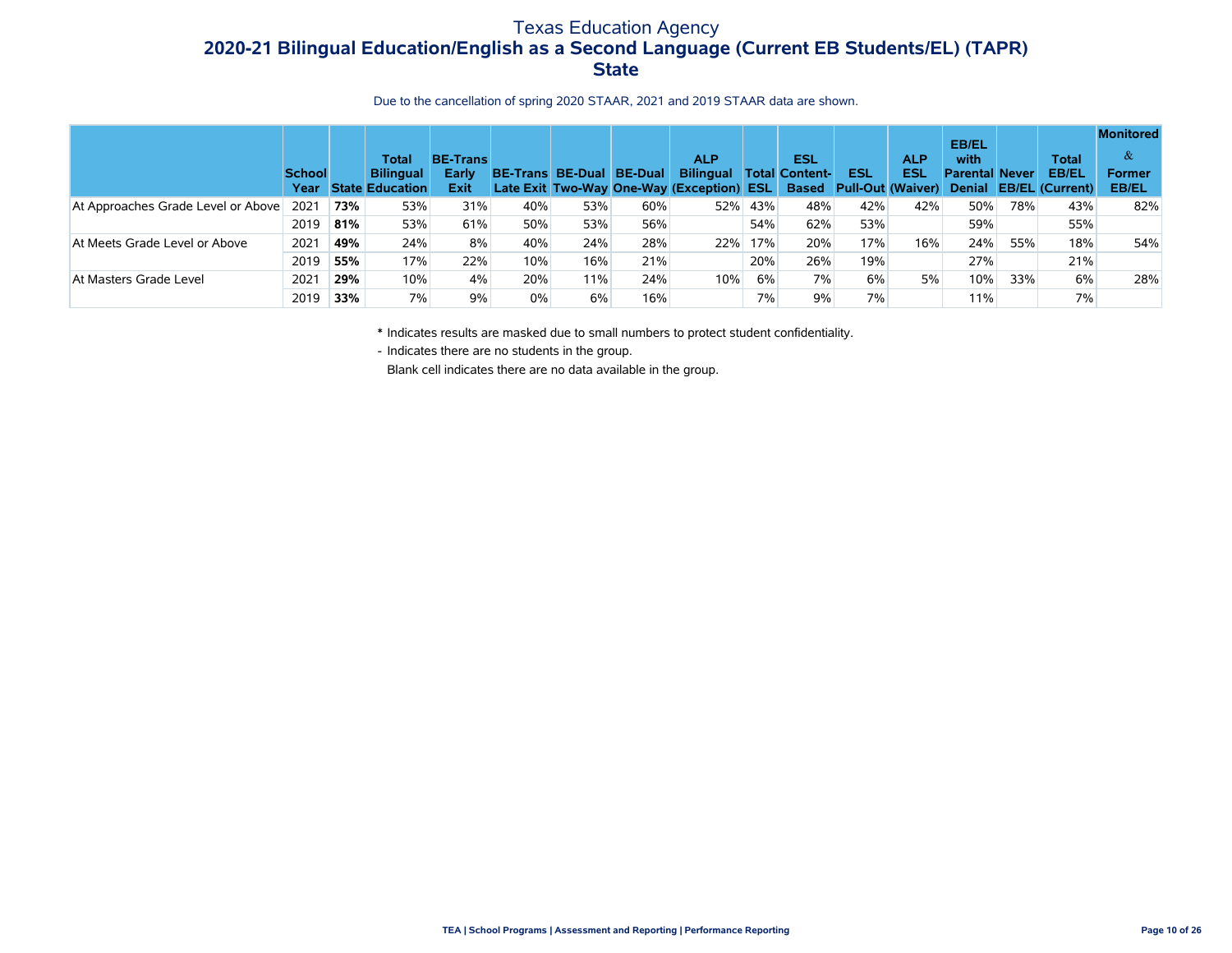# Texas Education Agency **2020-21 STAAR Participation (TAPR) State**

#### Due to the cancellation of spring 2020 STAAR, 2021 and 2019 STAAR data are shown.

|                                                  |       | <b>African</b><br><b>State American Hispanic White</b> |       |       | <b>American</b>                                 |          | <b>Pacific</b> | <b>Two</b><br>or<br><b>More</b> | Special  <br>Ed | Ed    | <b>Special Continu- Continu-</b><br>ously | Non-<br>ously | Econ | <b>EB/EL</b><br>(Current<br>$\&$<br>Indian Asian Islander Races (Current) (Former) Enrolled Enrolled Disadv Monitored) |
|--------------------------------------------------|-------|--------------------------------------------------------|-------|-------|-------------------------------------------------|----------|----------------|---------------------------------|-----------------|-------|-------------------------------------------|---------------|------|------------------------------------------------------------------------------------------------------------------------|
|                                                  |       |                                                        |       |       | <b>2021 STAAR Participation</b><br>(All Grades) |          |                |                                 |                 |       |                                           |               |      |                                                                                                                        |
| <b>All Tests</b>                                 |       |                                                        |       |       |                                                 |          |                |                                 |                 |       |                                           |               |      |                                                                                                                        |
| Assessment Participant                           | 88%   | 85%                                                    | 86%   | 92%   | 89%                                             | 88%      | 85%            | 88%                             | 86%             | 88%   | 89%                                       | 87%           | 87%  | 88%                                                                                                                    |
| Included in Accountability                       | 83%   | 80%                                                    | 82%   | 89%   | 84%                                             | 85%      | 78%            | 83%                             | 81%             | 86%   | 87%                                       | 76%           | 82%  | 82%                                                                                                                    |
| Not Included in Accountability: Mobile           | 3%    | 5%                                                     | 3%    | 4%    | 4%                                              | 2%       | 5%             | 5%                              | 3%              | 2%    | 1%                                        | 9%            | 3%   | 2%                                                                                                                     |
| Not Included in Accountability: Other Exclusions | $1\%$ | $0\%$                                                  | 2%    | $0\%$ | 1%                                              | 2%       | 1%             | $0\%$                           | 2%              | $1\%$ | 1%                                        | 2%            | 2%   | 4%                                                                                                                     |
| <b>Not Tested</b>                                | 12%   | 15%                                                    | 14%   | 8%    | 11%                                             | 12%      | 15%            | 12%                             | 14%             | 12%   | 11%                                       | 13%           | 13%  | 12%                                                                                                                    |
| Absent                                           | 2%    | 2%                                                     | 2%    | 2%    | 2%                                              | $1\%$    | 2%             | 2%                              | 2%              | 2%    | 2%                                        | 2%            | 2%   | $1\%$                                                                                                                  |
| Other                                            | 10%   | 12%                                                    | 12%   | 6%    | 9%                                              | 11%      | 13%            | 10%                             | 12%             | 10%   | 10%                                       | 11%           | 11%  | 10%                                                                                                                    |
|                                                  |       |                                                        |       |       | <b>2019 STAAR Participation</b><br>(All Grades) |          |                |                                 |                 |       |                                           |               |      |                                                                                                                        |
| <b>All Tests</b>                                 |       |                                                        |       |       |                                                 |          |                |                                 |                 |       |                                           |               |      |                                                                                                                        |
| Assessment Participant                           | 99%   | 99%                                                    | 99%   | 99%   |                                                 | 99% 100% | 99%            | 99%                             | 99%             | 99%   | 99%                                       | 99%           | 99%  | 100%                                                                                                                   |
| Included in Accountability                       | 94%   | 92%                                                    | 94%   | 95%   | 92%                                             | 94%      | 91%            | 94%                             | 93%             | 93%   | 98%                                       | 85%           | 93%  | 92%                                                                                                                    |
| Not Included in Accountability: Mobile           | 4%    | 7%                                                     | 4%    | 4%    | 6%                                              | 3%       | 7%             | 5%                              | 4%              | 6%    | $1\%$                                     | 11%           | 4%   | 4%                                                                                                                     |
| Not Included in Accountability: Other Exclusions | 1%    | 1%                                                     | 2%    | $0\%$ | 2%                                              | 3%       | 2%             | $0\%$                           | $1\%$           | $1\%$ | 0%                                        | 3%            | 2%   | 4%                                                                                                                     |
| <b>Not Tested</b>                                | $1\%$ | 1%                                                     | $1\%$ | $1\%$ | $1\%$                                           | 0%       | $1\%$          | $1\%$                           | $1\%$           | $1\%$ | $1\%$                                     | $1\%$         | 1%   | 0%                                                                                                                     |
| Absent                                           | $1\%$ | 1%                                                     | 1%    | $0\%$ | $1\%$                                           | 0%       | $1\%$          | 1%                              | $1\%$           | $1\%$ | 0%                                        | $1\%$         | 1%   | 0%                                                                                                                     |
| Other                                            | 0%    | 0%                                                     | 0%    | $0\%$ | 0%                                              | 0%       | $0\%$          | 0%                              | 0%              | 0%    | $0\%$                                     | $0\%$         | 0%   | 0%                                                                                                                     |

\* Indicates results are masked due to small numbers to protect student confidentiality.

- Indicates there are no students in the group.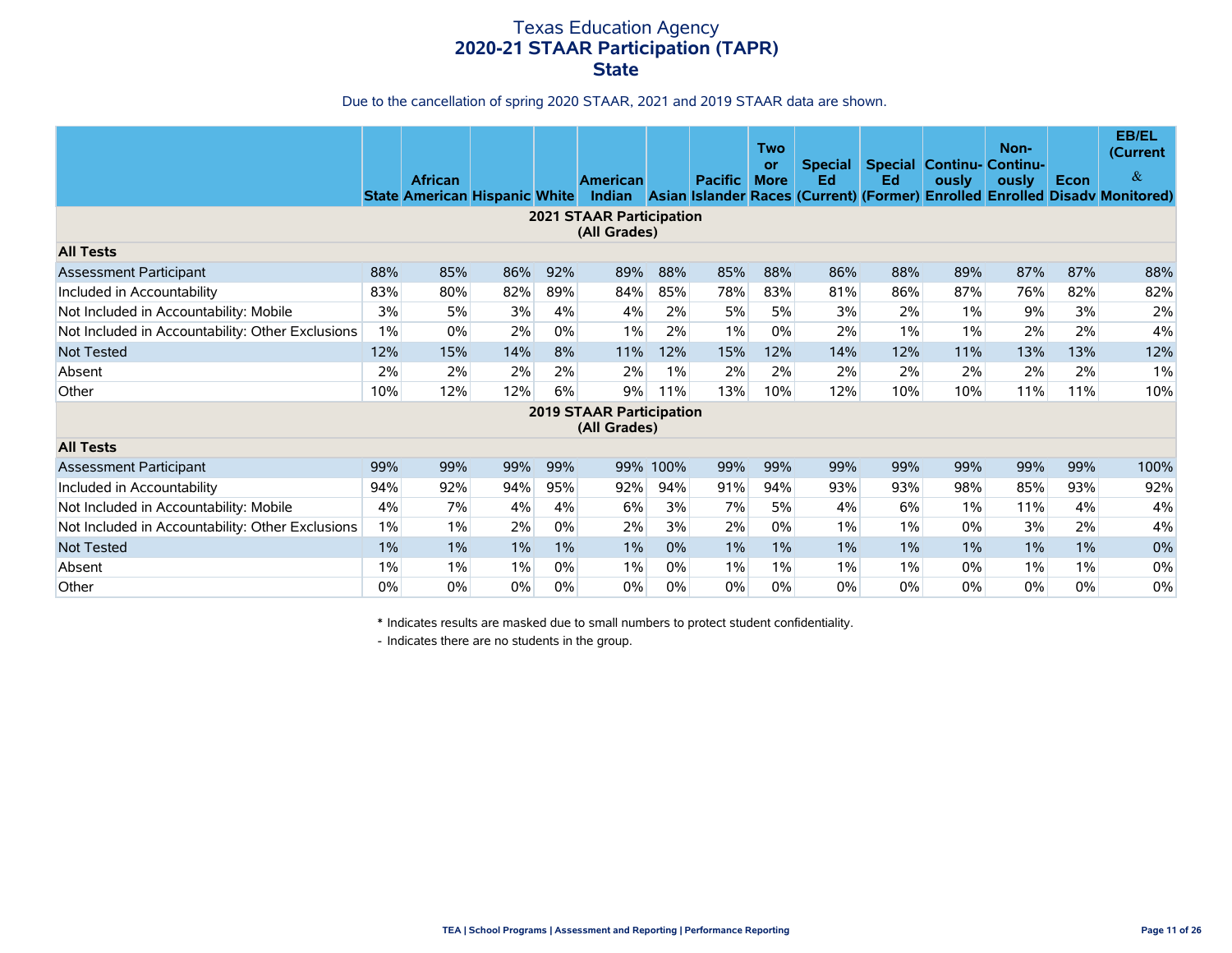### Texas Education Agency **2020-21 Attendance, Graduation, and Dropout Rates (TAPR) State**

|                                             |       |                                      |       |             |                 |             |                                    | <b>Two</b><br><b>or</b> |                   |                     |             |
|---------------------------------------------|-------|--------------------------------------|-------|-------------|-----------------|-------------|------------------------------------|-------------------------|-------------------|---------------------|-------------|
|                                             |       | <b>African</b>                       |       |             | <b>American</b> |             | <b>Pacific</b>                     |                         | More Special Econ |                     |             |
|                                             |       | <b>State American Hispanic White</b> |       |             |                 |             | <b>Indian</b> Asian Islander Races |                         | Ed                | <b>Disadv EB/EL</b> |             |
| <b>Attendance Rate</b>                      |       |                                      |       |             |                 |             |                                    |                         |                   |                     |             |
| 2019-20                                     | 98.3% | 98.0%                                |       | 98.2% 98.6% |                 | 98.2% 99.4% |                                    | 98.2% 98.4%             | 97.7%             | 98.0% 98.4%         |             |
| 2018-19                                     | 95.4% | 95.0%                                |       | 95.2% 95.7% |                 | 95.0% 97.4% |                                    | 95.1% 95.6%             | 94.2%             | 94.9% 95.9%         |             |
| <b>Chronic Absenteeism</b>                  |       |                                      |       |             |                 |             |                                    |                         |                   |                     |             |
| 2019-20                                     | 6.7%  | 8.9%                                 | 7.4%  | 5.2%        | 7.8%            | 1.8%        | 7.2%                               | 6.7%                    | 10.3%             | 8.2%                | 5.9%        |
| 2018-19                                     | 11.4% | 14.5%                                | 12.6% | 9.2%        | 13.1%           | 3.2%        |                                    | 12.7% 11.0%             | 16.9%             | 13.9%               | 9.7%        |
| <b>Annual Dropout Rate (Gr 7-8)</b>         |       |                                      |       |             |                 |             |                                    |                         |                   |                     |             |
| 2019-20                                     | 0.5%  | 0.8%                                 | 0.5%  | 0.3%        | 0.6%            | 0.2%        | 1.4%                               | 0.5%                    | 0.7%              | 0.6%                | 0.8%        |
| 2018-19                                     | 0.4%  | 0.7%                                 | 0.5%  | 0.3%        | 0.9%            | 0.2%        | 0.8%                               | 0.4%                    | 0.5%              | 0.5%                | 0.7%        |
| <b>Annual Dropout Rate (Gr 9-12)</b>        |       |                                      |       |             |                 |             |                                    |                         |                   |                     |             |
| 2019-20                                     | 1.6%  | 2.5%                                 | 1.9%  | 0.9%        | 2.3%            | 0.3%        | 1.5%                               | 1.5%                    | 2.2%              | 2.1%                | 3.3%        |
| 2018-19                                     | 1.9%  | 3.0%                                 | 2.3%  | 1.0%        | 2.5%            | 0.6%        | 2.1%                               | 1.7%                    | 2.6%              | 2.5%                | 4.0%        |
| 4-Year Longitudinal Rate (Gr 9-12)          |       |                                      |       |             |                 |             |                                    |                         |                   |                     |             |
| Class of 2020                               |       |                                      |       |             |                 |             |                                    |                         |                   |                     |             |
| Graduated                                   | 90.3% | 87.0%                                |       | 88.6% 94.0% |                 | 86.3% 96.7% |                                    | 89.2% 91.1%             | 78.9%             |                     | 87.5% 78.2% |
| <b>Received TxCHSE</b>                      | 0.4%  | 0.4%                                 | 0.3%  | 0.5%        | 0.5%            | 0.1%        | 0.5%                               | 0.6%                    | 0.3%              | 0.4%                | 0.2%        |
| Continued HS                                | 3.9%  | 4.8%                                 | 4.6%  | 2.4%        | 5.0%            | 1.9%        | 5.2%                               | 3.8%                    | 12.7%             | 4.8%                | 7.1%        |
| Dropped Out                                 | 5.4%  | 7.8%                                 | 6.5%  | 3.1%        | 8.2%            | 1.4%        | 5.1%                               | 4.4%                    | 8.2%              |                     | 7.3% 14.6%  |
| Graduates and TxCHSE 90.7%                  |       | 87.3%                                |       | 88.9% 94.5% |                 | 86.8% 96.7% |                                    | 89.7% 91.8%             | 79.2%             |                     | 87.9% 78.3% |
| Graduates, TxCHSE,<br>and Continuers        | 94.6% | 92.2%                                |       | 93.5% 96.9% |                 | 91.8% 98.6% |                                    | 94.9% 95.6%             | 91.8%             |                     | 92.7% 85.4% |
| Class of 2019                               |       |                                      |       |             |                 |             |                                    |                         |                   |                     |             |
| Graduated                                   | 90.0% | 86.2%                                |       | 88.2% 93.7% |                 | 87.3% 96.4% |                                    | 88.0% 91.4%             | 77.9%             |                     | 87.2% 75.9% |
| Received TxCHSE                             | 0.5%  | 0.4%                                 | 0.4%  | 0.6%        | 0.5%            | 0.1%        | 1.0%                               | 0.7%                    | 0.3%              | 0.5%                | 0.2%        |
| <b>Continued HS</b>                         | 3.7%  | 4.5%                                 | 4.4%  | 2.4%        | 3.9%            | 1.9%        | 2.6%                               | 3.1%                    | 12.4%             | 4.5%                | 7.6%        |
| Dropped Out                                 | 5.9%  | 8.8%                                 | 7.1%  | 3.3%        | 8.3%            | 1.7%        | 8.4%                               | 4.8%                    | 9.4%              |                     | 7.9% 16.2%  |
| Graduates and TxCHSE 90.4%                  |       | 86.7%                                |       | 88.6% 94.4% |                 | 87.8% 96.5% |                                    | 89.0% 92.1%             | 78.2%             |                     | 87.6% 76.2% |
| Graduates, TxCHSE,<br>and Continuers        | 94.1% | 91.2%                                |       | 92.9% 96.7% |                 | 91.7% 98.3% |                                    | 91.6% 95.2%             | 90.6%             |                     | 92.1% 83.8% |
| 5-Year Extended Longitudinal Rate (Gr 9-12) |       |                                      |       |             |                 |             |                                    |                         |                   |                     |             |
| Class of 2019                               |       |                                      |       |             |                 |             |                                    |                         |                   |                     |             |
| Graduated                                   | 92.0% | 88.7%                                |       | 90.7% 95.0% |                 | 89.6% 97.6% |                                    | 89.7% 93.1%             | 82.4%             | 89.8% 81.1%         |             |
| <b>Received TxCHSE</b>                      | 0.5%  | 0.6%                                 | 0.4%  | 0.8%        | 0.6%            | 0.1%        | 1.0%                               | 0.8%                    | 0.4%              | 0.6%                | 0.3%        |
| Continued HS                                | 1.3%  | 1.5%                                 | 1.6%  | 0.9%        | 1.1%            | 0.7%        | 1.0%                               | 1.2%                    | 7.4%              | 1.5%                | 2.1%        |
| Dropped Out                                 | 6.1%  | 9.2%                                 | 7.3%  | 3.3%        | 8.7%            | 1.6%        | 8.3%                               | 4.9%                    | 9.8%              |                     | 8.1% 16.6%  |
| Graduates and TxCHSE 92.6%                  |       | 89.2%                                |       | 91.1% 95.8% |                 | 90.3% 97.7% |                                    | 90.7% 93.9%             | 82.8%             |                     | 90.4% 81.4% |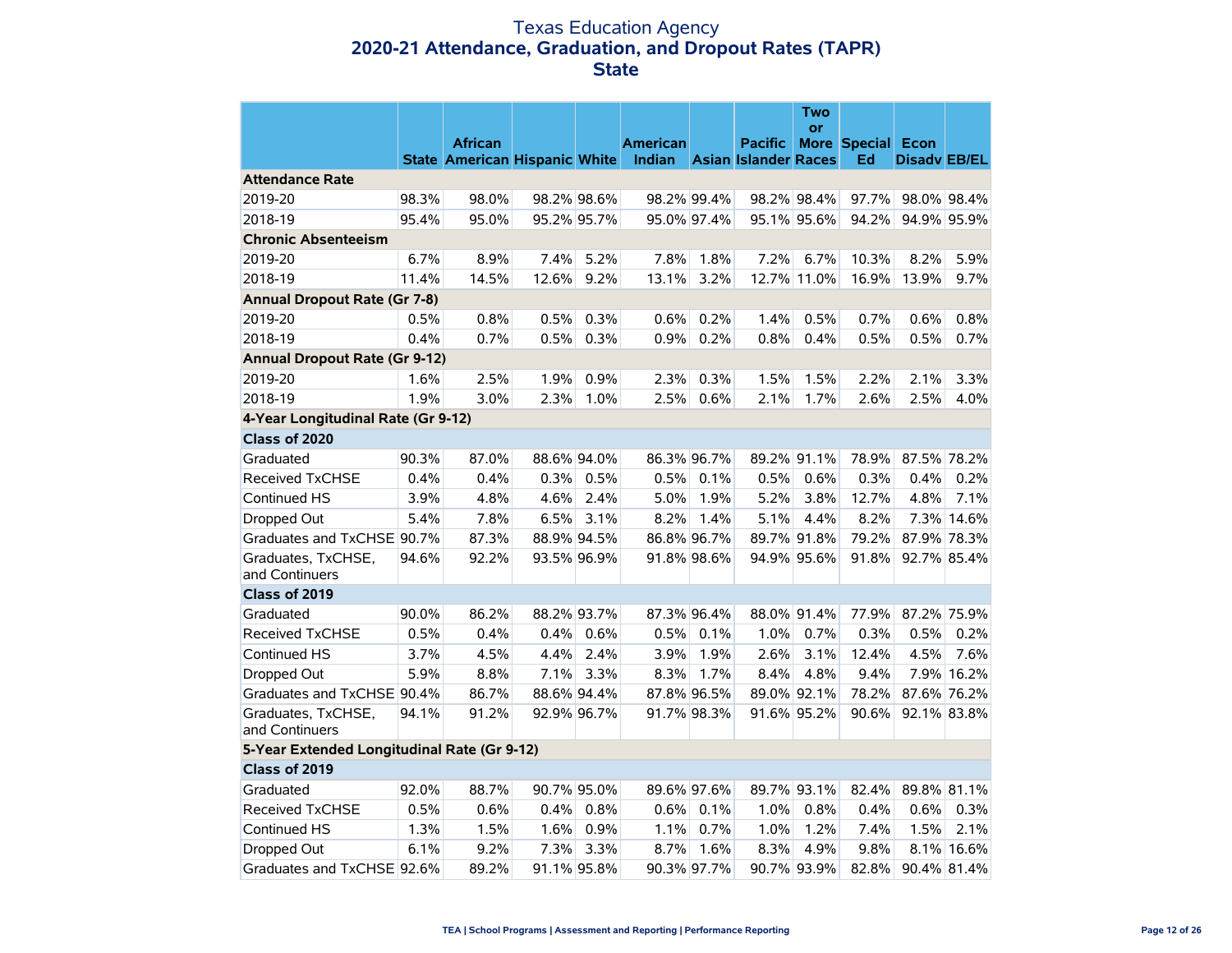### Texas Education Agency **2020-21 Attendance, Graduation, and Dropout Rates (TAPR) State**

|                                                        |       |                                      |             |             |                 |             |                             | Two<br><b>or</b> |                          |                     |             |
|--------------------------------------------------------|-------|--------------------------------------|-------------|-------------|-----------------|-------------|-----------------------------|------------------|--------------------------|---------------------|-------------|
|                                                        |       | <b>African</b>                       |             |             | <b>American</b> |             | <b>Pacific</b>              |                  | <b>More Special Econ</b> |                     |             |
|                                                        |       | <b>State American Hispanic White</b> |             |             | Indian          |             | <b>Asian Islander Races</b> |                  | Ed                       | <b>Disady EB/EL</b> |             |
| Graduates, TxCHSE,<br>and Continuers                   | 93.9% | 90.8%                                |             | 92.7% 96.7% |                 | 91.3% 98.4% |                             | 91.7% 95.1%      | 90.2%                    | 91.9% 83.4%         |             |
| Class of 2018                                          |       |                                      |             |             |                 |             |                             |                  |                          |                     |             |
| Graduated                                              | 92.2% | 89.1%                                | 90.8% 95.0% |             | 87.6% 97.5%     |             |                             | 89.8% 93.4%      | 82.7%                    | 90.0% 80.2%         |             |
| <b>Received TxCHSE</b>                                 | 0.6%  | 0.6%                                 | 0.5%        | 0.8%        | 0.6%            | 0.1%        | 1.2%                        | 0.8%             | 0.3%                     | 0.7%                | 0.3%        |
| Continued HS                                           | 1.1%  | 1.3%                                 | 1.3%        | 0.8%        | 1.7%            | 0.8%        | 0.5%                        | 0.8%             | 7.1%                     | 1.2%                | 1.7%        |
| Dropped Out                                            | 6.1%  | 9.1%                                 | 7.4%        | 3.3%        | 10.1%           | 1.6%        | 8.5%                        | 5.1%             | 9.9%                     |                     | 8.1% 17.8%  |
| Graduates and TxCHSE 92.8%                             |       | 89.7%                                |             | 91.3% 95.9% |                 | 88.2% 97.6% |                             | 91.0% 94.2%      | 83.0%                    |                     | 90.7% 80.5% |
| Graduates, TxCHSE,<br>and Continuers                   | 93.9% | 90.9%                                |             | 92.6% 96.7% |                 | 89.9% 98.4% |                             | 91.5% 94.9%      | 90.1%                    |                     | 91.9% 82.2% |
| 6-Year Extended Longitudinal Rate (Gr 9-12)            |       |                                      |             |             |                 |             |                             |                  |                          |                     |             |
| Class of 2018                                          |       |                                      |             |             |                 |             |                             |                  |                          |                     |             |
| Graduated                                              | 92.6% | 89.6%                                |             | 91.4% 95.4% |                 | 88.5% 97.8% |                             | 89.8% 93.7%      | 85.0%                    | 90.6% 81.3%         |             |
| <b>Received TxCHSE</b>                                 | 0.7%  | 0.7%                                 | $0.6\%$     | 0.9%        | $0.8\%$         | 0.1%        | 1.6%                        | 0.9%             | 0.4%                     | 0.7%                | 0.3%        |
| Continued HS                                           | 0.6%  | 0.7%                                 | 0.7%        | 0.5%        | 0.6%            | 0.5%        | 0.4%                        | 0.4%             | 4.7%                     | 0.7%                | 0.7%        |
| Dropped Out                                            | 6.1%  | 9.0%                                 | 7.4%        | 3.3%        | 10.0%           | 1.6%        | 8.3%                        | 5.0%             | 9.9%                     |                     | 8.0% 17.7%  |
| Graduates and TxCHSE 93.3%                             |       | 90.3%                                | 91.9% 96.3% |             |                 | 89.3% 97.9% |                             | 91.4% 94.6%      | 85.4%                    | 91.3% 81.6%         |             |
| Graduates, TxCHSE,<br>and Continuers                   | 93.9% | 91.0%                                |             | 92.6% 96.7% |                 | 90.0% 98.4% |                             | 91.7% 95.0%      | 90.1%                    | 92.0% 82.3%         |             |
| Class of 2017                                          |       |                                      |             |             |                 |             |                             |                  |                          |                     |             |
| Graduated                                              | 92.4% | 89.2%                                |             | 91.0% 95.4% |                 | 90.0% 97.5% |                             | 92.0% 94.5%      | 84.6%                    | 90.3% 79.8%         |             |
| <b>Received TxCHSE</b>                                 | 0.7%  | 0.8%                                 | 0.6%        | 0.9%        | 0.7%            | 0.2%        | 1.0%                        | 1.0%             | 0.4%                     | 0.8%                | 0.3%        |
| Continued HS                                           | 0.6%  | 0.6%                                 | 0.6%        | 0.4%        | 0.1%            | 0.5%        | 0.3%                        | 0.5%             | 4.7%                     | 0.6%                | 0.7%        |
| Dropped Out                                            | 6.3%  | 9.3%                                 | 7.8%        | 3.2%        | 9.2%            | 1.8%        | 6.6%                        | 4.0%             | 10.3%                    |                     | 8.3% 19.2%  |
| Graduates and TxCHSE 93.2%                             |       | 90.1%                                |             | 91.6% 96.3% |                 | 90.7% 97.7% |                             | 93.1% 95.6%      | 85.0%                    |                     | 91.1% 80.1% |
| Graduates, TxCHSE,<br>and Continuers                   | 93.7% | 90.7%                                |             | 92.2% 96.8% |                 | 90.8% 98.2% |                             | 93.4% 96.0%      | 89.7%                    | 91.7% 80.8%         |             |
| <b>RHSP/DAP Graduates (Longitudinal Rate)</b>          |       |                                      |             |             |                 |             |                             |                  |                          |                     |             |
| Class of 2020                                          | 83.0% | 63.9%                                |             | 80.4% 88.9% | 100.0% 82.1%    |             |                             | $-90.0\%$        | 32.0%                    | 75.7% 62.9%         |             |
| Class of 2019                                          | 73.3% | 63.8%                                |             | 73.3% 75.4% |                 | 71.4% 82.9% | 100.0% 72.2%                |                  | 23.4%                    | 69.3% 71.7%         |             |
| FHSP-E Graduates (Longitudinal Rate)                   |       |                                      |             |             |                 |             |                             |                  |                          |                     |             |
| Class of 2020                                          | 4.3%  | 6.4%                                 | 4.6%        | 3.5%        | 3.3%            | 1.8%        | 4.2%                        | 3.3%             | 11.6%                    | 5.5%                | 7.1%        |
| Class of 2019                                          | 4.2%  | 5.7%                                 | 4.6%        | 3.1%        | 5.0%            | 3.0%        | 3.4%                        | 3.3%             | 9.2%                     | 5.4%                | 7.0%        |
| FHSP-DLA Graduates (Longitudinal Rate)                 |       |                                      |             |             |                 |             |                             |                  |                          |                     |             |
| Class of 2020                                          | 83.5% | 77.1%                                |             | 83.2% 85.3% |                 | 81.2% 90.7% |                             | 82.9% 84.2%      | 39.4%                    | 79.9% 72.8%         |             |
| Class of 2019                                          | 83.5% | 77.4%                                |             | 82.4% 86.2% |                 | 79.0% 92.6% |                             | 79.6% 84.4%      | 36.3%                    | 79.3% 72.9%         |             |
| RHSP/DAP/FHSP-E/FHSP-DLA Graduates (Longitudinal Rate) |       |                                      |             |             |                 |             |                             |                  |                          |                     |             |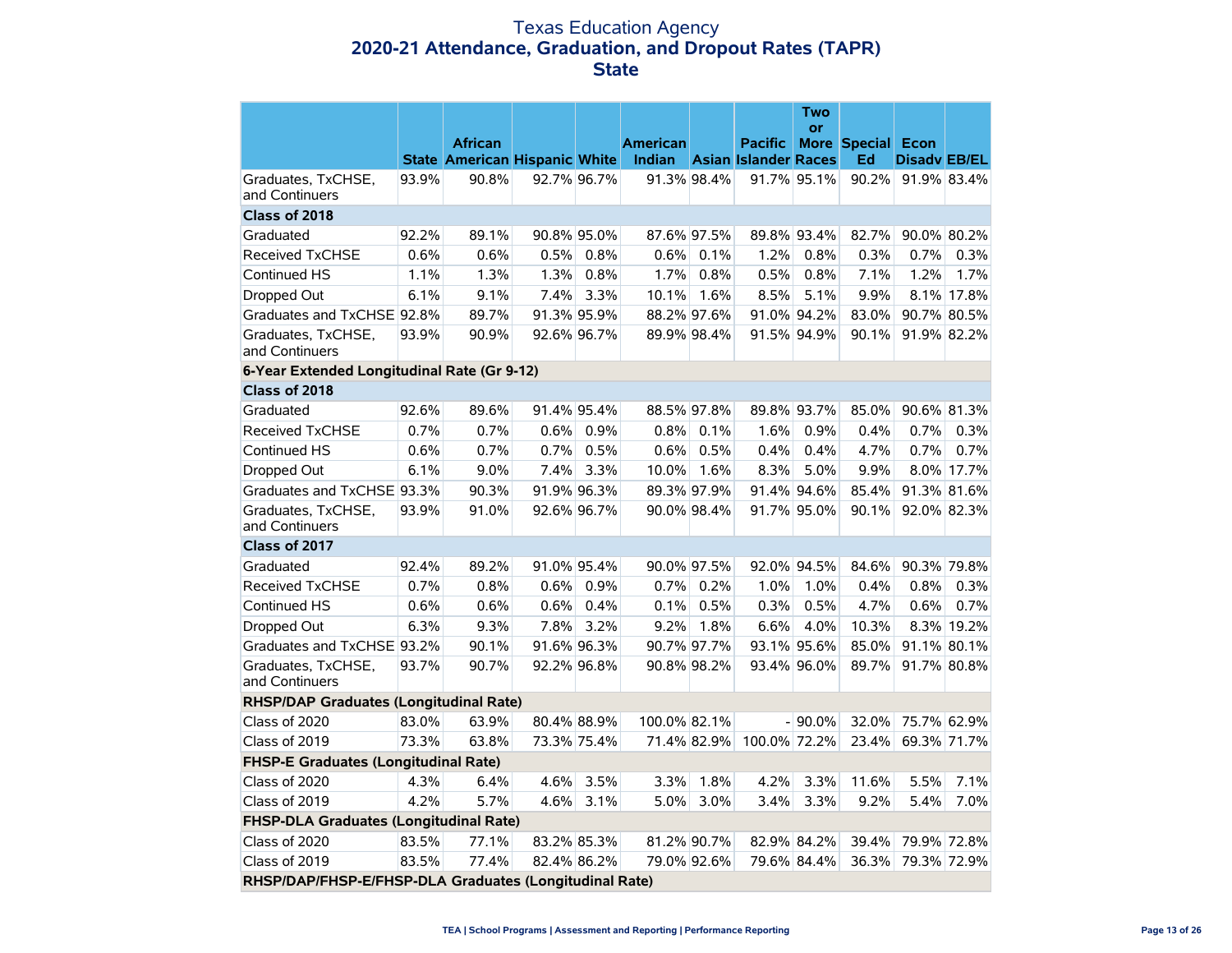### Texas Education Agency **2020-21 Attendance, Graduation, and Dropout Rates (TAPR) State**

|                                                  |       |                                                  |             |             |                                  |             |                                        | <b>Two</b><br>or |                         |                     |             |
|--------------------------------------------------|-------|--------------------------------------------------|-------------|-------------|----------------------------------|-------------|----------------------------------------|------------------|-------------------------|---------------------|-------------|
|                                                  | State | <b>African</b><br><b>American Hispanic White</b> |             |             | <b>American</b><br><b>Indian</b> |             | <b>Pacific</b><br>Asian Islander Races |                  | More Special Econ<br>Ed | <b>Disady EB/EL</b> |             |
| Class of 2020                                    | 87.8% | 83.5%                                            | 87.8% 88.7% |             | 84.6% 92.6%                      |             |                                        | 87.1% 87.5%      | 51.0%                   | 85.3% 79.9%         |             |
| Class of 2019                                    | 87.6% | 83.1%                                            | 87.0% 89.2% |             |                                  | 84.0% 95.6% |                                        | 83.0% 87.6%      | 45.4%                   | 84.6% 79.8%         |             |
| <b>RHSP/DAP Graduates (Annual Rate)</b>          |       |                                                  |             |             |                                  |             |                                        |                  |                         |                     |             |
| 2019-20                                          | 38.6% | 23.9%                                            |             | 36.6% 48.0% |                                  | 10.0% 38.7% |                                        | 50.0% 64.7%      | 4.3%                    |                     | 36.4% 59.4% |
| 2018-19                                          | 32.7% | 17.4%                                            |             | 37.1% 29.8% |                                  | 38.5% 47.8% |                                        | 50.0% 33.3%      | 2.8%                    |                     | 32.4% 54.5% |
| <b>FHSP-E Graduates (Annual Rate)</b>            |       |                                                  |             |             |                                  |             |                                        |                  |                         |                     |             |
| 2019-20                                          | 4.4%  | 6.5%                                             | 4.7%        | 3.5%        | 3.2%                             | 1.8%        | 3.4%                                   | 3.5%             | 11.1%                   | 5.6%                | 7.2%        |
| 2018-19                                          | 4.4%  | 6.0%                                             | 4.8%        | 3.1%        | 5.5%                             | 3.1%        | 4.8%                                   | 3.3%             | 8.8%                    | 5.6%                | 7.2%        |
| <b>FHSP-DLA Graduates (Annual Rate)</b>          |       |                                                  |             |             |                                  |             |                                        |                  |                         |                     |             |
| 2019-20                                          | 81.8% | 74.9%                                            | 81.3% 84.1% |             |                                  | 78.7% 89.9% | 82.8% 82.6%                            |                  | 36.5%                   | 78.1% 71.4%         |             |
| 2018-19                                          | 82.1% | 75.7%                                            |             | 80.9% 85.2% |                                  | 77.3% 91.9% |                                        | 78.2% 83.2%      | 34.1%                   |                     | 77.8% 71.4% |
| RHSP/DAP/FHSP-E/FHSP-DLA Graduates (Annual Rate) |       |                                                  |             |             |                                  |             |                                        |                  |                         |                     |             |
| 2019-20                                          | 85.8% | 81.0%                                            | 85.7% 87.3% |             |                                  | 81.3% 91.5% |                                        | 86.0% 86.0%      | 46.4%                   |                     | 83.4% 78.5% |
| 2018-19                                          | 85.9% | 81.0%                                            | 85.2% 87.8% |             | 82.4% 94.7%                      |             |                                        | 82.6% 86.1%      | 40.9%                   | 82.9% 78.3%         |             |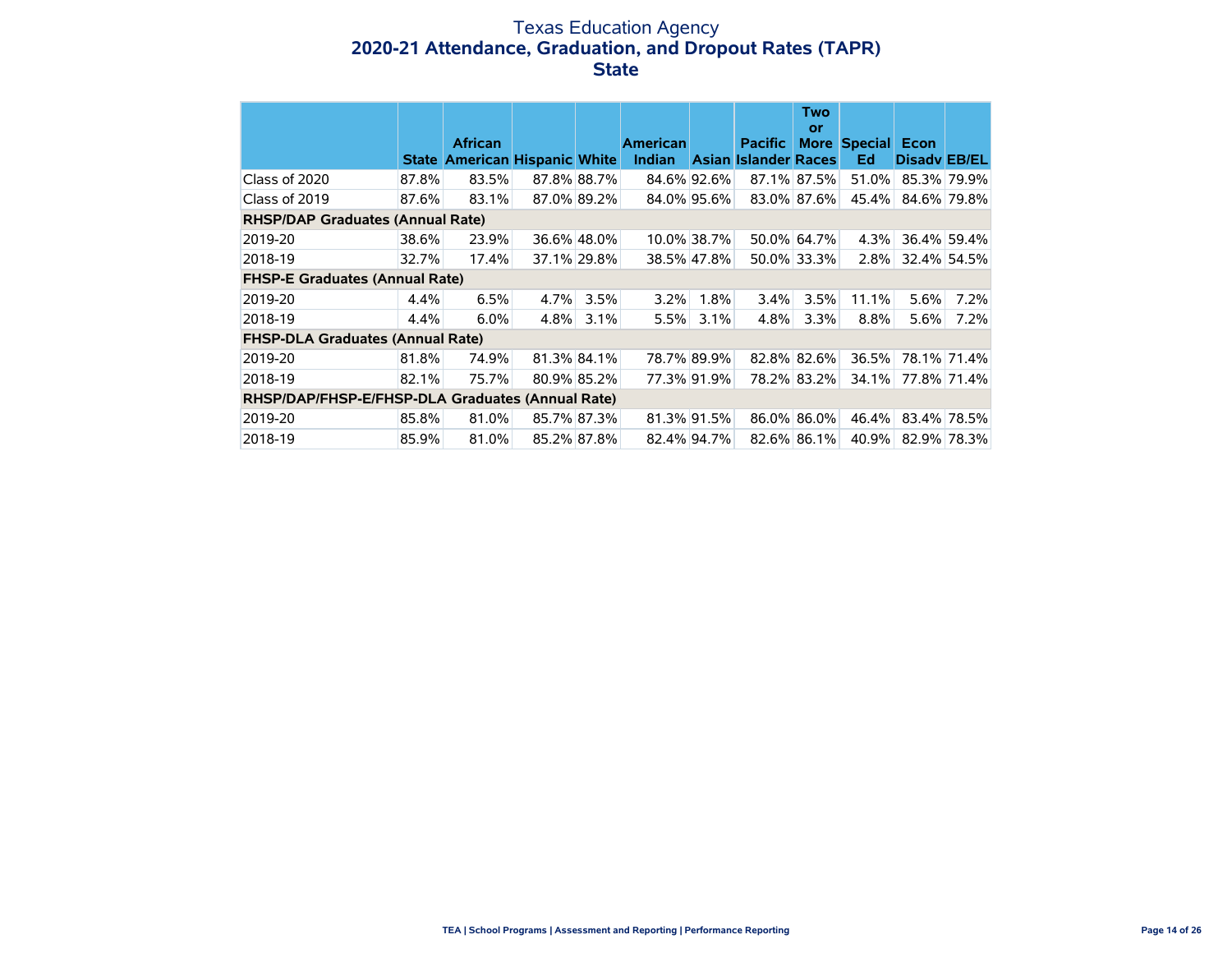### Texas Education Agency **2020-21 Graduation Profile (TAPR) State**

|                                                            | <b>State</b><br>Count | <b>State</b><br><b>Percent</b> |
|------------------------------------------------------------|-----------------------|--------------------------------|
| Graduates (2019-20 Annual Graduates)                       |                       |                                |
| <b>Total Graduates</b>                                     | 360,220               | 100.0%                         |
| <b>By Ethnicity:</b>                                       |                       |                                |
| African American                                           | 44,729                | 12.4%                          |
| Hispanic                                                   | 184,060               | 51.1%                          |
| White                                                      | 105,215               | 29.2%                          |
| American Indian                                            | 1,226                 | 0.3%                           |
| Asian                                                      | 17,126                | 4.8%                           |
| Pacific Islander                                           | 557                   | 0.2%                           |
| Two or More Races                                          | 7,307                 | 2.0%                           |
| <b>By Graduation Type:</b>                                 |                       |                                |
| Minimum H.S. Program                                       | 1,512                 | 0.4%                           |
| Recommended H.S. Program/Distinguished Achievement Program | 952                   | 0.3%                           |
| Foundation H.S. Program (No Endorsement)                   | 49,535                | 13.8%                          |
| Foundation H.S. Program (Endorsement)                      | 15,689                | 4.4%                           |
| Foundation H.S. Program (DLA)                              | 292.532               | 81.2%                          |
|                                                            |                       |                                |
| <b>Special Education Graduates</b>                         | 29,018                | 8.1%                           |
| Economically Disadvantaged Graduates                       | 187,187               | 52.0%                          |
| Emergent Bilingual (EB)/English Learner (EL) Graduates     | 29,639                | 8.2%                           |
| At-Risk Graduates                                          | 148,836               | 41.3%                          |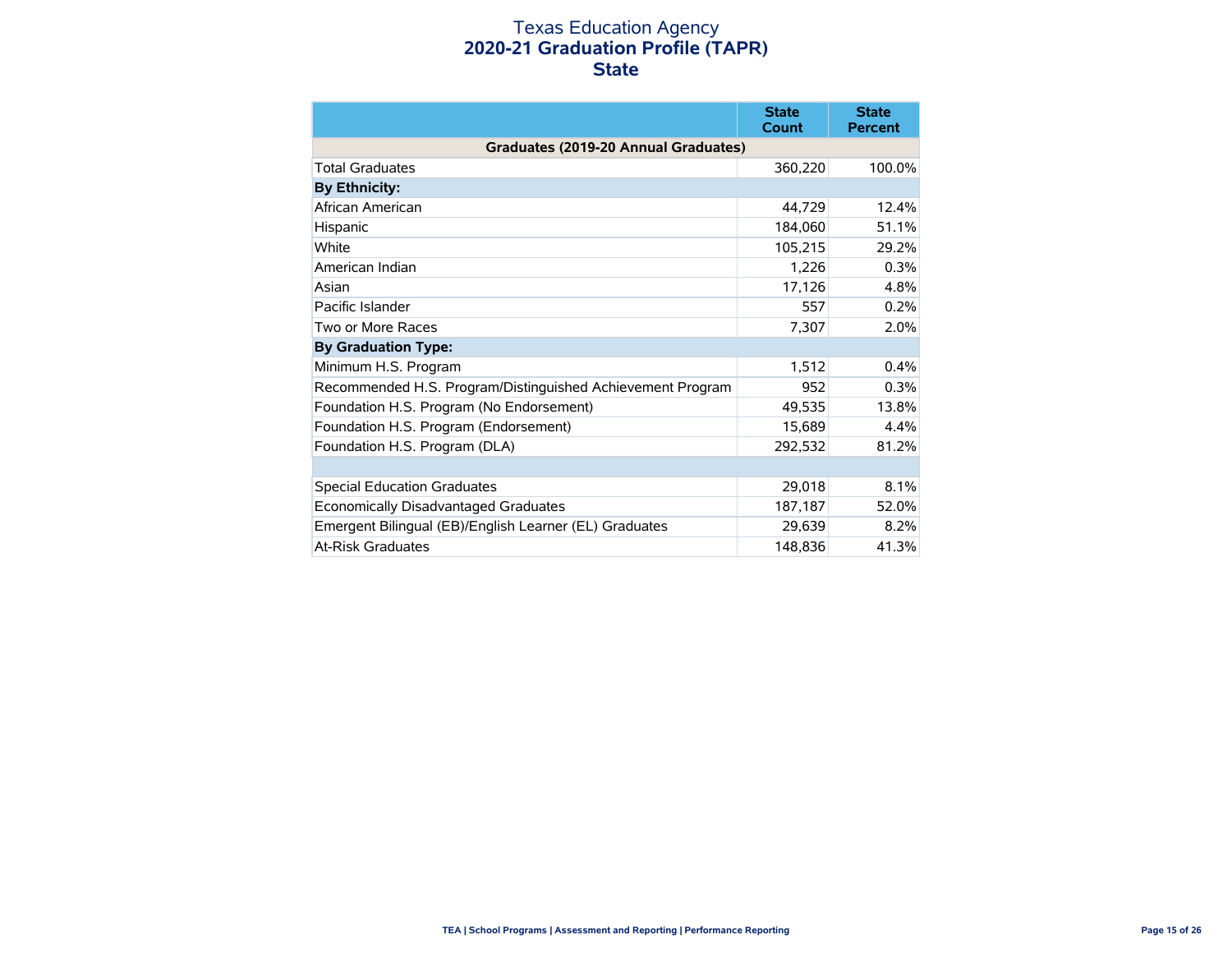### Texas Education Agency **2020-21 College, Career, and Military Readiness (CCMR) (TAPR) State**

|                         |              |                                                            |       |              |                                                                    |              |                                   | Two or                      |                      |                              |              |
|-------------------------|--------------|------------------------------------------------------------|-------|--------------|--------------------------------------------------------------------|--------------|-----------------------------------|-----------------------------|----------------------|------------------------------|--------------|
| <b>Academic</b><br>Year | <b>State</b> | <b>African</b><br>American Hispanic                        |       | <b>White</b> | American<br>Indian                                                 | <b>Asian</b> | <b>Pacific</b><br><b>Islander</b> | <b>More</b><br><b>Races</b> | <b>Special</b><br>Ed | <b>Econ</b><br><b>Disadv</b> | <b>EB/EL</b> |
|                         |              |                                                            |       |              | <b>College, Career, and Military Ready</b>                         |              |                                   |                             |                      |                              |              |
|                         |              |                                                            |       |              | <b>Graduates (Student Achievement)</b>                             |              |                                   |                             |                      |                              |              |
|                         |              | College, Career, or Military Ready (Annual Graduates)      |       |              |                                                                    |              |                                   |                             |                      |                              |              |
| 2019-20                 | 63.0%        | 47.8%                                                      | 60.3% | 70.6%        | 56.0%                                                              | 85.5%        | 51.0%                             | 65.6%                       | 71.5%                | 56.3%                        | 44.8%        |
| 2018-19                 | 72.9%        | 60.5%                                                      | 70.6% | 79.4%        | 68.2%                                                              | 89.6%        | 66.6%                             | 75.2%                       | 71.7%                | 67.5%                        | 56.7%        |
|                         |              |                                                            |       |              | <b>College Ready</b><br><b>Graduates</b>                           |              |                                   |                             |                      |                              |              |
|                         |              | <b>College Ready (Annual Graduates)</b>                    |       |              |                                                                    |              |                                   |                             |                      |                              |              |
| 2019-20                 | 53.4%        | 36.4%                                                      | 49.5% | 62.5%        | 45.2%                                                              | 82.8%        | 42.7%                             | 58.3%                       | 11.0%                | 44.4%                        | 30.3%        |
| 2018-19                 | 53.0%        | 35.4%                                                      | 48.5% | 62.8%        | 47.1%                                                              | 83.5%        | 43.0%                             | 58.8%                       | 9.6%                 | 43.1%                        | 28.9%        |
|                         |              |                                                            |       |              | TSI Criteria Graduates in English Language Arts (Annual Graduates) |              |                                   |                             |                      |                              |              |
| 2019-20                 | 59.7%        | 47.7%                                                      | 53.8% | 70.5%        | 53.5%                                                              | 84.5%        | 54.4%                             | 67.6%                       | 15.5%                | 49.9%                        | 24.9%        |
| 2018-19                 | 60.7%        | 49.4%                                                      | 54.6% | 71.5%        | 54.8%                                                              | 85.7%        | 51.6%                             | 69.1%                       | 15.3%                | 50.3%                        | 23.9%        |
|                         |              | TSI Criteria Graduates in Mathematics (Annual Graduates)   |       |              |                                                                    |              |                                   |                             |                      |                              |              |
| 2019-20                 | 47.9%        | 34.6%                                                      | 42.2% | 57.6%        | 39.8%                                                              | 82.4%        | 42.2%                             | 54.3%                       | 11.8%                | 38.7%                        | 24.5%        |
| 2018-19                 | 48.6%        | 34.7%                                                      | 42.5% | 58.8%        | 43.6%                                                              | 84.7%        | 43.6%                             | 55.3%                       | 10.5%                | 38.6%                        | 23.6%        |
|                         |              | TSI Criteria Graduates in Both Subjects (Annual Graduates) |       |              |                                                                    |              |                                   |                             |                      |                              |              |
| 2019-20                 | 43.2%        | 29.3%                                                      | 36.6% | 54.5%        | 35.3%                                                              | 78.7%        | 36.6%                             | 50.9%                       | 8.0%                 | 32.8%                        | 15.6%        |
| 2018-19                 | 44.2%        | 29.9%                                                      | 37.2% | 56.1%        | 39.7%                                                              | 80.4%        | 39.5%                             | 52.3%                       | 7.0%                 | 33.0%                        | 14.5%        |
|                         |              | AP / IB Met Criteria in Any Subject (Annual Graduates)     |       |              |                                                                    |              |                                   |                             |                      |                              |              |
| 2019-20                 | 21.1%        | 8.2%                                                       | 18.6% | 24.8%        | 15.2%                                                              | 57.8%        | 16.9%                             | 25.5%                       | 1.8%                 | 15.0%                        | 15.3%        |
| 2018-19                 | 21.1%        | 7.9%                                                       | 18.7% | 25.1%        | 17.4%                                                              | 56.2%        | 14.7%                             | 25.4%                       | 1.7%                 | 15.1%                        | 16.1%        |
|                         |              | <b>Associate Degree (Annual Graduates)</b>                 |       |              |                                                                    |              |                                   |                             |                      |                              |              |
| 2019-20                 | 2.1%         | 1.8%                                                       | 2.9%  | 1.1%         | 1.9%                                                               | 2.0%         | 1.8%                              | 1.3%                        | 0.1%                 | 2.6%                         | 0.7%         |
| 2018-19                 | 1.9%         | 1.5%                                                       | 2.6%  | 0.9%         | 1.1%                                                               | 2.0%         | 2.4%                              | 1.2%                        | 0.1%                 | 2.2%                         | 0.4%         |
|                         |              | Dual Course Credits in Any Subject (Annual Graduates)      |       |              |                                                                    |              |                                   |                             |                      |                              |              |
| 2019-20                 | 24.6%        | 15.8%                                                      | 22.9% | 30.5%        | 21.2%                                                              | 29.6%        | 19.4%                             | 24.1%                       | 3.1%                 | 20.1%                        | 6.9%         |
| 2018-19                 | 23.1%        | 14.2%                                                      | 21.2% | 29.2%        | 19.2%                                                              | 28.6%        | 16.2%                             | 23.5%                       | 2.9%                 | 18.4%                        | 5.6%         |
|                         |              | <b>Onramps Course Credits (Annual Graduates)</b>           |       |              |                                                                    |              |                                   |                             |                      |                              |              |
| 2019-20                 | 4.0%         | 2.1%                                                       | 3.8%  | 4.9%         | 3.2%                                                               | 5.7%         | 4.1%                              | 5.2%                        | 0.3%                 | 3.0%                         | 1.1%         |
| 2018-19                 | 2.3%         | 1.1%                                                       | 2.0%  | 3.0%         | 1.5%                                                               | 3.2%         | 1.3%                              | 3.3%                        | 0.2%                 | 1.5%                         | 0.6%         |
|                         |              |                                                            |       |              | <b>Career / Military Ready</b><br><b>Graduates</b>                 |              |                                   |                             |                      |                              |              |
|                         |              | <b>Career or Military Ready (Annual Graduates)</b>         |       |              |                                                                    |              |                                   |                             |                      |                              |              |
| 2019-20                 | 18.7%        | 16.4%                                                      | 20.5% | 17.3%        | 16.1%                                                              | 15.1%        | 13.8%                             | 15.2%                       | 70.4%                | 20.5%                        | 19.8%        |
| 2018-19                 | 40.4%        | 37.8%                                                      | 42.7% | 39.2%        | 38.0%                                                              | 31.6%        | 37.2%                             | 35.5%                       | 70.5%                | 42.8%                        | 38.2%        |
|                         |              | Approved Industry-Based Certification (Annual Graduates)   |       |              |                                                                    |              |                                   |                             |                      |                              |              |
| 2019-20                 | 13.2%        | 8.5%                                                       | 14.9% | 12.5%        | 11.2%                                                              | 13.2%        | 10.2%                             | 10.6%                       | 8.3%                 | 13.9%                        | 11.1%        |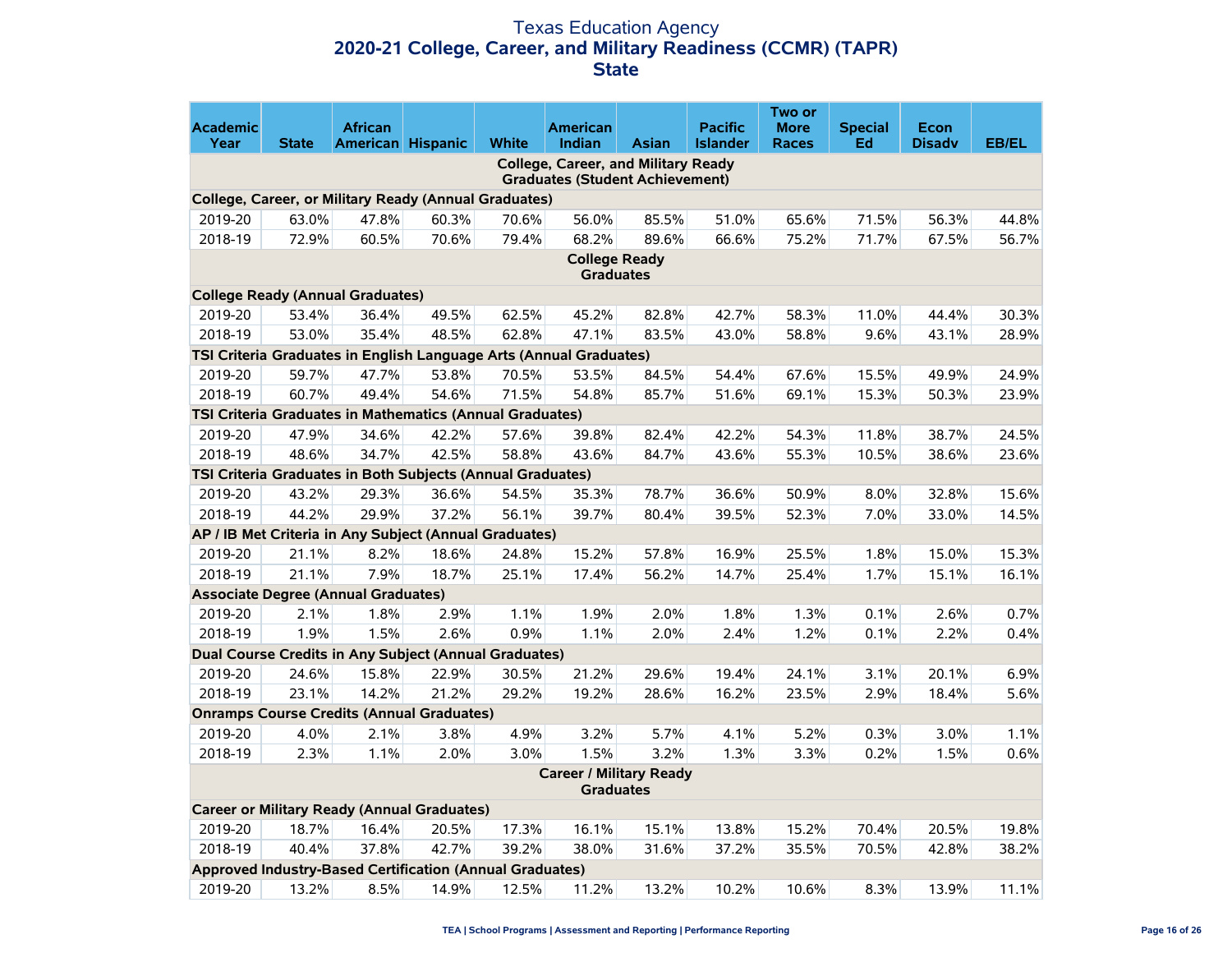### Texas Education Agency **2020-21 College, Career, and Military Readiness (CCMR) (TAPR) State**

| <b>Academic</b><br>Year | <b>State</b> | <b>African</b><br><b>American</b> | <b>Hispanic</b>                                                                                                   | <b>White</b> | <b>American</b><br><b>Indian</b> | <b>Asian</b> | <b>Pacific</b><br><b>Islander</b> | Two or<br><b>More</b><br><b>Races</b> | <b>Special</b><br>Ed | Econ<br><b>Disady</b> | <b>EB/EL</b> |
|-------------------------|--------------|-----------------------------------|-------------------------------------------------------------------------------------------------------------------|--------------|----------------------------------|--------------|-----------------------------------|---------------------------------------|----------------------|-----------------------|--------------|
| 2018-19                 | 10.7%        | 6.5%                              | 12.3%                                                                                                             | $9.7\%$      | 10.1%                            | 11.7%        | 4.7%                              | $8.0\%$                               | 6.3%                 | 11.2%                 | $8.9\%$      |
|                         |              |                                   | Graduates with Level I or Level II Certificate (Annual Graduates)                                                 |              |                                  |              |                                   |                                       |                      |                       |              |
| 2019-20                 | 0.7%         | 0.5%                              | 1.0%                                                                                                              | 0.3%         | 0.1%                             | 0.2%         | 0.5%                              | 0.3%                                  | 0.4%                 | 0.9%                  | 0.8%         |
| 2018-19                 | 0.6%         | 0.3%                              | 0.9%                                                                                                              | 0.4%         | 0.2%                             | 0.1%         | 0.2%                              | 0.2%                                  | 0.4%                 | $0.8\%$               | 0.5%         |
|                         |              |                                   | Graduate with Completed IEP and Workforce Readiness (Annual Graduates)                                            |              |                                  |              |                                   |                                       |                      |                       |              |
| 2019-20                 | 2.4%         | $3.8\%$                           | 2.3%                                                                                                              | 2.2%         | 2.3%                             | 0.9%         | 1.3%                              | 2.0%                                  | 28.7%                | 2.9%                  | $3.8\%$      |
| 2018-19                 | 2.3%         | 3.7%                              | 2.2%                                                                                                              | 2.2%         | 2.6%                             | 0.7%         | 2.0%                              | 2.2%                                  | 29.0%                | 2.8%                  | 3.9%         |
|                         |              |                                   | Graduates Under an Advanced Diploma Plan and Identified as a Current Special Education Student (Annual Graduates) |              |                                  |              |                                   |                                       |                      |                       |              |
| 2019-20                 | 3.7%         | $5.0\%$                           | 3.9%                                                                                                              | $3.4\%$      | $3.8\%$                          | 1.2%         | 3.1%                              | 3.2%                                  | 46.4%                | $4.4\%$               | 6.4%         |
| 2018-19                 | 2.7%         | 3.4%                              | 2.8%                                                                                                              | 2.7%         | 2.9%                             | 1.0%         | 1.9%                              | 2.8%                                  | 35.0%                | $3.1\%$               | 4.1%         |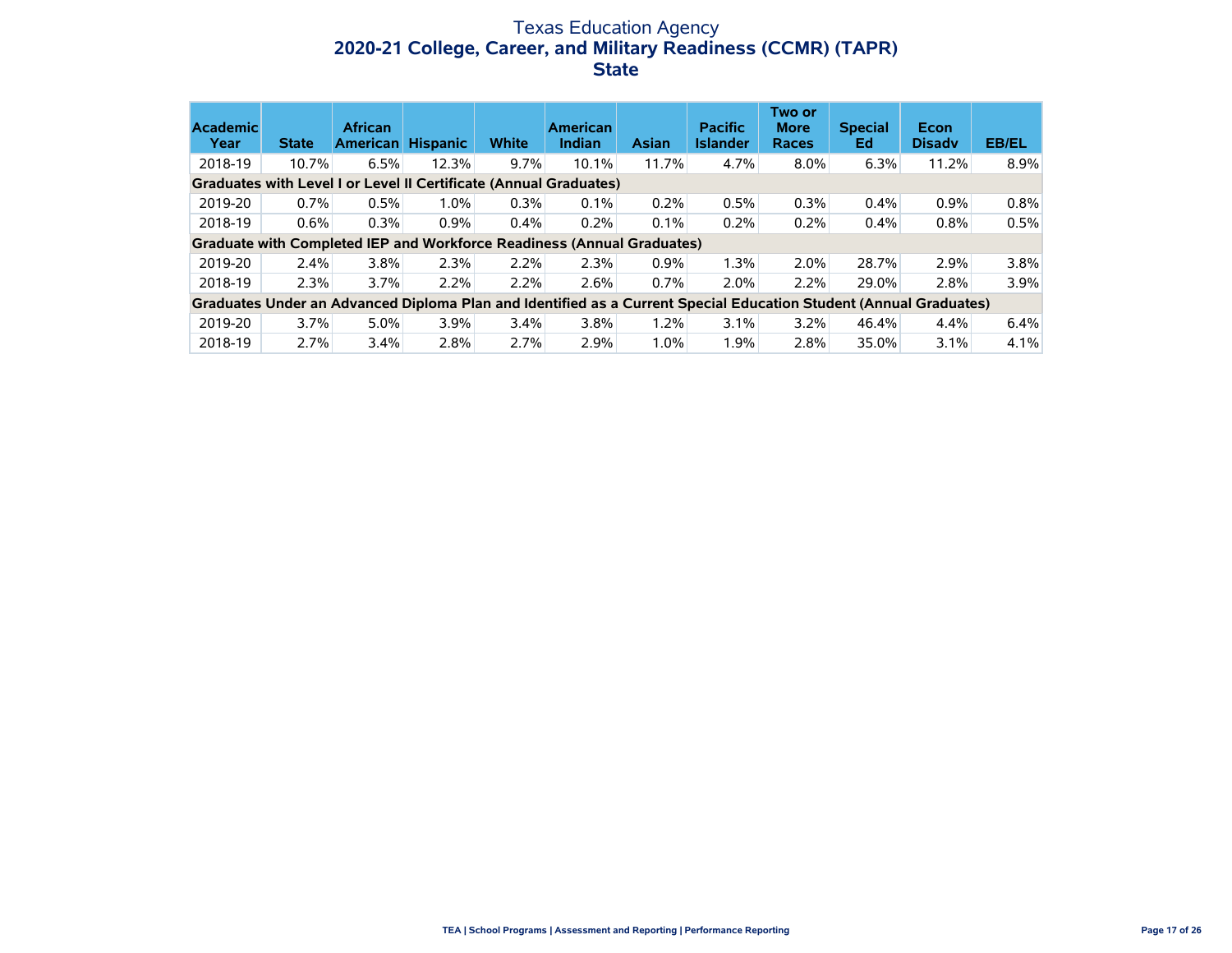### Texas Education Agency **2020-21 CCMR-Related Indicators (TAPR) State**

|                                                                                  |                 |       |                |             |             |                                                           |             |         | <b>Two</b><br><b>or</b> |                          |                     |             |
|----------------------------------------------------------------------------------|-----------------|-------|----------------|-------------|-------------|-----------------------------------------------------------|-------------|---------|-------------------------|--------------------------|---------------------|-------------|
|                                                                                  | <b>Academic</b> |       | <b>African</b> |             |             | <b>American</b>                                           |             | Pacific |                         | <b>More Special Econ</b> |                     |             |
|                                                                                  | Year            |       |                |             |             | State American Hispanic White Indian Asian Islander Races |             |         |                         | Ed                       | <b>Disadv EB/EL</b> |             |
| TSIA Results (Graduates >= Criterion) (Annual Graduates)                         |                 |       |                |             |             |                                                           |             |         |                         |                          |                     |             |
| Reading                                                                          | 2019-20         | 30.1% | 22.1%          | 29.7% 34.7% |             |                                                           | 27.3% 27.1% |         | 28.4% 30.9%             |                          | 5.2% 27.0%          | 8.1%        |
|                                                                                  | 2018-19         | 33.4% | 24.9%          | 33.8% 36.8% |             |                                                           | 27.5% 29.5% |         | 25.5% 33.9%             | 7.3%                     | 30.3% 11.3%         |             |
| <b>Mathematics</b>                                                               | 2019-20 21.2%   |       | 14.8%          | 21.4% 23.0% |             |                                                           | 17.6% 23.8% |         | 22.6% 21.3%             | 3.1%                     | 19.1%               | 9.4%        |
|                                                                                  | 2018-19         | 24.7% | 17.6%          | 25.4% 25.8% |             |                                                           | 21.0% 28.4% |         | 23.6% 24.9%             | 4.1%                     | 22.6% 12.3%         |             |
| <b>Both Subjects</b>                                                             | 2019-20         | 16.4% | 10.2%          | 16.6% 18.5% |             |                                                           | 12.9% 17.4% |         | 16.7% 16.5%             |                          | 1.7% 14.3%          | 4.5%        |
|                                                                                  | 2018-19 18.8%   |       | 11.9%          |             | 19.3% 20.7% |                                                           | 15.9% 20.1% |         | 16.9% 19.2%             |                          | 2.5% 16.6%          | 5.9%        |
| <b>Completed and Received Credit for College Prep Courses (Annual Graduates)</b> |                 |       |                |             |             |                                                           |             |         |                         |                          |                     |             |
| English Language Arts                                                            | 2019-20         | 7.3%  | 7.7%           | 9.4%        | 4.6%        | 4.4%                                                      | 2.0%        | 5.7%    | 4.8%                    | 7.4%                     |                     | 9.9% 12.9%  |
|                                                                                  | 2018-19         | 5.1%  | 4.9%           | 6.6%        | 3.2%        | 3.8%                                                      | 1.6%        | 4.8%    | 3.0%                    | 5.2%                     | 6.8%                | 9.2%        |
| <b>Mathematics</b>                                                               | 2019-20         | 9.7%  | 10.6%          | 11.8%       | 7.1%        | 6.4%                                                      | 2.5%        | 6.3%    | 7.5%                    | 7.4%                     |                     | 12.3% 13.2% |
|                                                                                  | 2018-19         | 7.3%  | 7.9%           | 8.9%        | 5.3%        | 4.9%                                                      | 2.1%        | 6.1%    | 5.1%                    | 5.2%                     |                     | 9.1% 10.1%  |
| <b>Both Subjects</b>                                                             | 2019-20         | 4.2%  | 4.1%           | 5.5%        | 2.5%        | 2.0%                                                      | 0.8%        | 2.2%    | 2.5%                    | 3.9%                     | 5.8%                | 7.1%        |
|                                                                                  | 2018-19         | 2.6%  | 2.3%           | 3.6%        | 1.6%        | 2.0%                                                      | 0.5%        | 2.0%    | 1.5%                    | 2.3%                     | 3.7%                | 4.6%        |
| AP/IB Results (Participation) (Grades 11-12)                                     |                 |       |                |             |             |                                                           |             |         |                         |                          |                     |             |
| All Subjects                                                                     | 2020            | 22.0% | 13.3%          |             | 18.6% 25.4% |                                                           | 17.2% 59.1% |         | 19.5% 25.8%             | 2.2%                     | 15.4%               | 9.2%        |
|                                                                                  | 2019            | 25.2% | 16.2%          | 23.0% 27.0% |             |                                                           | 19.4% 60.5% |         | 21.2% 28.4%             | 2.3%                     | 19.7% 12.5%         |             |
| English Language Arts                                                            | 2020            | 12.7% | 8.2%           |             | 10.2% 14.6% |                                                           | 9.7% 38.1%  |         | 12.0% 16.0%             | 1.0%                     | 8.5%                | 2.9%        |
|                                                                                  | 2019            | 14.5% | 9.8%           |             | 12.5% 15.9% |                                                           | 10.9% 38.7% |         | 12.3% 17.7%             | 1.0%                     | 10.7%               | 3.2%        |
| Mathematics                                                                      | 2020            | 6.4%  | 2.7%           | 4.1%        | 8.0%        |                                                           | 4.5% 29.9%  | 5.2%    | 8.7%                    | 0.5%                     | 3.4%                | 1.4%        |
|                                                                                  | 2019            | 7.4%  | 3.2%           | 5.2%        | 8.8%        |                                                           | 5.8% 31.7%  | 6.6%    | 9.8%                    | 0.4%                     | 4.3%                | 1.5%        |
| Science                                                                          | 2020            | 9.4%  | 4.8%           |             | 6.7% 11.6%  |                                                           | 7.4% 35.5%  |         | 6.2% 12.2%              | 0.7%                     | 5.5%                | 2.2%        |
|                                                                                  | 2019            | 10.4% | 5.8%           |             | 8.2% 12.0%  |                                                           | 6.7% 36.2%  |         | 9.0% 13.4%              | 0.7%                     | 7.0%                | 2.7%        |
| <b>Social Studies</b>                                                            | 2020            | 12.4% | 7.2%           |             | 9.6% 14.5%  |                                                           | 9.3% 41.4%  |         | 10.8% 15.9%             | 1.0%                     | 8.0%                | 3.2%        |
|                                                                                  | 2019            | 13.9% | 8.9%           |             | 11.5% 15.5% |                                                           | 10.1% 42.6% |         | 11.8% 17.3%             | 1.0%                     | 9.8%                | 3.4%        |
| AP/IB Results (Examinees >= Criterion) (Grades 11-12)                            |                 |       |                |             |             |                                                           |             |         |                         |                          |                     |             |
| All Subjects                                                                     | 2020            | 59.0% | 40.4%          | 47.4% 69.0% |             |                                                           | 57.6% 81.2% |         | 58.9% 69.1%             |                          | 44.7% 44.4% 50.9%   |             |
|                                                                                  | 2019            | 51.0% | 29.2%          | 39.2% 64.5% |             |                                                           | 53.5% 75.1% |         | 48.6% 64.3%             | 34.2%                    | 35.9% 50.5%         |             |
| English Language Arts                                                            | 2020            | 50.1% | 35.2%          | 34.3% 62.6% |             |                                                           | 56.4% 72.4% |         | 55.8% 61.2%             | 26.5%                    | 31.0% 12.7%         |             |
|                                                                                  | 2019            | 41.2% | 23.5%          | 22.3% 59.7% |             |                                                           | 45.3% 68.1% |         | 46.8% 59.5%             |                          | 20.1% 19.0%         | 4.5%        |
| <b>Mathematics</b>                                                               | 2020            | 56.5% | 42.9%          | 38.0% 62.4% |             |                                                           | 58.3% 76.1% |         | 46.7% 65.5%             |                          | 45.5% 37.7% 31.0%   |             |
|                                                                                  | 2019            | 52.2% | 33.8%          | 31.6% 63.1% |             |                                                           | 56.6% 72.9% |         | 56.6% 65.4%             | 38.1%                    | 30.1% 22.9%         |             |
| Science                                                                          | 2020            | 47.6% | 30.2%          | 28.9% 58.1% |             |                                                           | 41.6% 68.7% |         | 38.0% 58.3%             |                          | 32.6% 27.3% 14.2%   |             |
|                                                                                  | 2019            | 40.6% | 21.0%          | 21.0% 55.7% |             |                                                           | 42.9% 63.2% |         | 39.8% 56.5%             |                          | 28.6% 18.9% 10.4%   |             |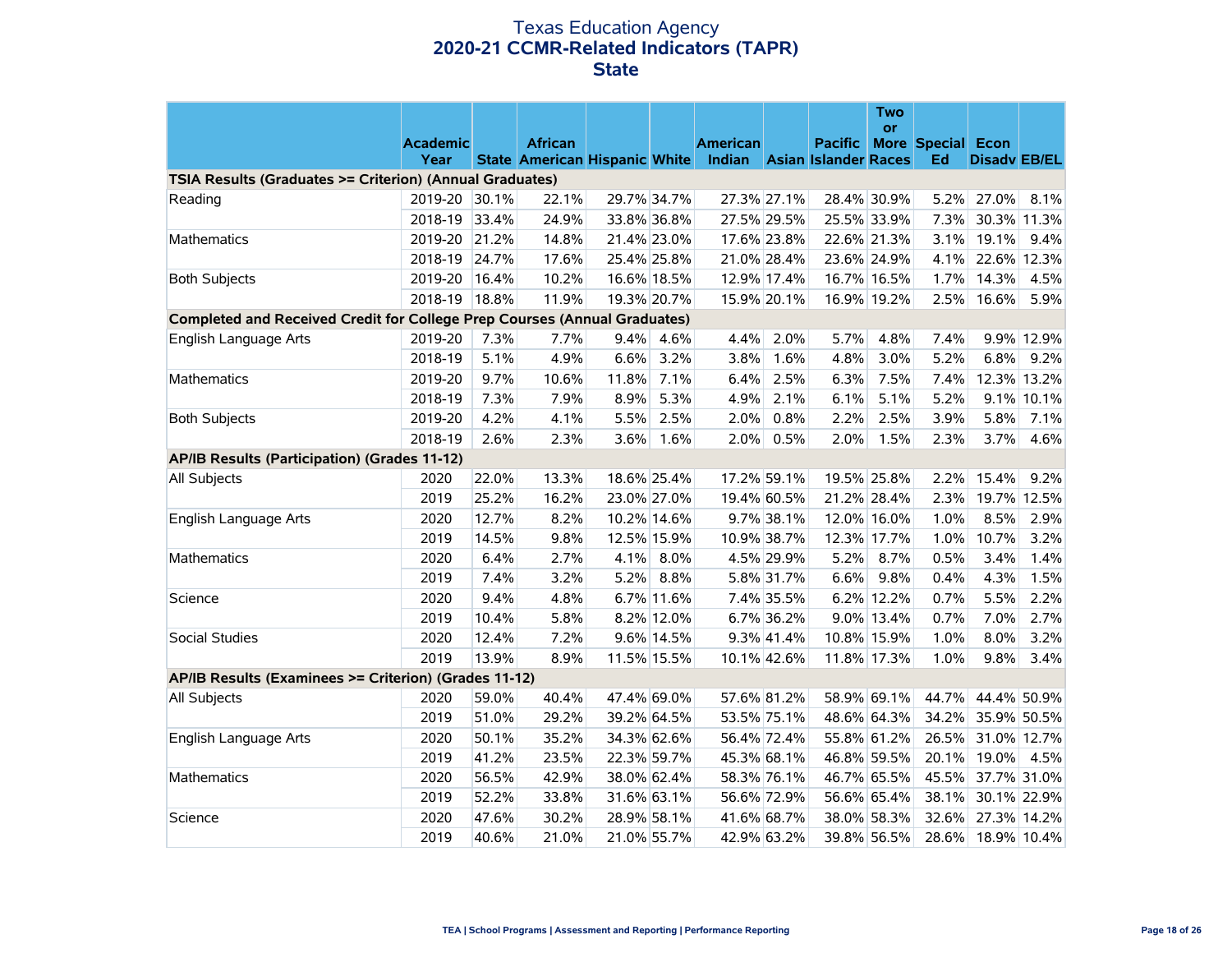### Texas Education Agency **2020-21 CCMR-Related Indicators (TAPR) State**

|                                             |                 |       |                                      |             |             |                 |             |                             | <b>Two</b><br>or |                          |                     |      |
|---------------------------------------------|-----------------|-------|--------------------------------------|-------------|-------------|-----------------|-------------|-----------------------------|------------------|--------------------------|---------------------|------|
|                                             | <b>Academic</b> |       | <b>African</b>                       |             |             | <b>American</b> |             | <b>Pacific</b>              |                  | <b>More Special Econ</b> |                     |      |
|                                             | Year            |       | <b>State American Hispanic White</b> |             |             | Indian          |             | <b>Asian Islander Races</b> |                  | Ed                       | <b>Disady EB/EL</b> |      |
| Social Studies                              | 2020            | 52.3% | 35.9%                                |             | 33.4% 64.7% |                 | 56.1% 77.3% |                             | 52.4% 66.0%      |                          | 32.3% 30.8% 13.0%   |      |
|                                             | 2019            | 46.3% | 29.2%                                |             | 27.0% 62.7% |                 | 50.8% 71.9% |                             | 44.4% 63.5%      | 27.9%                    | 23.9%               | 8.9% |
| <b>SAT/ACT Results (Annual Graduates)</b>   |                 |       |                                      |             |             |                 |             |                             |                  |                          |                     |      |
| <b>Tested</b>                               | 2019-20         | 76.7% | 76.9%                                | 75.2% 76.0% |             |                 | 72.9% 95.6% |                             | 69.5% 77.3%      |                          | 41.6% 72.4% 68.3%   |      |
|                                             | 2018-19         | 75.0% | 76.8%                                |             | 72.8% 74.3% |                 | 72.3% 95.9% |                             | 67.0% 76.0%      | 36.7%                    | 69.8% 65.6%         |      |
| At/Above Criterion for All Examinees        | 2019-20         | 35.7% | 19.5%                                |             | 23.4% 54.6% |                 | 33.3% 76.1% |                             | 37.7% 49.2%      | 4.7%                     | 20.0%               | 4.2% |
|                                             | 2018-19         | 36.1% | 19.7%                                |             | 23.2% 56.3% |                 | 36.6% 74.6% |                             | 35.6% 50.1%      | 5.4%                     | 20.0%               | 4.3% |
| <b>Average SAT Score (Annual Graduates)</b> |                 |       |                                      |             |             |                 |             |                             |                  |                          |                     |      |
| All Subjects                                | 2019-20         | 1019  | 937                                  | 958         | 1109        | 1011            | 1229        | 1024                        | 1094             | 792                      | 940                 | 818  |
|                                             | 2018-19         | 1027  | 944                                  | 961         | 1124        | 1020            | 1228        | 1018                        | 1102             | 800                      | 945                 | 818  |
| English Language Arts and Writing           | 2019-20         | 513   | 476                                  | 483         | 561         | 511             | 602         | 515                         | 553              | 399                      | 474                 | 404  |
|                                             | 2018-19         | 517   | 479                                  | 483         | 568         | 513             | 600         | 511                         | 557              | 402                      | 475                 | 403  |
| <b>Mathematics</b>                          | 2019-20         | 506   | 461                                  | 475         | 548         | 501             | 628         | 509                         | 540              | 393                      | 466                 | 414  |
|                                             | 2018-19         | 510   | 465                                  | 477         | 556         | 507             | 629         | 507                         | 545              | 398                      | 470                 | 416  |
| Average ACT Score (Annual Graduates)        |                 |       |                                      |             |             |                 |             |                             |                  |                          |                     |      |
| All Subjects                                | 2019-20         | 20.2  | 17.3                                 | 17.9        | 23.0        | 20.1            | 26.4        | 20.0                        | 22.3             | 14.2                     | 17.5                | 14.0 |
|                                             | 2018-19         | 20.6  | 17.8                                 | 18.4        | 23.2        | 20.6            | 26.0        | 21.1                        | 22.5             | 14.8                     | 17.9                | 14.3 |
| English Language Arts                       | 2019-20         | 19.9  | 16.8                                 | 17.4        | 23.1        | 19.9            | 26.3        | 19.7                        | 22.3             | 13.1                     | 16.8                | 12.6 |
|                                             | 2018-19         | 20.3  | 17.4                                 | 17.8        | 23.2        | 20.3            | 25.8        | 20.9                        | 22.5             | 13.8                     | 17.3                | 12.8 |
| <b>Mathematics</b>                          | 2019-20         | 20.1  | 17.4                                 | 18.1        | 22.4        | 20.0            | 26.7        | 20.1                        | 21.7             | 15.0                     | 17.7                | 15.4 |
|                                             | 2018-19         | 20.4  | 17.7                                 | 18.5        | 22.7        | 20.4            | 26.3        | 20.7                        | 22.0             | 15.5                     | 18.1                | 15.7 |
| Science                                     | 2019-20         | 20.5  | 17.7                                 | 18.4        | 23.1        | 20.3            | 26.0        | 20.3                        | 22.4             | 15.0                     | 18.0                | 14.9 |
|                                             | 2018-19         | 20.8  | 18.1                                 | 18.9        | 23.2        | 20.8            | 25.6        | 21.4                        | 22.5             | 15.6                     | 18.4                | 15.3 |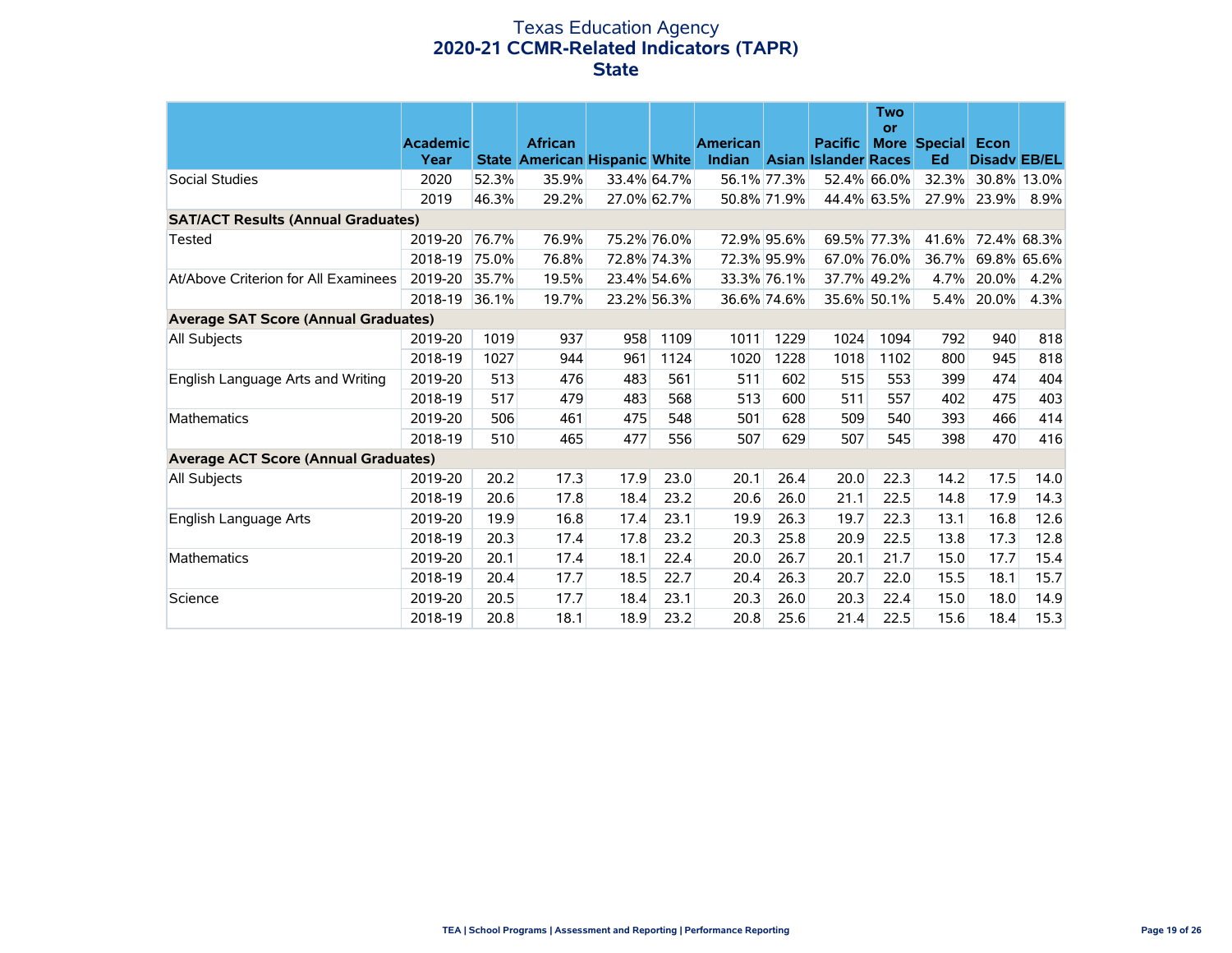### Texas Education Agency **2020-21 Other Postsecondary Indicators (TAPR) State**

|                                                                                                | <b>Academic</b> |              | <b>African</b>           |       |              | <b>American</b> |              | <b>Pacific</b>  | Two or<br><b>More</b> | <b>Special</b> | Econ          |       |
|------------------------------------------------------------------------------------------------|-----------------|--------------|--------------------------|-------|--------------|-----------------|--------------|-----------------|-----------------------|----------------|---------------|-------|
| <b>Advanced/Dual-Credit Course Completion (Grades 9-12)</b>                                    | Year            | <b>State</b> | <b>American Hispanic</b> |       | <b>White</b> | Indian          | <b>Asian</b> | <b>Islander</b> | <b>Races</b>          | Ed             | <b>Disady</b> | EB/EL |
| Any Subject                                                                                    | 2019-20         | 46.3%        | 37.4%                    | 44.9% | 48.7%        | 41.6%           | 72.3%        | 42.1%           | 45.8%                 | 18.4%          | 41.5%         | 30.9% |
|                                                                                                | 2018-19         | 44.6%        | 35.4%                    | 43.0% | 47.6%        | 39.9%           | 70.5%        | 39.6%           | 45.4%                 | 16.9%          | 39.6%         | 27.8% |
| English Language Arts                                                                          | 2019-20         | 18.2%        | 14.2%                    | 16.9% | 19.9%        | 15.0%           | 32.5%        | 16.3%           | 18.6%                 | 4.4%           | 15.1%         | 8.6%  |
|                                                                                                | 2018-19         | 17.8%        | 13.7%                    | 16.6% | 19.7%        | 15.3%           | 31.6%        | 14.3%           | 18.9%                 | 4.1%           | 14.7%         | 8.1%  |
| Mathematics                                                                                    | 2019-20         | 20.7%        | 15.2%                    | 18.6% | 23.6%        | 17.9%           | 40.6%        | 20.2%           | 21.1%                 | 5.2%           | 16.8%         | 8.5%  |
|                                                                                                | 2018-19         | 20.4%        | 14.7%                    | 18.2% | 23.5%        | 18.0%           | 39.8%        | 18.9%           | 21.2%                 | 4.8%           | 16.4%         | 8.4%  |
| Science                                                                                        | 2019-20         | 22.4%        | 18.2%                    | 20.7% | 24.9%        | 21.1%           | 38.1%        | 19.9%           | 22.4%                 | 9.0%           | 19.3%         | 10.6% |
|                                                                                                | 2018-19         | 21.7%        | 17.1%                    | 20.1% | 24.1%        | 19.5%           | 36.9%        | 18.2%           | 22.0%                 | 8.4%           | 18.6%         | 9.7%  |
| Social Studies                                                                                 | 2019-20         | 24.6%        | 17.2%                    | 21.3% | 28.4%        | 19.6%           | 56.7%        | 21.5%           | 27.1%                 | 2.9%           | 18.5%         | 7.9%  |
|                                                                                                | 2018-19         | 23.6%        | 16.4%                    | 20.2% | 27.7%        | 20.2%           | 54.4%        | 19.8%           | 27.2%                 | 2.3%           | 17.5%         | 6.1%  |
| <b>CTE Coherent Sequence (Annual Graduates)</b>                                                |                 |              |                          |       |              |                 |              |                 |                       |                |               |       |
|                                                                                                | 2019-20         | 58.5%        | 52.9%                    | 61.1% | 58.2%        | 56.8%           | 49.6%        | 51.2%           | 52.6%                 | 52.6%          | 60.7%         | 50.9% |
|                                                                                                | 2018-19         | 59.0%        | 54.0%                    | 61.9% | 58.6%        | 55.1%           | 47.8%        | 49.9%           | 52.0%                 | 54.3%          | 61.4%         | 53.7% |
| Graduates Enrolled in Texas Institution of Higher Education (TX IHE)                           |                 |              |                          |       |              |                 |              |                 |                       |                |               |       |
|                                                                                                | 2018-19         | 52.6%        | 50.3%                    | 49.4% | 55.5%        | 44.9%           | 76.3%        | 37.8%           | 54.1%                 | 25.1%          | 46.1%         | 31.7% |
|                                                                                                | 2017-18         | 53.4%        | 51.9%                    | 49.6% | 56.7%        | 45.9%           | 77.3%        | 41.5%           | 54.4%                 | 25.6%          | 46.6%         | 31.8% |
| Graduates in TX IHE Completing One Year Without Enrollment in a Developmental Education Course |                 |              |                          |       |              |                 |              |                 |                       |                |               |       |
|                                                                                                | 2018-19         | 42.2%        | 36.6%                    | 42.8% | 40.8%        | 38.1%           | 54.8%        | 53.2%           | 44.7%                 | 19.0%          | 39.1%         | 25.6% |
|                                                                                                | 2017-18         | 60.7%        | 42.5%                    | 53.5% | 72.4%        | 57.8%           | 86.4%        | 62.1%           | 68.5%                 | 13.4%          | 49.5%         | 22.8% |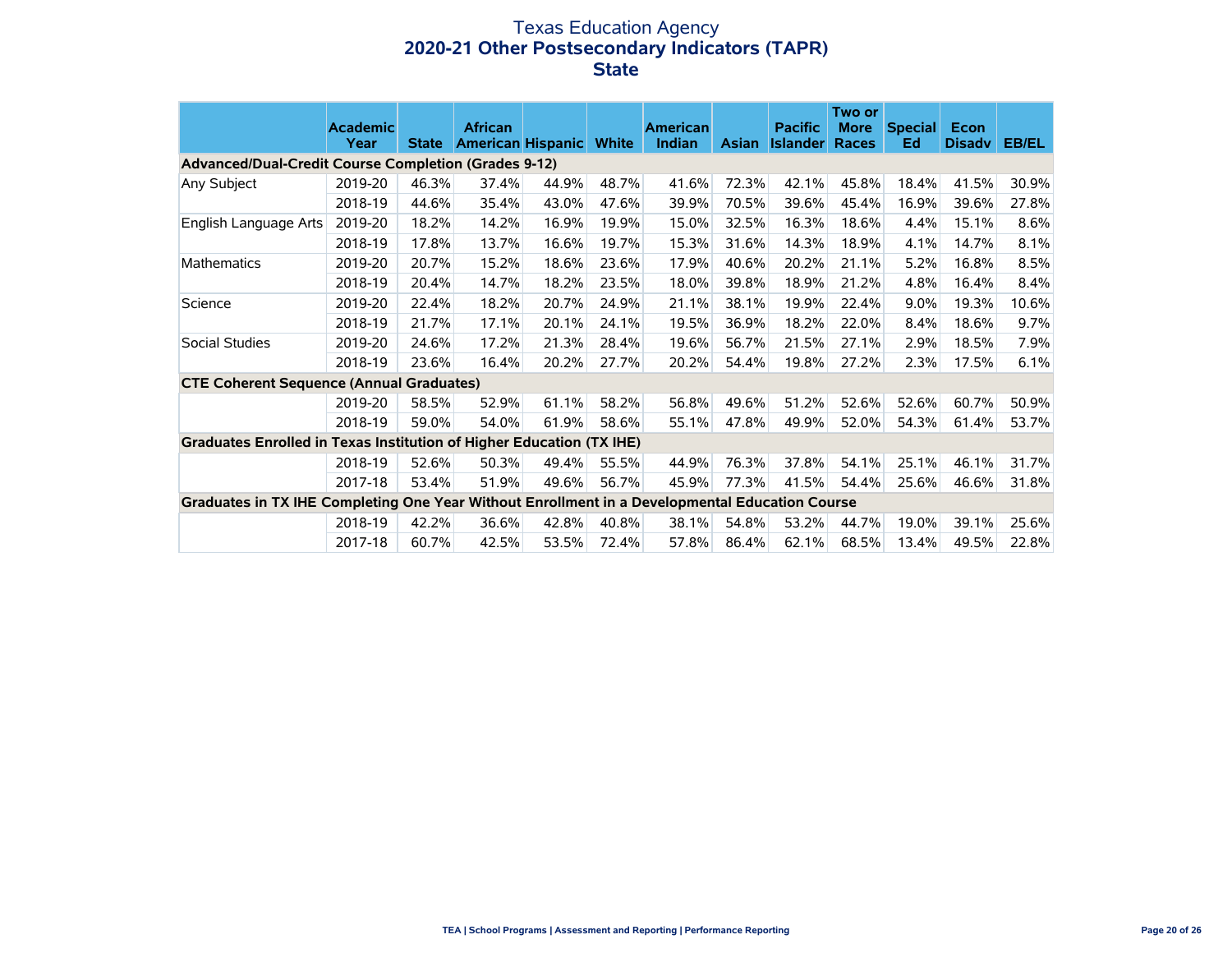### Texas Education Agency **2020-21 Student Information (TAPR) State**

|                                               | ----- Membership -----        |                | ----- Enrollment -----    |                |  |
|-----------------------------------------------|-------------------------------|----------------|---------------------------|----------------|--|
|                                               | ----------- State ----------- |                | ----------- State ------- |                |  |
| <b>Student Information</b>                    | Count                         | <b>Percent</b> | <b>Count</b>              | <b>Percent</b> |  |
|                                               |                               |                |                           |                |  |
| <b>Total Students</b>                         | 5,359,040                     | 100.0%         | 5,371,586                 | 100.0%         |  |
| <b>Students by Grade:</b>                     |                               |                |                           |                |  |
| Early Childhood Education                     | 13,855                        | 0.3%           | 20,991                    | 0.4%           |  |
| Pre-Kindergarten                              | 196,560                       | 3.7%           | 197,093                   | 3.7%           |  |
| Pre-Kindergarten: 3-year Old                  | 26,356                        | 0.5%           |                           |                |  |
| Pre-Kindergarten: 4-year Old                  | 170,204                       | 3.2%           |                           |                |  |
| Kindergarten                                  | 360,865                       | 6.7%           | 361,349                   | 6.7%           |  |
| Grade 1                                       | 380,973                       | 7.1%           | 381,403                   | 7.1%           |  |
| Grade 2                                       | 379,725                       | 7.1%           | 380,122                   | 7.1%           |  |
| Grade 3                                       | 380,802                       | 7.1%           | 381,135                   | 7.1%           |  |
| Grade 4                                       | 385,090                       | 7.2%           | 385,364                   | 7.2%           |  |
| Grade 5                                       | 395,436                       | 7.4%           | 395,649                   | 7.4%           |  |
| Grade 6                                       | 414,197                       | 7.7%           | 414,357                   | 7.7%           |  |
| Grade 7                                       | 421,222                       | 7.9%           | 421,347                   | 7.8%           |  |
| Grade 8                                       | 422,386                       | 7.9%           | 422,505                   | 7.9%           |  |
| Grade 9                                       | 436,396                       | 8.1%           | 436,523                   | 8.1%           |  |
| Grade 10                                      | 420,502                       | 7.8%           | 420,705                   | 7.8%           |  |
| Grade 11                                      | 388,143                       | 7.2%           | 388,443                   | 7.2%           |  |
| Grade 12                                      | 362,888                       | 6.8%           | 364,600                   | 6.8%           |  |
| <b>Ethnic Distribution:</b>                   |                               |                |                           |                |  |
| African American                              | 680,285                       | 12.7%          | 681,401                   | 12.7%          |  |
| Hispanic                                      | 2,835,771                     | 52.9%          | 2,840,982                 | 52.9%          |  |
| White                                         | 1,418,789                     | 26.5%          | 1,424,251                 | 26.5%          |  |
| American Indian                               | 18,712                        | 0.3%           | 18,755                    | 0.3%           |  |
| Asian                                         | 253,856                       | 4.7%           | 254,163                   | 4.7%           |  |
| Pacific Islander                              | 8,259                         | 0.2%           | 8,271                     | 0.2%           |  |
| Two or More Races                             | 143,368                       | 2.7%           | 143,763                   | 2.7%           |  |
| Sex:                                          |                               |                |                           |                |  |
| Female                                        | 2,620,239                     | 48.9%          | 2,624,722                 | 48.9%          |  |
| Male                                          | 2,738,801                     | 51.1%          | 2,746,864                 | 51.1%          |  |
|                                               |                               |                |                           |                |  |
| Economically Disadvantaged                    | 3,229,178                     | 60.3%          | 3,233,417                 | 60.2%          |  |
| Non-Educationally Disadvantaged               | 2,129,862                     | 39.7%          | 2,138,169                 | 39.8%          |  |
| Section 504 Students                          | 387,490                       | 7.2%           | 387,622                   | 7.2%           |  |
| EB Students/EL                                | 1,108,207                     | 20.7%          | 1,108,883                 | 20.6%          |  |
| Students w/ Disciplinary Placements (2019-20) | 66,833                        | 1.2%           |                           |                |  |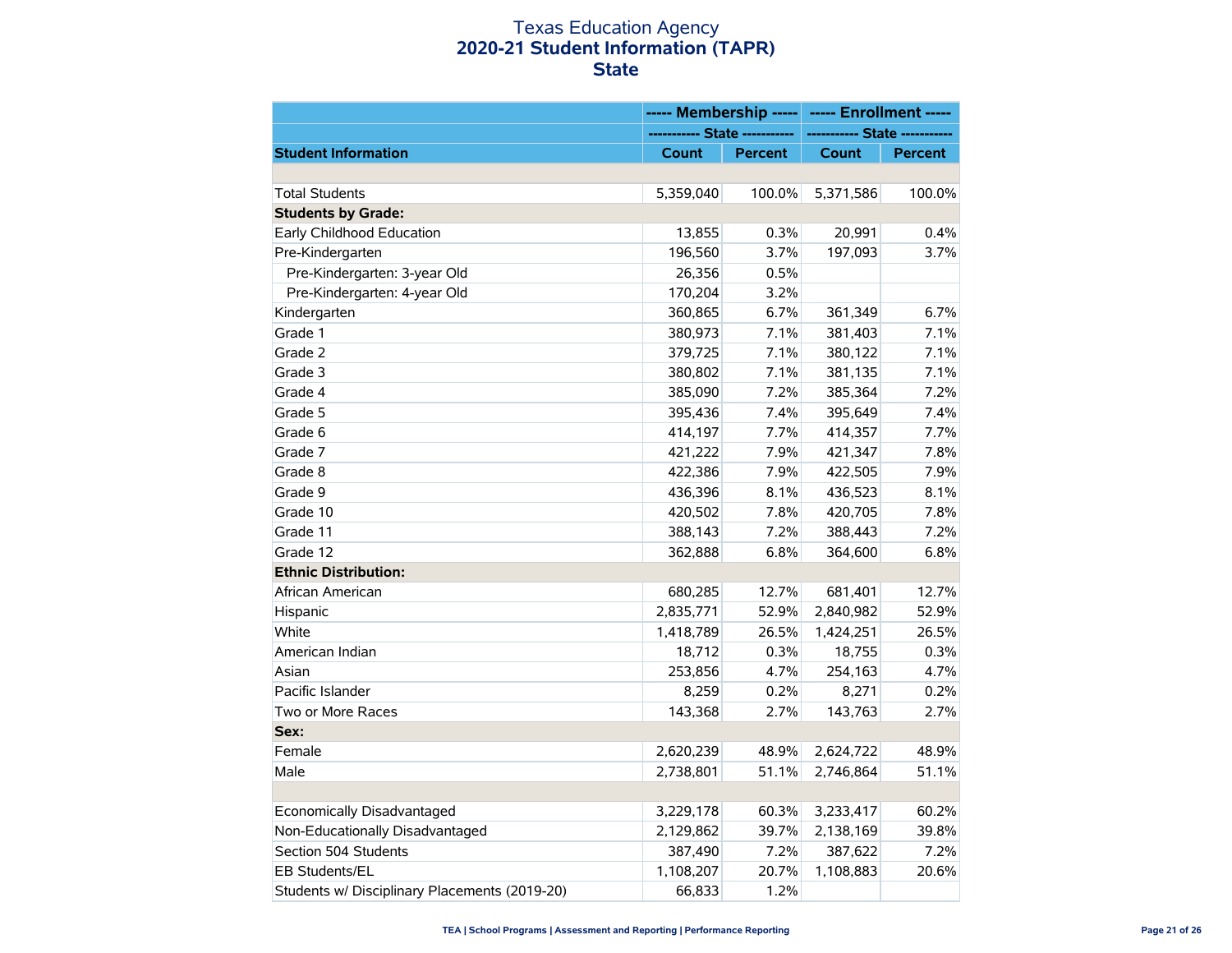### Texas Education Agency **2020-21 Student Information (TAPR) State**

|                                                                          | ----- Membership -----        |                | ----- Enrollment -----        |         |
|--------------------------------------------------------------------------|-------------------------------|----------------|-------------------------------|---------|
|                                                                          | ----------- State ----------- |                | ----------- State ----------- |         |
| <b>Student Information</b>                                               | Count                         | <b>Percent</b> | <b>Count</b>                  | Percent |
| Students w/ Dyslexia                                                     | 241,070                       | 4.5%           | 241,197                       | 4.5%    |
| <b>Foster Care</b>                                                       | 17,033                        | 0.3%           | 17,090                        | 0.3%    |
| Homeless                                                                 | 57,709                        | 1.1%           | 57,811                        | 1.1%    |
| Immigrant                                                                | 108,025                       | 2.0%           | 108,092                       | 2.0%    |
| Migrant                                                                  | 16,657                        | 0.3%           | 16,733                        | 0.3%    |
| Title I                                                                  | 3,457,855                     | 64.5%          | 3,464,887                     | 64.5%   |
| Military Connected                                                       | 144,596                       | 2.7%           | 144,683                       | 2.7%    |
| At-Risk                                                                  | 2,634,284                     | 49.2%          | 2,636,849                     | 49.1%   |
| <b>Students by Instructional Program:</b>                                |                               |                |                               |         |
| <b>Bilingual/ESL Education</b>                                           | 1,123,936                     | 21.0%          | 1,124,413                     | 20.9%   |
| Gifted and Talented Education                                            | 443,781                       | 8.3%           | 443,849                       | 8.3%    |
| <b>Special Education</b>                                                 | 595,885                       | 11.1%          | 605,043                       | 11.3%   |
| <b>Students with Disabilities by Type of Primary Disability:</b>         |                               |                |                               |         |
| <b>Total Students with Disabilities</b>                                  | 595,885                       |                |                               |         |
| By Type of Primary Disability<br>Students with Intellectual Disabilities | 253,352                       | 42.5%          |                               |         |
| Students with Physical Disabilities                                      | 127,106                       | 21.3%          |                               |         |
| <b>Students with Autism</b>                                              | 83,737                        | 14.1%          |                               |         |
| Students with Behavioral Disabilities                                    | 122,624                       | 20.6%          |                               |         |
| Students with Non-Categorical Early Childhood                            | 9,066                         | 1.5%           |                               |         |
| Mobility (2019-20):                                                      |                               |                |                               |         |
| <b>Total Mobile Students</b>                                             | 726,083                       | 13.8%          |                               |         |
| By Ethnicity:                                                            |                               |                |                               |         |
| African American                                                         | 148,832                       | 2.8%           |                               |         |
| Hispanic                                                                 | 372,491                       | 7.1%           |                               |         |
| White                                                                    | 160,748                       | 3.1%           |                               |         |
| American Indian                                                          | 2,944                         | 0.1%           |                               |         |
| Asian                                                                    | 18,370                        | 0.4%           |                               |         |
| Pacific Islander                                                         | 1,484                         | 0.0%           |                               |         |
| Two or More Races                                                        | 21,214                        | 0.4%           |                               |         |
| Count and Percent of Special Ed Students who are Mobile                  | 102,036                       | 16.5%          |                               |         |
| Count and Percent of EB Students/EL who are Mobile                       | 137,410                       | 13.6%          |                               |         |
| Count and Percent of Econ Dis Students who are Mobile                    | 508.900                       | 16.0%          |                               |         |
| Student Attrition (2019-20):                                             |                               |                |                               |         |
| <b>Total Student Attrition</b>                                           | 700,130                       | 16.6%          |                               |         |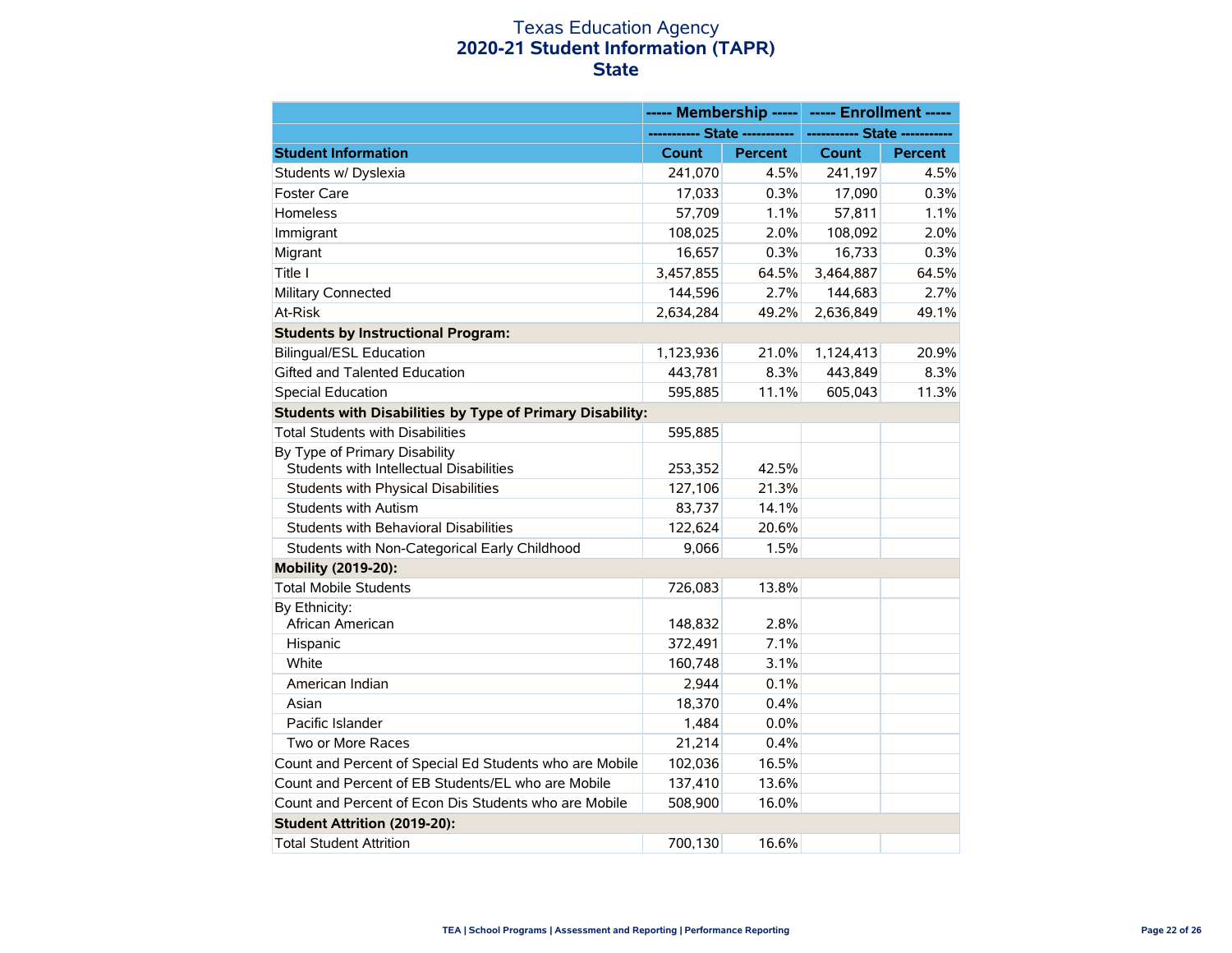### Texas Education Agency **2020-21 Student Information (TAPR) State**

| <b>Student</b><br><b>Information</b> | <b>Non-Special</b><br><b>Education</b><br>Rates | <b>Special</b><br><b>Education</b><br><b>Rates</b> |  |  |
|--------------------------------------|-------------------------------------------------|----------------------------------------------------|--|--|
|                                      | <b>Retention Rates by Grade:</b>                |                                                    |  |  |
| Kindergarten                         | 1.4%                                            | 4.8%                                               |  |  |
| Grade 1                              | 1.9%                                            | 3.2%                                               |  |  |
| Grade 2                              | 1.0%                                            | 1.4%                                               |  |  |
| Grade 3                              | $0.5\%$                                         | $0.6\%$                                            |  |  |
| Grade 4                              | 0.3%                                            | $0.4\%$                                            |  |  |
| Grade 5                              | $0.2\%$                                         | 0.3%                                               |  |  |
| Grade 6                              | 0.2%                                            | 0.3%                                               |  |  |
| Grade 7                              | 0.3%                                            | $0.3\%$                                            |  |  |
| Grade 8                              | $0.2\%$                                         | $0.4\%$                                            |  |  |
| Grade 9                              | 4.7%                                            | 7.8%                                               |  |  |

|                              | ----- State ----- |                      |  |  |  |  |
|------------------------------|-------------------|----------------------|--|--|--|--|
|                              |                   | <b>Count Percent</b> |  |  |  |  |
| Data Quality:                |                   |                      |  |  |  |  |
| Underreported Students 6,039 |                   | $0.2\%$              |  |  |  |  |

Class Size Averages by Grade and Subject (Derived from teacher responsibility records):

| <b>Class Size</b><br><b>Information</b> | State |  |  |
|-----------------------------------------|-------|--|--|
| Elementary:                             |       |  |  |
| Kindergarten                            | 17.7  |  |  |
| Grade 1                                 | 18.0  |  |  |
| Grade 2                                 | 18.0  |  |  |
| Grade 3                                 | 18.2  |  |  |
| Grade 4                                 | 18.3  |  |  |
| Grade 5                                 | 19.8  |  |  |
| Grade 6                                 | 19.4  |  |  |
| Secondary:                              |       |  |  |
| English/Language Arts                   | 15.7  |  |  |
| Foreign Languages                       | 17.8  |  |  |
| Mathematics                             | 16.9  |  |  |
| Science                                 | 17.9  |  |  |
| Social Studies                          | 18.3  |  |  |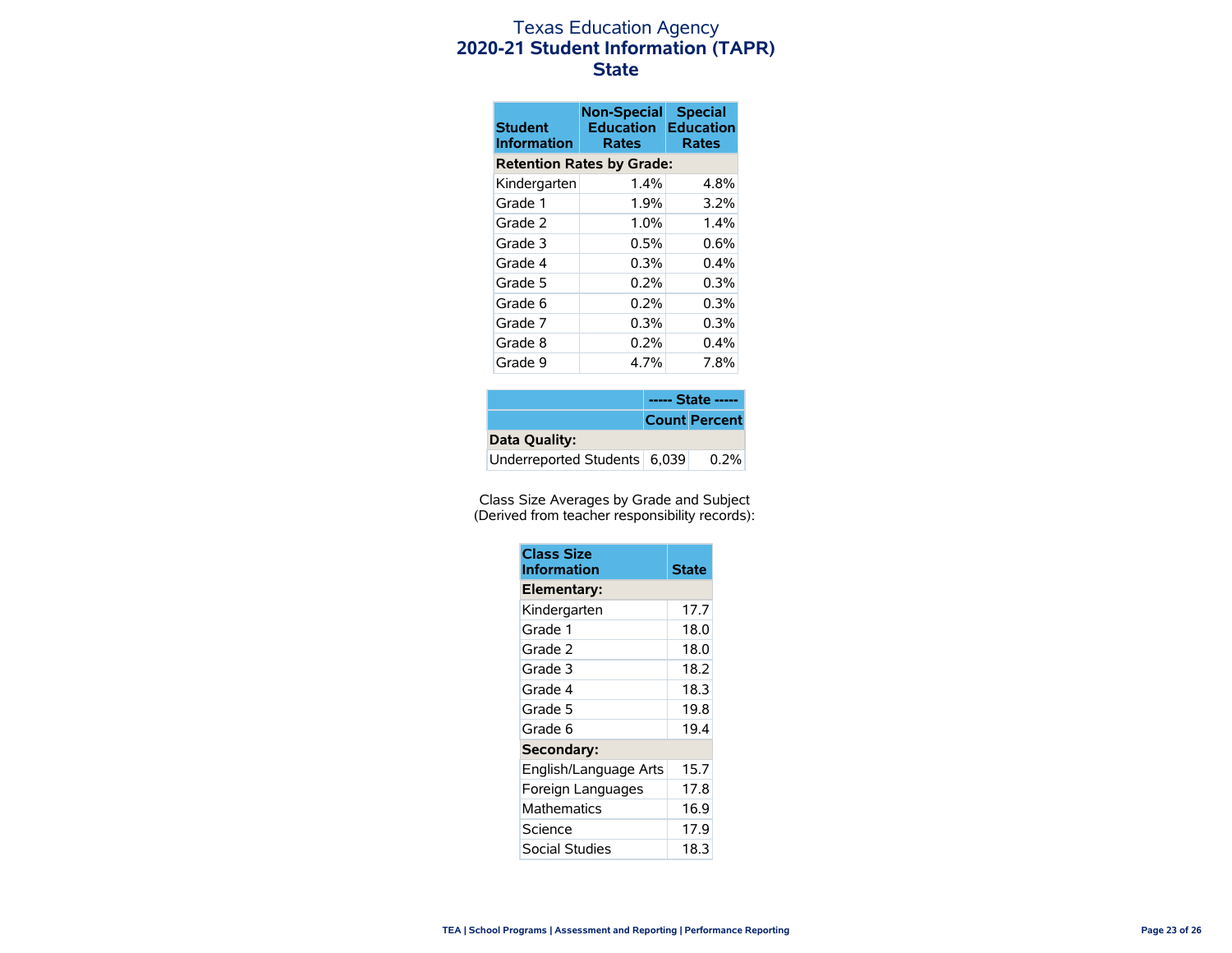## Texas Education Agency **2020-21 Staff Information (TAPR) State**

|                                               | ------- State ------- |                |
|-----------------------------------------------|-----------------------|----------------|
| <b>Staff Information</b>                      | Count                 | <b>Percent</b> |
|                                               |                       |                |
| <b>Total Staff</b>                            | 745,316.3             | 100.0%         |
|                                               |                       |                |
| Professional Staff:                           | 479,219.1             | 64.3%          |
| Teachers                                      | 369,395.4             | 49.6%          |
| <b>Professional Support</b>                   | 78,787.8              | 10.6%          |
| Campus Administration (School Leadership)     | 22,378.5              | 3.0%           |
| <b>Central Administration</b>                 | 8,657.4               | 1.2%           |
| <b>Educational Aides:</b>                     | 79,348.7              | 10.6%          |
| Auxiliary Staff:                              | 186,748.5             | 25.1%          |
| <b>Librarians and Counselors (Headcount):</b> |                       |                |
| <b>Full-time Librarians</b>                   | 4,290.0               | n/a            |
| Part-time Librarians                          | 582.0                 | n/a            |
| <b>Full-time Counselors</b>                   | 13,211.0              | n/a            |
| Part-time Counselors                          | 1,126.0               | n/a            |
|                                               |                       |                |
| <b>Total Minority Staff:</b>                  | 384,122.4             | 51.5%          |
| <b>Teachers by Ethnicity:</b>                 |                       |                |
| African American                              | 41,186.3              | 11.1%          |
| Hispanic                                      | 104,985.0             | 28.4%          |
| White                                         | 210,367.3             | 56.9%          |
| American Indian                               | 1,261.0               | 0.3%           |
| Asian                                         | 6,656.1               | 1.8%           |
| Pacific Islander                              | 618.8                 | 0.2%           |
| Two or More Races                             | 4,320.9               | 1.2%           |
| <b>Teachers by Sex:</b>                       |                       |                |
| Males                                         | 88,006.1              | 23.8%          |
| Females                                       | 281,389.3             | 76.2%          |
| <b>Teachers by Highest Degree Held:</b>       |                       |                |
| No Degree                                     | 4,422.7               | 1.2%           |
| <b>Bachelors</b>                              | 269,818.0             | 73.0%          |
| <b>Masters</b>                                | 92,432.5              | 25.0%          |
| Doctorate                                     | 2,722.3               | 0.7%           |
| <b>Teachers by Years of Experience:</b>       |                       |                |
| <b>Beginning Teachers</b>                     | 24,880.4              | 6.7%           |
| 1-5 Years Experience                          | 102,753.7             | 27.8%          |
| 6-10 Years Experience                         | 74,854.8              | 20.3%          |
| 11-20 Years Experience                        | 107,653.1             | 29.1%          |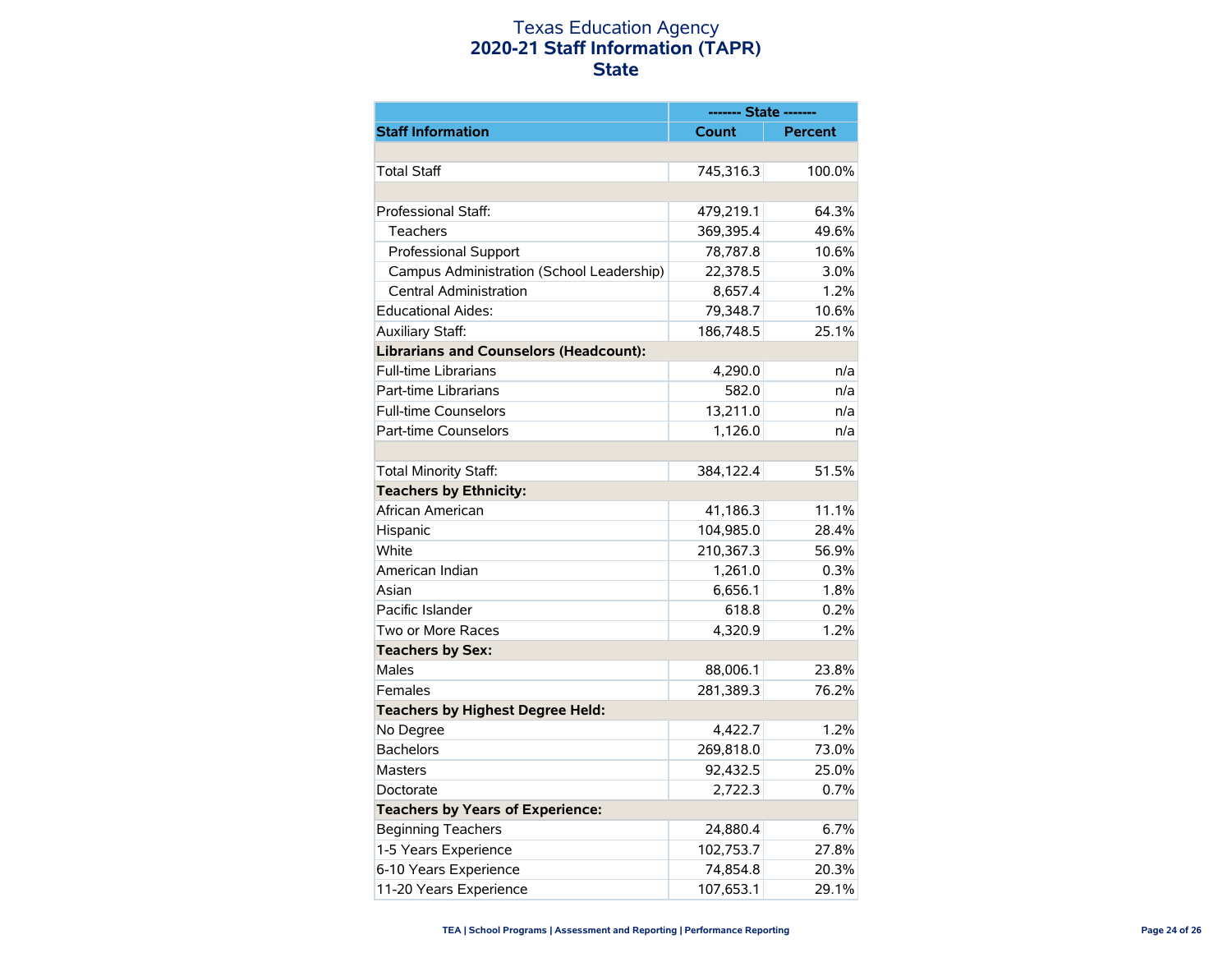### Texas Education Agency **2020-21 Staff Information (TAPR) State**

|                                | ------- State ------- |                |
|--------------------------------|-----------------------|----------------|
| <b>Staff Information</b>       | Count                 | <b>Percent</b> |
| 21-30 Years Experience         | 47.975.4              | 13.0%          |
| Over 30 Years Experience       | 11,278.0              | $3.1\%$        |
|                                |                       |                |
| Number of Students per Teacher | 14.5                  | n/a            |

| <b>Staff Information</b>                                             | <b>State</b> |
|----------------------------------------------------------------------|--------------|
| <b>Experience of Campus Leadership:</b>                              |              |
| Average Years Experience of Principals                               | 6.4          |
| Average Years Experience of Principals with District                 | 5.5          |
| Average Years Experience of Assistant Principals                     | 5.5          |
| Average Years Experience of Assistant Principals with District       | 4.8          |
|                                                                      |              |
| Average Years Experience of Teachers:                                | 11.2         |
| Average Years Experience of Teachers with District:                  | 7.2          |
| Average Teacher Salary by Years of Experience (regular duties only): |              |
| <b>Beginning Teachers</b>                                            | \$50,849     |
| 1-5 Years Experience                                                 | \$53,288     |
| 6-10 Years Experience                                                | \$56,282     |
| 11-20 Years Experience                                               | \$59,900     |
| 21-30 Years Experience                                               | \$64,637     |
| Over 30 Years Experience                                             | \$69,974     |
| Average Actual Salaries (regular duties only):                       |              |
| Teachers                                                             | \$57,641     |
| Professional Support                                                 | \$68,030     |
| Campus Administration (School Leadership)                            | \$83,424     |
| <b>Central Administration</b>                                        | \$109,662    |
|                                                                      |              |
| Instructional Staff Percent:                                         | 64.6%        |
|                                                                      |              |
| Turnover Rate for Teachers:                                          | 14.3%        |
| <b>Staff Exclusions:</b>                                             |              |
| Shared Services Arrangement Staff:<br><b>Professional Staff</b>      | 1,136.9      |
| <b>Educational Aides</b>                                             | 194.8        |
| <b>Auxiliary Staff</b>                                               | 397.5        |
|                                                                      |              |
| Contracted Instructional Staff:                                      | 5.731.4      |